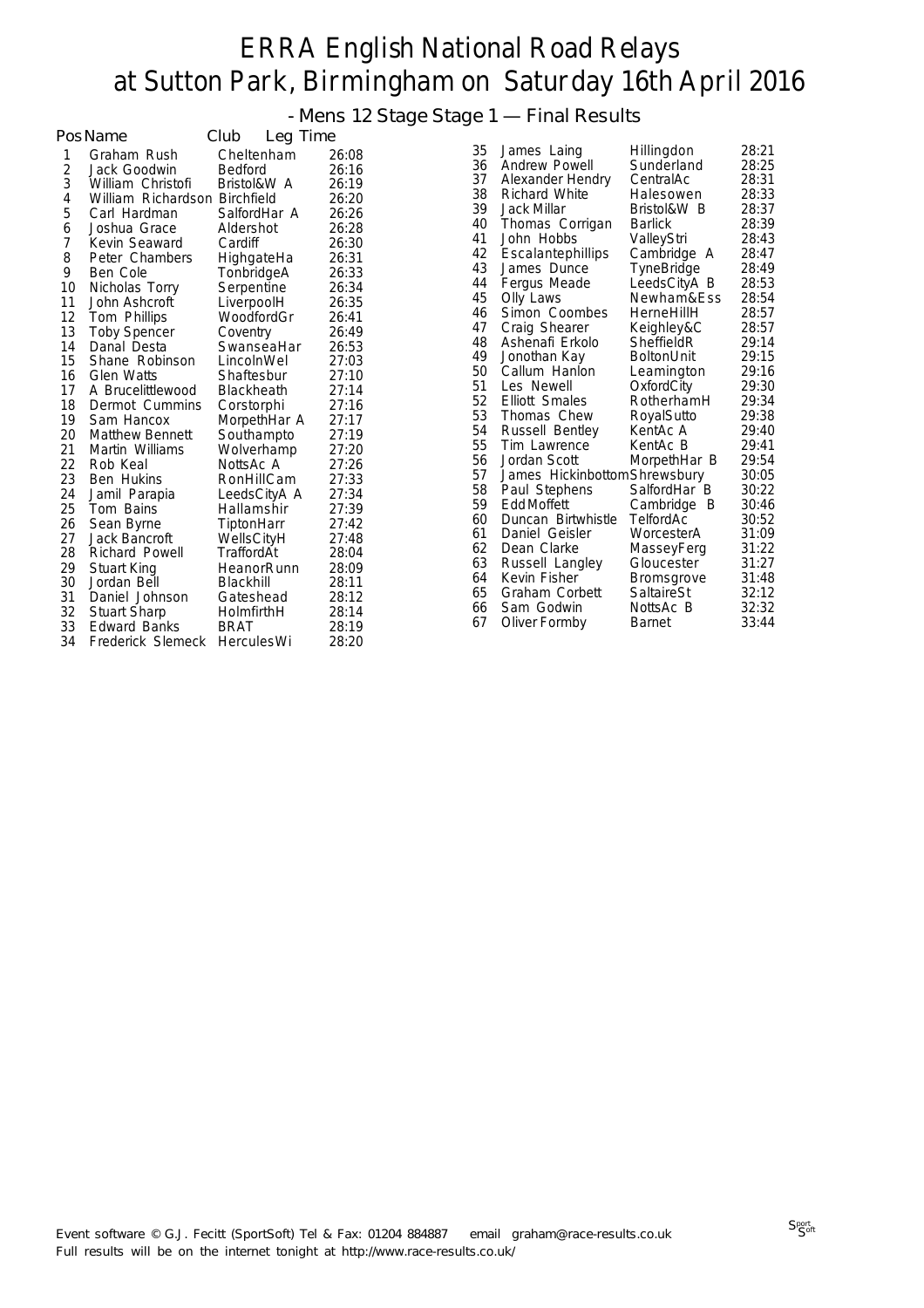- Mens 12 Stage Stage 2 — Final Results

|    | PosName                | Club              |       | Leg Time Cum Time Gain                        |    |                               |                   |       |                                           |
|----|------------------------|-------------------|-------|-----------------------------------------------|----|-------------------------------|-------------------|-------|-------------------------------------------|
| 1  | Alex Coomber           | Cardiff           | 15:26 | $41:56 +$<br>6                                | 41 | Sean Crummy                   | <b>HerculesWi</b> | 17:27 | 45:47<br>$\overline{7}$<br>$\blacksquare$ |
| 2  | Michael Harrison       | Bedford           | 15:44 | 42:00<br>0                                    | 42 | Gordon Smith                  | HeanorRunn        | 17:43 | 45:52<br>$-13$                            |
| 3  | Michael Wilsmore       | Bristol&W A       | 15:52 | 42:11<br>0                                    | 43 | Matthew Hallam                | ValleyStri        | 17:15 | 45:58<br>$\overline{2}$<br>$\blacksquare$ |
| 4  | Thomas Beasley         | <b>Birchfield</b> | 16:02 | 0<br>42:22                                    | 44 | Daniel Cleary                 | Halesowen         | 17:45 | 46:18<br>- 6<br>÷.                        |
| 5  | Robel Bahelbi          | HighgateHa        | 15:59 | 3<br>$42:30 +$                                | 45 | Lavell Pierre                 | HolmfirthH        | 18:06 | $-13$<br>46:20                            |
| 6  | Thomas Cox             | TonbridgeA        | 15:58 | 3<br>42:31<br>$\qquad \qquad +$               | 46 | Julian Richardson             | OxfordCity        | 16:51 | 46:21<br>5<br>$\ddot{}$                   |
| 7  | George Gathercole      | Aldershot         | 16:06 | 42:34<br>1<br>÷,                              | 47 | Will Smith                    | Keighley&C        | 17:35 | 46:32<br>0                                |
| 8  | Philip Sesemann        | <b>Blackheath</b> | 15:22 | 9<br>42:36<br>$+$                             | 48 | Jon Moss                      | TyneBridge        | 17:54 | 5<br>46:43<br>$\overline{\phantom{a}}$    |
| 9  | Richard Decamps        | Cheltenham        | 16:38 | 8<br>42:46<br>$\blacksquare$                  | 49 | Garrath Schule                | Leamington        | 18:04 | 47:20<br>1<br>$^{+}$                      |
| 10 | Tom Straw              | LincolnWel        | 15:49 | $42:52 +$<br>5                                | 50 | Joel Pope                     | Hillingdon        | 19:07 | 47:28<br>$-15$                            |
| 11 | Harry Harper           | LiverpoolH        | 16:18 | 42:53<br>0                                    | 51 | <b>Elliot Kelly</b>           | MorpethHar B      | 17:40 | 47:34<br>5<br>$+$                         |
| 12 | Jonathan Tobin         | SwanseaHar        | 16:02 | 2<br>$42:55 +$                                | 52 | Reece Isaac                   | LeedsCityA B      | 18:47 | 8<br>47:40<br>$\overline{\phantom{a}}$    |
| 13 | James Stockings        | WoodfordGr        | 16:27 | 43:08<br>1<br>$\qquad \qquad \blacksquare$    | 53 | Benjamin Mahoney              | SheffieldR        | 18:27 | 5<br>47:41<br>÷,                          |
| 14 | James Griggs           | Coventry          | 16:21 | 43:10<br>1<br>$\Box$                          | 54 | Kevin Doolan                  | Blackhill         | 19:31 | $-24$<br>47:42                            |
| 15 | Anthony Whiteman       | Shaftesbur        | 16:03 | $43:13 +$<br>1                                | 55 | Darryl Coulter                | KentAc B          | 18:15 | 47:56<br>0                                |
| 16 | Simon Barrett          | Serpentine        | 16:52 | 43:26<br>6<br>$\overline{\phantom{a}}$        | 56 | Jerome Austin                 | RoyalSutto        | 18:22 | 3<br>48:00<br>$\Box$                      |
| 17 | lan Harding            | MorpethHar A      | 16:10 | 2<br>$43:27 +$                                | 57 | <b>Grant Lloyd</b>            | Shrewsbury        | 18:32 | 48:37<br>$\overline{0}$                   |
| 18 | Matthew Williams       | NottsAc A         | 16:07 | 43:33<br>4<br>$+$                             | 58 | Ben Jones                     | Cambridge B       | 18:28 | $49:14 +$<br>1                            |
| 19 | Harry Halford          | Wolverhamp        | 16:15 | 43:35<br>2<br>$\boldsymbol{+}$                | 59 | Peter Hopson                  | SaltaireSt        | 17:11 | 49:23<br>6<br>$+$                         |
| 20 | Glyn Billington        | SalfordHar A      | 17:22 | 43:48<br>15<br>$\omega$                       | 60 | Mark Appleton                 | <b>Bromsgrove</b> | 17:51 | 49:39<br>4<br>$+$                         |
| 21 | Scott Pilkington       | Corstorphi        | 16:45 | 3<br>44:01<br>÷,                              | 61 | Glen Balmer                   | Gloucester        | 18:32 | 2<br>$49:59 +$                            |
| 22 | Adam Osborne           | LeedsCityA A      | 16:35 | 2<br>$44:09 +$                                | 62 | Michael Jeavons               | WorcesterA        | 18:53 | 50:02<br>1<br>÷,                          |
| 23 | Sam Somerville         | WellsCityH        | 16:22 | $44:10 +$<br>4                                | 63 | Jason Nicholson               | MasseyFerg        | 19:13 | 50:35<br>1<br>$\overline{\phantom{a}}$    |
| 24 | Frank Baddick          | Newham&Ess        | 15:20 | 21<br>$44:14 +$                               | 64 | Jonathan Hiorns               | NottsAc B         | 19:06 | 2<br>51:38<br>$\ddot{}$                   |
| 25 | Tom Holden             | TiptonHarr        | 16:32 | $44:14 +$<br>$\overline{1}$                   | 65 | Sean Cordell                  | SalfordHar B      | 23:00 | $\overline{7}$<br>53:22<br>÷,             |
| 26 | Lewis Lloyd            | HerneHillH        | 15:18 | $44:15 + 20$                                  | 66 | Danny Digweed                 | <b>Barnet</b>     | 19:55 | $53:39 +$<br>$\mathbf{1}$                 |
| 27 | Dale Colley            | CentralAc         | 15:46 | $44:17 + 10$                                  |    | Fastest runners over stage 2: |                   |       |                                           |
| 28 | Abdi Mahamed           | Southampto        | 17:00 | 8<br>44:19<br>$\overline{\phantom{a}}$        |    | 1 Lewis Lloyd                 | HerneHillH        | 15:18 |                                           |
| 29 | James Cripwell         | Gateshead         | 16:17 | 2<br>44:29<br>$+$                             |    | 2 Frank Baddick               | Newham&Ess        | 15:20 |                                           |
| 30 | Nathan Townsend        | TraffordAt        | 16:45 | $\overline{2}$<br>44:49<br>$\bar{\mathbf{z}}$ |    |                               |                   |       |                                           |
| 31 | Nicholas Barber        | Hallamshir        | 17:11 | 44:50<br>6<br>$\overline{\phantom{a}}$        |    | 3 Philip Sesemann             | <b>Blackheath</b> | 15:22 |                                           |
| 32 | Timothy Cobden         | Cambridge A       | 16:21 | $45:08 + 10$                                  |    | 4 Alex Coomber                | Cardiff           | 15:26 |                                           |
| 33 | James Craig            | <b>Barlick</b>    | 16:30 | $45:09 +$<br>- 7                              |    | 5 Michael Harrison            | <b>Bedford</b>    | 15:44 |                                           |
| 34 | <b>Martin Reid</b>     | <b>BoltonUnit</b> | 16:12 | 45:27<br>$+15$                                |    | 6 Dale Colley                 | CentralAc         | 15:46 |                                           |
| 35 | Ross Stephen           | RonHillCam        | 17:58 | $-12$<br>45:31                                |    | 7 Tom Straw                   | LincolnWel        | 15:49 |                                           |
| 36 | Jake Jansen            | Sunderland        | 17:07 | 45:32<br>0                                    |    | 8 Michael Wilsmore            | Bristol&W A       | 15:52 |                                           |
| 37 | James Bowler           | KentAc A          | 15:52 | $45:32 + 17$                                  |    | 9 James Bowler                | KentAc A          | 15:52 |                                           |
| 38 | Luke Cotter            | RotherhamH        | 16:02 | $45:36 +$<br>14                               |    |                               |                   | 15:58 |                                           |
| 39 | <b>Martin Matthews</b> | <b>BRAT</b>       | 17:19 | 45:38<br>6<br>÷,                              |    | 10 Thomas Cox                 | TonbridgeA        |       |                                           |
| 40 | <b>Andrew Watt</b>     | Bristol&W B       | 17:03 | 45:40<br>1<br>$\overline{\phantom{a}}$        |    |                               |                   |       |                                           |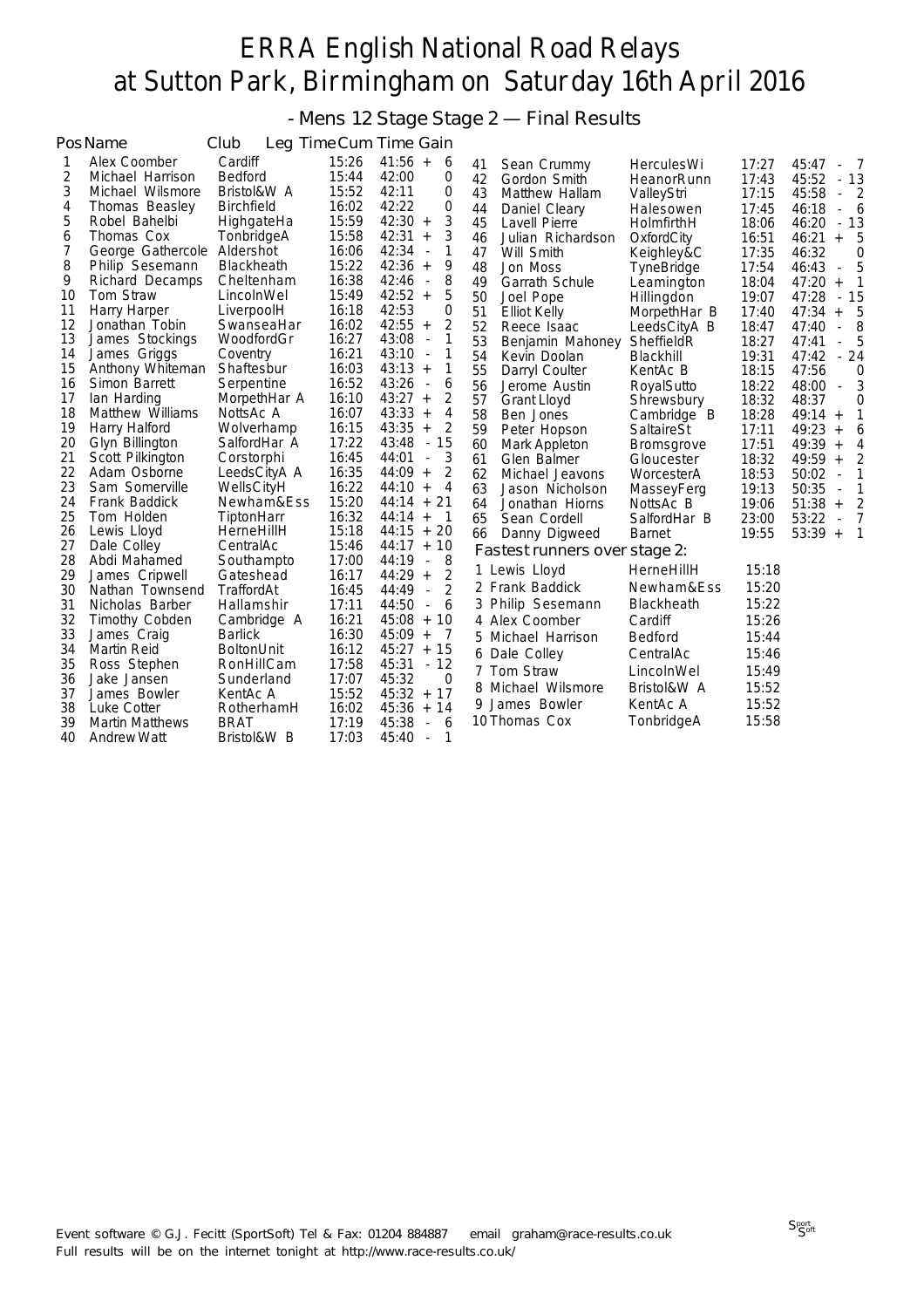- Mens 12 Stage Stage 3 — Final Results

|          | PosName                    | Club              | Leg Time Cum Time Gain                       |        |    |                               |                   |       |                                   |
|----------|----------------------------|-------------------|----------------------------------------------|--------|----|-------------------------------|-------------------|-------|-----------------------------------|
| 1        | Jarlath Mckenna            | Bristol&W A       | $26:57$ 1:09:08 +                            | 2      | 41 | Finn Brodie                   | TyneBridge        |       | $29:02 \quad 1:15:45+$<br>7       |
| 2        | Steven Naylor              | <b>Bedford</b>    | 27:11 1:09:11                                | 0      | 42 | Robert Tuer                   | HerculesWi        |       | $30:00$ 1:15:47 -<br>$\mathbf{1}$ |
| 3        | John Cove                  | Cardiff           | 27:15<br>1:09:11                             | 2      | 43 | <b>Andrew May</b>             | ValleyStri        |       | 29:51 1:15:49<br>0                |
| 4        | Jack Rowe                  | Aldershot         | 26:41<br>$1:09:15 +$                         | 3      | 44 | Maciej Bialogonski            | Bristol&W B       |       | 30:15 1:15:55 -<br>4              |
| 5        | C Rainsford                | HighgateHa        | 26:55 1:09:25                                | 0      | 45 | Aaron Burgess                 | OxfordCity        |       | 29:35 1:15:56 +<br>1              |
| 6        | Rory Grant                 | <b>Birchfield</b> | 27:19 1:09:41 -                              | 2      | 46 | Joshua Timmins                | Halesowen         |       | 30:08 1:16:26 -<br>2              |
| 7        | Christian Lovatt           | SwanseaHar        | 27:11<br>$1:10:06 +$                         | 5      | 47 | <b>Stuart Little</b>          | SheffieldR        | 29:15 | $1:16:56 +$<br>6                  |
| 8        | Luuk Metselaar             | Shaftesbur        | $26:57$ 1:10:10 +                            | 7      | 48 | <b>Gary Wallace</b>           | Blackhill         | 29:16 | $1:16:58 +$<br>6                  |
| 9        | Philip Nicholls            | Wolverhamp        | 26:44<br>$1:10:19 + 10$                      |        | 49 | Ed Dyer                       | Hillingdon        | 29:36 | $1:17:04 +$<br>1                  |
| 10       | Ben Russell                | LiverpoolH        | 27:34<br>$1:10:27 +$                         | 1      | 50 | Mark Snowball                 | MorpethHar B      |       | 29:40 1:17:14 +<br>1              |
| 11       | <b>Andrew Wiles</b>        | MorpethHar A      | 27:08<br>$1:10:35 +$                         | 6      | 51 | Adrian Thomas                 | Keighley&C        |       | 30:56 1:17:28 -<br>4              |
| 12       | Richard Brown              | LincolnWel        | 28:01<br>$1:10:53 -$                         | 2      | 52 | Jamie Langley                 | Leamington        |       | 30:32 1:17:52 -<br>3              |
| 13       | Nathan Marsh               | TonbridgeA        | 28:27 1:10:58 -                              | 7      | 53 | Calum Fraser                  | KentAc B          |       | $30:00$ 1:17:56 +                 |
| 14       | Dave Morgan                | Serpentine        | 27:41<br>$1:11:07+$                          | 2      | 54 | Leon Foster                   | LeedsCityA B      | 30:21 | 1:18:01<br>2                      |
| 15       | Alex Lee                   | Cheltenham        | 28:26 1:11:12 -                              | 6      | 55 | Philip Hewitt                 | HolmfirthH        |       | 31:47 1:18:07 - 10                |
| 16       | Tom Beedell                | WoodfordGr        | 28:06 1:11:14 -                              | 3      | 56 | Oliver Harradence             | RoyalSutto        |       | 30:41 1:18:41<br>0                |
| 17       | <b>Tim Hartley</b>         | NottsAc A         | $27:44$ 1:11:17 +                            | 1      | 57 | Adam Roberts                  | Shrewsbury        |       | 30:34 1:19:11<br>$\overline{0}$   |
| 18       | Calum Mckenzie             | Corstorphi        | $27:20$ 1:11:21 +                            | 3      | 58 | <b>Andy Gardiner</b>          | Cambridge B       |       | 31:17 1:20:31<br>0                |
| 19       | Scott Hazell               | Coventry          | 28:26 1:11:36                                | 5      | 59 | Sean Bowden                   | Bromsgrove        |       | $31:17$ 1:20:56 +<br>1            |
| 20       | <b>Alex Gibbins</b>        | Blackheath        | 29:17 1:11:53 - 12                           |        | 60 | John Muddeman                 | NottsAc B         |       | 4<br>$30:09$ 1:21:47 +            |
| 21       | J Woodcockshaw             | LeedsCityA A      | 27:53<br>$1:12:02 +$                         | 1      | 61 | Jeremy Mower                  | Gloucester        | 31:51 | 1:21:50<br>0                      |
| 22       | David Mulvee               | HerneHillH        | 27:53<br>$1:12:08 +$                         | 4      | 62 | Rossthomas CooperMasseyFerg   |                   | 31:28 | $1:22:03+$<br>1                   |
| 23       | Ian Mitchell               | TiptonHarr        | $27:58$ 1:12:12 +                            | 2      | 63 | David Price                   | WorcesterA        | 32:18 | $1:22:20$ -                       |
| 24       | Jake Waldron               | Newham&Ess        | 28:07 1:12:21                                | 0      | 64 | Alistair Nash                 | SaltaireSt        |       | 34:49 1:24:12 -<br>5              |
| 25       | Will Beauchamp             | SalfordHar A      | 28:36<br>$1:12:24 -$                         | 5      | 65 | Andrew Kelleher               | <b>Barnet</b>     | 33:45 | $1:27:24+$<br>1                   |
| 26       | <b>Scott Green</b>         | CentralAc         | $28:15$ 1:12:32 +                            | 1      | 66 | John Lloyd                    | SalfordHar B      |       | 34:45 1:28:07 -<br>$\mathbf{1}$   |
| 27       | <b>Matthew Revier</b>      | Southampto        | $28:16$ 1:12:35 +                            |        |    | Fastest runners over stage 3: |                   |       |                                   |
| 28       | Ryan Thomson               | RonHillCam        | 27:23<br>$1:12:54 +$                         | 7      |    | 1 Jack Rowe                   | Aldershot         | 26:41 |                                   |
| 29       | Luke Prior                 | WellsCityH        | 28:45 1:12:55 -                              | 6      |    | 2 Philip Nicholls             | Wolverhamp        | 26:44 |                                   |
| 30<br>31 | James Connor               | KentAc A          | 27:32<br>$1:13:04 +$<br>29:10<br>$1:13:39 -$ | 7      |    | 3 C Rainsford                 |                   | 26:55 |                                   |
|          | Simeon Greenwood Gateshead |                   | 28:26<br>$1:13:53 +$                         | 2<br>2 |    |                               | HighgateHa        |       |                                   |
| 32       | Karl Darcy                 | <b>BoltonUnit</b> |                                              |        |    | 4 Luuk Metselaar              | Shaftesbur        | 26:57 |                                   |
| 33       | <b>Jeff Prest</b>          | TraffordAt        | 29:11<br>$1:14:00$ -                         | 3<br>5 | 5. | Jarlath Mckenna               | Bristol&W A       | 26:57 |                                   |
| 34       | Daniel Robinson            | <b>BRAT</b>       | $28:33$ 1:14:11 +                            |        |    | 6 Andrew Wiles                | MorpethHar A      | 27:08 |                                   |
| 35       | <b>Ben Beattie</b>         | Hallamshir        | 29:25<br>$1:14:15$ -                         | 4      |    | 7 Steven Naylor               | Bedford           | 27:11 |                                   |
| 36       | <b>Matthew Lalor</b>       | <b>Barlick</b>    | 29:31<br>$1:14:40 -$                         | 3      |    | 8 Christian Lovatt            | SwanseaHar        | 27:11 |                                   |
| 37       | Arron Larkin               | RotherhamH        | 29:11<br>$1:14:47+$                          |        |    | 9 John Cove                   | Cardiff           | 27:15 |                                   |
| 38       | Alastair Hodges            | Cambridge A       | 29:44<br>$1:14:52 -$                         | 6      |    | 10 Rory Grant                 | <b>Birchfield</b> | 27:19 |                                   |
| 39       | Shane Rice                 | HeanorRunn        | 29:30<br>$1:15:22 +$                         | 3      |    |                               |                   |       |                                   |
| 40       | lan Dixon                  | Sunderland        | 30:01<br>1:15:33<br>$\sim$                   | 4      |    |                               |                   |       |                                   |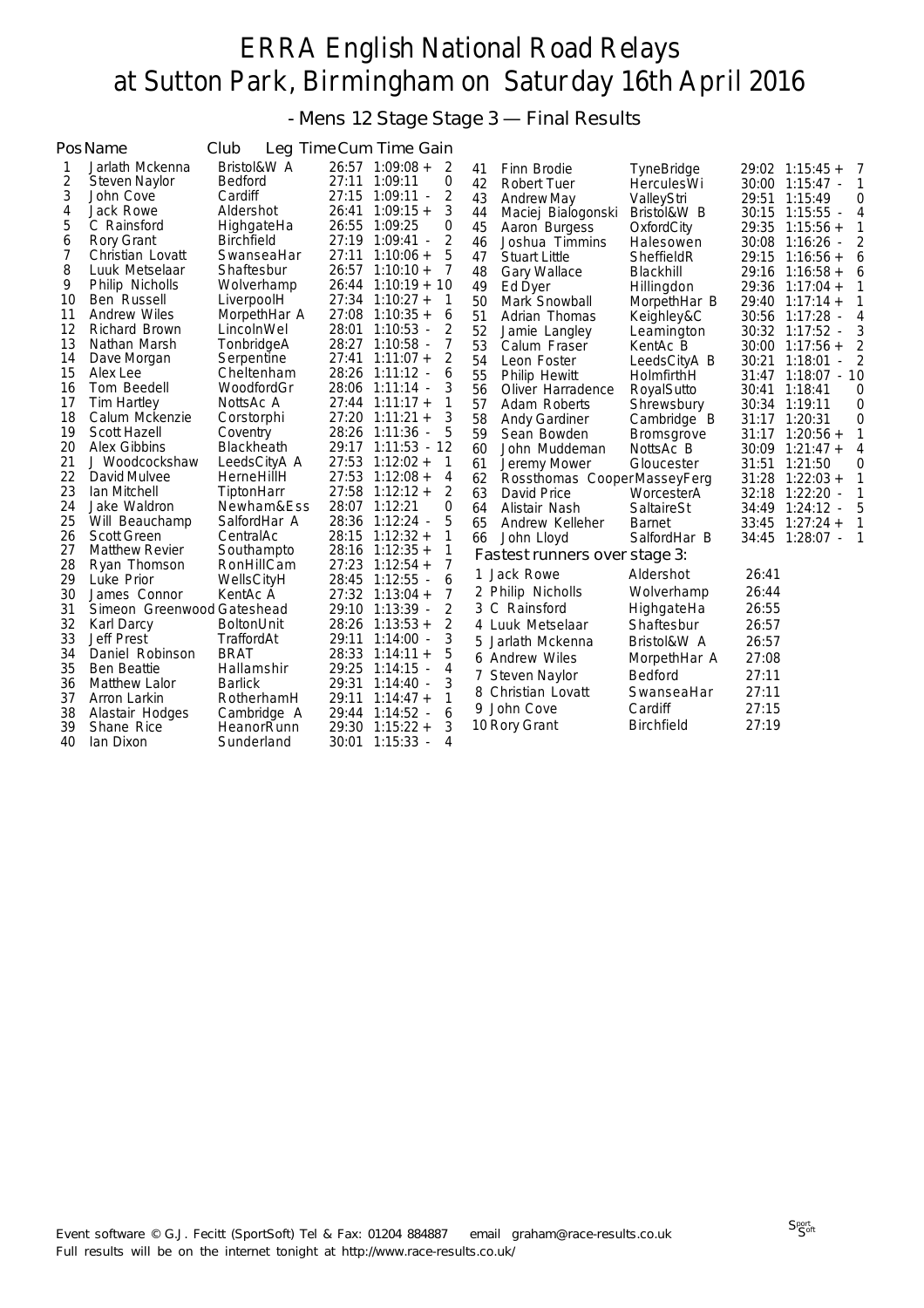- Mens 12 Stage Stage 4 — Final Results

|    | PosName                 | Club              |       | Leg Time Cum Time Gain |          |    |                               |                   |       |                     |   |
|----|-------------------------|-------------------|-------|------------------------|----------|----|-------------------------------|-------------------|-------|---------------------|---|
| 1  | <b>Matthew Arnold</b>   | Aldershot         |       | $15:47$ 1:25:02 +      | 3        | 40 | <b>Andrew Penney</b>          | <b>HerculesWi</b> |       | $16:55$ $1:32:42 +$ | 2 |
| 2  | Jack Douglas            | <b>Bedford</b>    |       | 16:06 1:25:17          | 0        | 41 | Ian Ritchie                   | Sunderland        |       | 17:23 1:32:56 -     | 1 |
| 3  | Luke Evans              | Bristol&W A       |       | 16:10 1:25:18 -        | 2        | 42 | William Gardner               | OxfordCity        |       | $17:17$ $1:33:13 +$ | 3 |
| 4  | Brahma Pochee           | HighgateHa        |       | $16:19$ 1:25:44 +      | 1        | 43 | Jon Pownall                   | ValleyStri        |       | 17:27 1:33:16       | 0 |
| 5  | Stephen Morris          | Cardiff           |       | 16:55 1:26:06 -        | 2        | 44 | Tom Charlton                  | TyneBridge        | 17:38 | $1:33:23$ -         | 3 |
| 6  | Orlando Corea           | <b>Birchfield</b> | 16:34 | 1:26:15                | $\Omega$ | 45 | Peter Dear                    | Halesowen         |       | $18:40$ $1:35:06 +$ | 1 |
| 7  | Dominic Brown           | TonbridgeA        |       | $15:44$ $1:26:42 +$    | 6        | 46 | Jason Chow                    | SheffieldR        |       | $18:27$ $1:35:23 +$ | 1 |
| 8  | Paul Tobin              | SwanseaHar        |       | 16:48 1:26:54 -        | 1        | 47 | Gareth Cantrill               | HeanorRunn        |       | 20:10 1:35:32 -     | 8 |
| 9  | Ricky Challinor         | LiverpoolH        |       | $16:36$ 1:27:03 +      | 1        | 48 | Abinizer Markos               | LeedsCityA B      |       | $17:33$ $1:35:34 +$ | 6 |
| 10 | Euan Mackenzie          | Shaftesbur        |       | 17:03 1:27:13 -        | 2        | 49 | Eoin O'flynn                  | Leamington        |       | $18:27$ 1:36:19 +   | 3 |
| 11 | Adam Gibbs              | MorpethHar A      |       | 16:51 1:27:26          | 0        | 50 | Philip Warburton              | Hillingdon        | 19:21 | $1:36:25$ -         | 1 |
| 12 | William Fuller          | <b>Blackheath</b> |       | $15:37$ $1:27:30+$     | 8        | 51 | Luke Armitage                 | KentAc B          |       | $19:03$ 1:36:59 +   | 2 |
| 13 | Richard Carpenter       | Wolverhamp        |       | 17:13 1:27:32 -        | 4        | 52 | Rob Andrew                    | RoyalSutto        |       | $18:30$ $1:37:11 +$ | 4 |
| 14 | Emile Cairess           | LeedsCityA A      |       | $15:31$ $1:27:33+$     | 7        | 53 | Alfie Walker                  | Keighley&C        |       | 20:08 1:37:36       | 2 |
| 15 | Robert Smith            | NottsAc A         |       | $16:23$ 1:27:40 +      | 2        | 54 | R Hinchliffesmith             | HolmfirthH        |       | $19:30$ $1:37:37 +$ | 1 |
| 16 | Angus Holford           | WoodfordGr        |       | 16:40 1:27:54          | 0        | 55 | Jim Alder                     | MorpethHar B      |       | 21:00 1:38:14       | 5 |
| 17 | <b>Andrew Vankints</b>  | Cheltenham        |       | 16:50 1:28:02 -        | 2        | 56 | Alan Dean                     | Shrewsbury        |       | $19:29$ 1:38:40 +   | 1 |
| 18 | Simon Craddock          | Serpentine        |       | 17:06 1:28:13 -        | 4        | 57 | John Ferguson                 | Cambridge B       |       | $18:48$ $1:39:19+$  | 1 |
| 19 | Jeremy Barnes           | Coventry          |       | 16:38 1:28:14          | 0        | 58 | Mark Berry                    | Blackhill         |       | 22:31 1:39:29 - 10  |   |
| 20 | <b>Gareth Griffiths</b> | TiptonHarr        |       | $16:22$ $1:28:34 +$    | 3        | 59 | Mike Hanson                   | <b>Bromsgrove</b> |       | 18:34 1:39:30       | 0 |
| 21 | Steven O'brien          | Corstorphi        |       | 17:16 1:28:37 -        | 3        | 60 | Conall Mcnally                | NottsAc B         |       | 17:58 1:39:45       | 0 |
| 22 | Josh Tighe              | SalfordHar A      |       | $16:27$ 1:28:51 +      | 3        | 61 | <b>Bradley Abbott</b>         | WorcesterA        |       | $19:05$ 1:41:25 +   | 2 |
| 23 | Ross Murray             | Gateshead         |       | $15:14$ 1:28:53 +      | 8        | 62 | Simon Brown                   | MasseyFerg        |       | 19:46 1:41:49       | 0 |
| 24 | Oliver Fox              | WellsCityH        |       | $16:04$ 1:28:59 +      | 5        | 63 | Aaron Bennett                 | Gloucester        |       | 21:59 1:43:49 -     | 2 |
| 25 | Alistair Campbell       | RonHillCam        |       | $16:13$ $1:29:07 +$    | 3        | 64 | Simon Frazer                  | SaltaireSt        |       | 20:05 1:44:17       | 0 |
| 26 | Daniel Crow             | LincolnWel        |       | 18:36 1:29:29 - 14     |          | 65 | David Wilcock                 | <b>Barnet</b>     | 20:13 | 1:47:37             | 0 |
| 27 | James Savage            | KentAc A          |       | $16:34$ 1:29:38 +      | 3        | 66 | <b>Trevor Rayner</b>          | SalfordHar B      |       | 20:10 1:48:17       | 0 |
| 28 | Lewis Millar            | CentralAc         |       | $17:15$ $1:29:47$ -    | 2        |    | Fastest runners over stage 4: |                   |       |                     |   |
| 29 | Eric Sapac              | HerneHillH        |       | 17:40 1:29:48 -        | 7        |    | 1 Ross Murray                 | Gateshead         | 15:14 |                     |   |
| 30 | Christopher Hilton      | Southampto        | 17:36 | $1:30:11 -$            | 3        |    | 2 Emile Cairess               | LeedsCityA A      | 15:31 |                     |   |
| 31 | Frazer Jardine          | <b>BoltonUnit</b> | 16:46 | $1:30:39 +$            | 1        |    |                               |                   |       |                     |   |
| 32 | <b>Matthew Sutton</b>   | TraffordAt        | 16:57 | $1:30:57 +$            |          |    | 3 William Fuller              | <b>Blackheath</b> | 15:37 |                     |   |
| 33 | Jonathan Jennings       | <b>BRAT</b>       |       | $17:39$ $1:31:50 +$    | 1        |    | 4 Dominic Brown               | TonbridgeA        | 15:44 |                     |   |
| 34 | Jan Rus                 | Cambridge A       |       | $17:10$ $1:32:02 +$    | 4        |    | 5 Matthew Arnold              | Aldershot         | 15:47 |                     |   |
| 35 | Lee Parrington          | <b>Barlick</b>    | 17:23 | $1:32:03 +$            | 1        |    | 6 Oliver Fox                  | WellsCityH        | 16:04 |                     |   |
| 36 | <b>Andrew Barber</b>    | Newham&Ess        | 19:48 | $1:32:09 - 12$         |          |    | 7 Jack Douglas                | Bedford           | 16:06 |                     |   |
| 37 | Devon Stead             | RotherhamH        | 17:27 | 1:32:14                | 0        |    | 8 Luke Evans                  | Bristol&W A       | 16:10 |                     |   |
| 38 | David Awde              | Bristol&W B       | 16:27 | $1:32:22+$             | 6        |    | 9 Alistair Campbell           | RonHillCam        | 16:13 |                     |   |
| 39 | Michael Sprot           | Hallamshir        |       | 18:12 1:32:27          | 4        |    | 10 Brahma Pochee              | HighgateHa        | 16:19 |                     |   |
|    |                         |                   |       |                        |          |    |                               |                   |       |                     |   |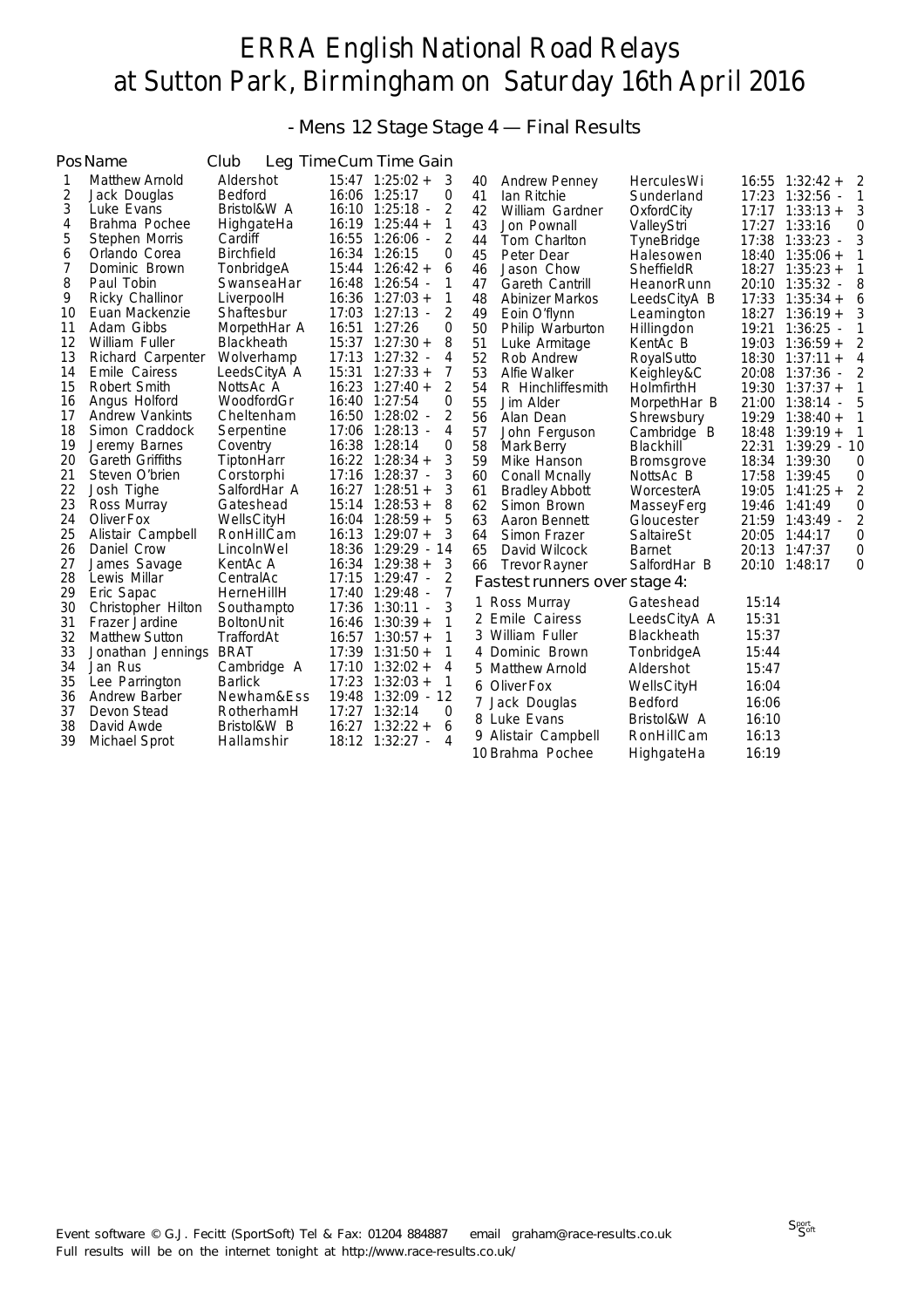### - Mens 12 Stage Stage 5 — Final Results

|          | PosName                         | Club                     |                | Leg Time Cum Time Gain         |                |                               |                                  |       |                                           |              |
|----------|---------------------------------|--------------------------|----------------|--------------------------------|----------------|-------------------------------|----------------------------------|-------|-------------------------------------------|--------------|
| 1        | Stephen Mitchell                | Bristol&W A              |                | $26:42$ 1:52:00 +<br>2         | 40             | Marc Hartley                  | <b>Barlick</b>                   |       | 30:29 2:02:32                             | 5            |
| 2        | Danny Russell                   | HighgateHa               |                | 2<br>$26:36$ 1:52:20 +         | 41             | Simon Fisher                  | OxfordCity                       | 29:33 | $2:02:46+$                                | 1            |
| 3        | Joe Wade                        | Aldershot                | 27:31          | $1:52:33 -$<br>2               | 42<br>43       | <b>Tony Carter</b>            | <b>TyneBridge</b><br>Bristol&W B | 31:13 | 29:56 2:03:19 +<br>2:03:35                | 5            |
| 4        | James Hoad                      | <b>Bedford</b>           | 27:30          | $1:52:47$ -<br>2               | 44             | Andy Salmon<br>Rav Panesar    | ValleyStri                       | 30:43 | $2:03:59$ -                               | 1            |
| 5        | Christopher Olley               | TonbridgeA               | 26:40          | 2<br>$1:53:22+$                | 45             | <b>Timmy Davies</b>           | LeedsCityA B                     | 29:23 | $2:04:57 +$                               | 3            |
| 6        | Dejene Gezimu                   | LiverpoolH               | 26:43          | $1:53:46+$<br>3                | 46             | Robert Thompson               | Hillingdon                       | 28:40 | $2:05:05 +$                               | 4            |
| 7        | Michael Kallenberg              | Cardiff                  | 27:49          | $1:53:55 -$<br>2               | 47             | Joe Fowler                    | SheffieldR                       | 30:21 | $2:05:44 -$                               |              |
| 8        | Alastair Watson                 | NottsAc A                | 26:19          | $1:53:59 +$                    | 48             | David Turvey                  | Halesowen                        | 31:07 | $2:06:13 -$                               |              |
| 9        | Jonathan Goringe                | <b>Birchfield</b>        | 28:22          | 3<br>$1:54:37 -$               | 49             | John Butters                  | MorpethHar B                     | 28:52 | $2:07:06 +$                               | 6            |
| 10       | Ross Floyd                      | MorpethHar A             | 27:58          | $1:55:24 +$<br>1               | 50             | Alex Robinson                 | HolmfirthH                       | 29:55 | $2:07:32 +$                               | 4            |
| 11       | Andrew Greenleaf                | Serpentine               | 27:23          | $1:55:36 +$<br>7               | 51             | Ashley Deeming                | HeanorRunn                       | 32:35 | 2:08:07                                   | 4            |
| 12       | <b>Matthew Rees</b>             | SwanseaHar               | 28:44          | $1:55:38 -$<br>4               | 52             | lan Elwood                    | KentAc B                         | 31:55 | $2:08:54 -$                               | 1            |
| 13       | Mike Aspinall                   | TiptonHarr               | 27:05          | $1:55:39 +$<br>7               | 53             | Jamie Fletcher                | NottsAc B                        |       | 29:57 2:09:42 +                           | 7            |
| 14       | Alistair Smith                  | Coventry                 | 27:44          | 5<br>$1:55:58 +$               | 54             | Simon Adney                   | Shrewsbury                       | 31:12 | $2:09:52 +$                               |              |
| 15       | Oliver Mott                     | Cheltenham               | 27:58          | 2<br>$1:56:00 +$               | 55             | Andrew Shields                | Cambridge B                      |       | $31:58$ $2:11:17+$                        | 2            |
| 16       | Mark Pearce                     | Shaftesbur               | 28:48          | $1:56:01 -$<br>6               | 56             | Dave Potter                   | Leamington                       |       | 35:04 2:11:23                             |              |
| 17       | Owen Hind                       | KentAc A                 | 26:26          | $1:56:04 +$<br>10              | 57             | Calvin Scoltock               | <b>Bromsgrove</b>                | 32:03 | $2:11:33+$                                | 2            |
| 18<br>19 | D Steel                         | WoodfordGr               | 28:14          | $1:56:08 -$<br>2<br>5          | 58             | John Conroy                   | Keighley&C                       | 34:53 | 2:12:29<br>$\overline{\phantom{a}}$       | 5            |
|          | Michael Burrett                 | LeedsCityA A             | 28:39          | $1:56:12 -$                    | 59             | Russell Simpson               | RoyalSutto                       |       | 35:27 2:12:38<br>$\overline{\phantom{a}}$ | 7            |
| 20<br>21 | <b>Gary Priestley</b>           | SalfordHar A             | 27:38<br>29:04 | $1:56:29+$<br>2<br>$1:56:36$ - | 60             | Michael Mcdonald              | Blackhill                        |       | 34:04 2:13:33 -                           |              |
| 22       | Paul Hammond<br>Donald Macaulay | Wolverhamp<br>Corstorphi | 28:03          | $1:56:40 -$                    | 61             | Jack Evans                    | Gloucester                       |       | $30:38$ $2:14:27 +$                       |              |
| 23       | Fintan Parkinson                | <b>Blackheath</b>        | 29:26          | 1:56:56 - 11                   | 62             | Matt Fairlamb                 | WorcesterA                       |       | 33:16 2:14:41                             | 1            |
| 24       | Cameron Milne                   | CentralAc                | 27:25          | $1:57:12+$<br>$\overline{4}$   | 63             | Mick O'shea                   | MasseyFerg                       |       | 34:02 2:15:51                             | 1            |
| 25       | Lewis Jagger                    | LincolnWel               | 28:40          | $1:58:09 +$<br>1               | 64             | Stuart Dunbar                 | SaltaireSt                       | 33:58 | 2:18:15                                   | 0            |
| 26       | Alasdair Campbell               | RonHillCam               | 29:20          | $1:58:27 -$<br>1               | 65             | Philip Leybourne              | SalfordHar B                     | 31:17 | $2:19:34 +$                               | $\mathbf{1}$ |
| 27       | Kieran Young                    | WellsCityH               | 29:29          | 3<br>$1:58:28$ -               | 66             | Andy Neatham                  | <b>Barnet</b>                    |       | 32:27 2:20:04<br>$\sim$                   | 1            |
| 28       | Jackson Creegan                 | Gateshead                | 29:36          | 5<br>$1:58:29$ -               |                | Fastest runners over stage 5: |                                  |       |                                           |              |
| 29       | John Kettle                     | HerneHillH               | 29:06          | 1:58:54<br>0                   |                | 1 Alastair Watson             | NottsAc A                        | 26:19 |                                           |              |
| 30       | Jamie Knapp                     | Southampto               | 28:51          | 1:59:02<br>0                   | $\overline{2}$ | Owen Hind                     | KentAc A                         | 26:26 |                                           |              |
| 31       | Andrew Challenger Hallamshir    |                          | 27:56          | 8<br>$2:00:23 +$               | 3              | Danny Russell                 | HighgateHa                       | 26:36 |                                           |              |
| 32       | <b>Anthony Valentine</b>        | BoltonUnit               | 29:49          | $2:00:28 -$<br>1               | 4              | Christopher Olley             | TonbridgeA                       | 26:40 |                                           |              |
| 33       | Niall Sheehan                   | Newham&Ess               | 28:43          | 3<br>$2:00:52 +$               |                |                               |                                  | 26:42 |                                           |              |
| 34       | Gareth Sampson                  | RotherhamH               | 28:46          | 3<br>$2:01:00 +$               | 5              | Stephen Mitchell              | Bristol&W A                      |       |                                           |              |
| 35       | <b>Clive Fitzpatrick</b>        | TraffordAt               | 30:19          | 3<br>$2:01:16$ -               | 6              | Dejene Gezimu                 | LiverpoolH                       | 26:43 |                                           |              |
| 36       | Karl Welborn                    | <b>BRAT</b>              | 29:34          | $2:01:24 -$<br>3               |                | 7 Mike Aspinall               | TiptonHarr                       | 27:05 |                                           |              |
| 37       | Nathan Reed                     | Sunderland               | 28:29          | $2:01:25+$<br>4                | 8              | <b>Andrew Greenleaf</b>       | Serpentine                       | 27:23 |                                           |              |
| 38       | Alex Robinson                   | <b>Hercules Wi</b>       | 28:46          | $2:01:28 +$<br>2               | 9.             | Cameron Milne                 | CentralAc                        | 27:25 |                                           |              |
| 39       | Ross Tennant                    | Cambridge A              | 29:34          | 2:01:36<br>5                   |                | 10 James Hoad                 | Bedford                          | 27:30 |                                           |              |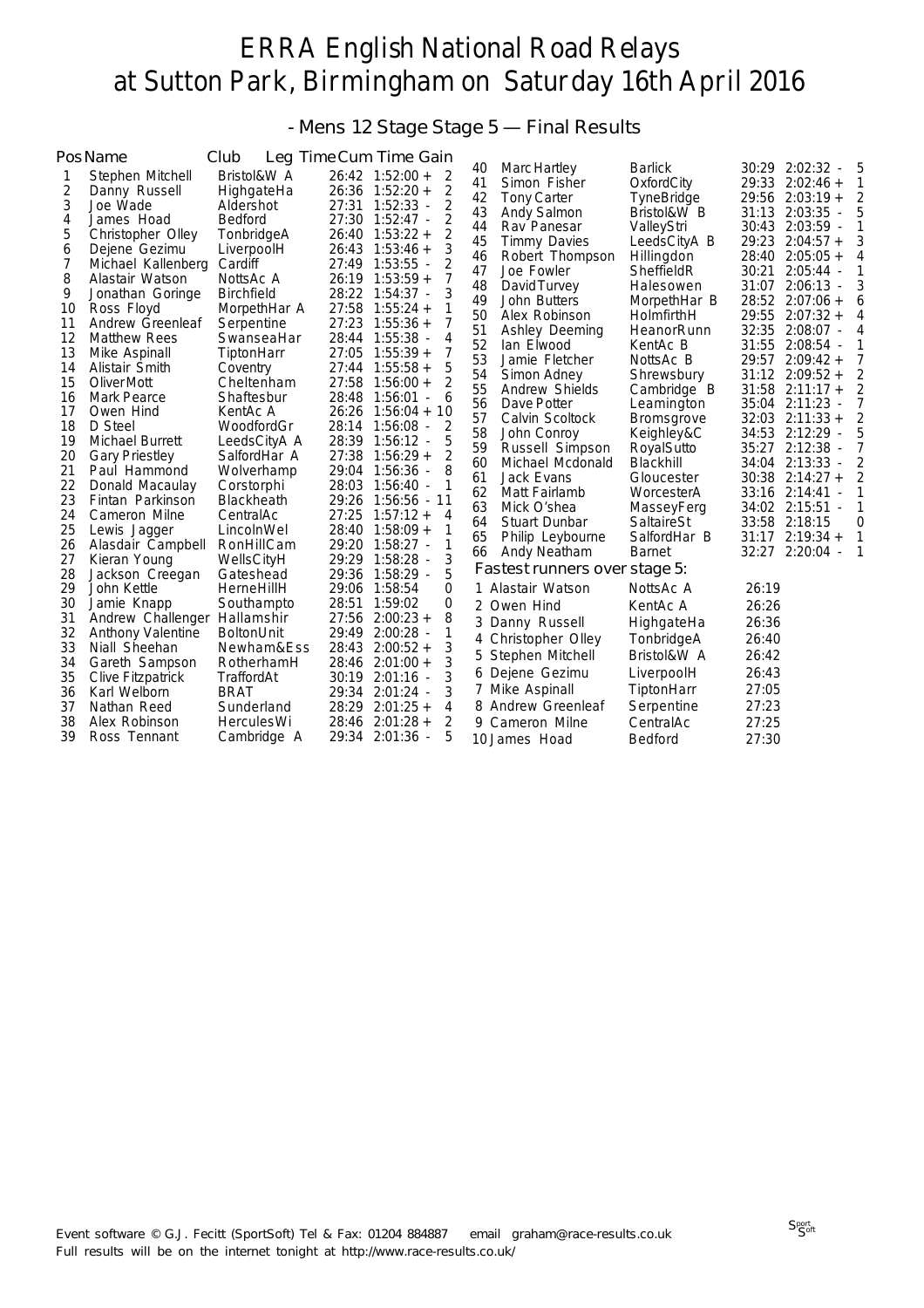- Mens 12 Stage Stage 6 — Final Results

|    | PosName                      | Club              |       | Leg Time Cum Time Gain  |          |    |                               |                   |       |                                           |                |
|----|------------------------------|-------------------|-------|-------------------------|----------|----|-------------------------------|-------------------|-------|-------------------------------------------|----------------|
| 1  | Ben Robinson                 | Bristol&W A       |       | 16:06 2:08:06           | $\Omega$ | 40 | Daniel Balshaw                | <b>Barlick</b>    |       | 18:07 2:20:39                             | 0              |
| 2  | Benjamin Noad                | HighgateHa        |       | 16:02 2:08:22           | $\Omega$ | 41 | Gareth Woodcock               | TraffordAt        |       | 19:39 2:20:55                             | 6              |
| 3  | Jamie Ashton                 | Aldershot         |       | 16:05 2:08:38           | $\Omega$ | 42 | Paul Turnbull                 | <b>TyneBridge</b> |       | 18:05 2:21:24                             | 0              |
| 4  | Luke Humphreys               | <b>Bedford</b>    |       | 16:18 2:09:05           | $\Omega$ | 43 | Will Davidson                 | Bristol&W B       |       | 18:05 2:21:40                             | 0              |
| 5  | Connor Bradley               | LiverpoolH        |       | $15:45$ $2:09:31 +$     | 1        | 44 | Gwilym Thomas                 | ValleyStri        |       | 18:37 2:22:36                             | 0              |
| 6  | Miles Weatherseed TonbridgeA |                   |       | 16:38 2:10:00 -         | 1        | 45 | Robert Torch                  | LeedsCityA B      |       | 18:22 2:23:19                             | 0              |
| 7  | Matthew Edwards              | Cardiff           |       | 16:07 2:10:02           | $\Omega$ | 46 | Andy Moore                    | Hillingdon        |       | 18:23 2:23:28                             | 0              |
| 8  | Tom Bailey                   | NottsAc A         |       | 16:09 2:10:08           | $\Omega$ | 47 | Adam Follett                  | SheffieldR        | 18:45 | 2:24:29                                   | 0              |
| 9  | Mathew Missen                | <b>Birchfield</b> |       | 16:29 2:11:06           | $\Omega$ | 48 | Joe Rainsford                 | HeanorRunn        |       | $17:06$ $2:25:13+$                        | 3              |
| 10 | Jack Gooch                   | SwanseaHar        |       | $15:49$ $2:11:27+$      | 2        | 49 | Nicolas Hazelwood Halesowen   |                   | 19:41 | $2:25:54 -$                               | 1              |
| 11 | Luke Vine                    | TiptonHarr        | 15:48 | $2:11:27+$              | 2        | 50 | Julian Rose                   | HolmfirthH        |       | 18:43 2:26:15                             | 0              |
| 12 | <b>Kevin Calvert</b>         | MorpethHar A      | 16:24 | $2:11:48$ -             | 2        | 51 | Steve Haswell                 | MorpethHar B      |       | 20:04 2:27:10 -                           | 2              |
| 13 | Xavier Gruot                 | Serpentine        | 16:39 | $2:12:15 -$             | 2        | 52 | <b>Richard Archer</b>         | KentAc B          |       | 18:39 2:27:33                             | 0              |
| 14 | Ossama Meslek                | LeedsCityA A      |       | $16:07$ $2:12:19+$      |          | 53 | <b>Bill Speake</b>            | NottsAc B         |       | 18:02 2:27:44                             | 0              |
| 15 | Daniel Clarke                | Coventry          | 16:28 | 2:12:26 -               |          | 54 | Jack Savage                   | Leamington        |       | $18:00$ $2:29:23+$                        | 2              |
| 16 | Simon Bruton                 | SalfordHar A      |       | $16:25$ $2:12:54 +$     | 4        | 55 | John Uff                      | Cambridge B       |       | 18:08 2:29:25                             | 0              |
| 17 | Peter Lighting               | KentAc A          |       | 16:57 2:13:01           | $\Omega$ | 56 | Peter Savill                  | Shrewsbury        |       | 20:01 2:29:53<br>$\overline{\phantom{a}}$ | 2              |
| 18 | Darren Jordan                | Cheltenham        | 17:14 | $2:13:14 -$             | 3        | 57 | <b>Scott Bairstow</b>         | Keighley&C        | 18:27 | $2:30:56 +$                               | 1              |
| 19 | Tony Russell                 | WoodfordGr        |       | 17:12 2:13:20 -         |          | 58 | Frederic Tremblay             | RoyalSutto        |       | $18:55$ $2:31:33 +$                       | 1              |
| 20 | Richard Webb                 | Blackheath        |       | $16:33$ $2:13:29+$      | 3        | 59 | Paul Atkins                   | Bromsgrove        |       | 20:03 2:31:36 -                           | 2              |
| 21 | lain Davies                  | CentralAc         |       | $16:20$ $2:13:32 +$     | 3        | 60 | Steven Bowyer                 | Blackhill         |       | 18:33 2:32:06                             | 0              |
| 22 | Moray Anderson               | Corstorphi        |       | 17:09 2:13:49           | $\Omega$ | 61 | David Gresswell               | Gloucester        |       | 19:06 2:33:33                             | $\overline{0}$ |
| 23 | David Smith                  | Wolverhamp        | 17:41 | $2:14:17 -$             | 2        | 62 | Nick Hitchings                | WorcesterA        |       | 20:14 2:34:55                             | 0              |
| 24 | Robert Rigby                 | Shaftesbur        |       | 18:28 2:14:29 -         | 8        | 63 | Flanagan Grahame MasseyFerg   |                   |       | 19:52 2:35:43                             | 0              |
| 25 | Joshua Stone                 | LincolnWel        |       | 16:40 2:14:49           | $\Omega$ | 64 | Chris Jones                   | SaltaireSt        |       | 20:18 2:38:33                             | 0              |
| 26 | Marc Elliott                 | Gateshead         |       | $16:23$ $2:14:52 +$     | 2        | 65 | Phillip Quibell               | SalfordHar B      |       | 19:38 2:39:12                             | $\mathbf 0$    |
| 27 | C Busaileh                   | HerneHillH        |       | $16:26$ $2:15:20 +$     | 2        | 66 | Peter Ellis                   | <b>Barnet</b>     |       | 20:58 2:41:02                             | 0              |
| 28 | Connor Milnes                | Hallamshir        |       | $15:47$ $2:16:10+$      | 3        |    | Fastest runners over stage 6: |                   |       |                                           |                |
| 29 | Matt Coffey                  | Southampto        |       | $17:10$ $2:16:12 +$     | 1        |    | 1 Connor Bradley              | LiverpoolH        | 15:45 |                                           |                |
| 30 | Scott Somerville             | RonHillCam        |       | 18:05 2:16:32 -         | 4        |    | 2 Connor Milnes               | Hallamshir        | 15:47 |                                           |                |
| 31 | Andrew Hennessy              | WellsCityH        |       | 18:12 2:16:40 -         | 4        |    | 3 Luke Vine                   | TiptonHarr        | 15:48 |                                           |                |
| 32 | Andrew Crickmore             | <b>BoltonUnit</b> |       | 17:42 2:18:10           | 0        | 4  | Jack Gooch                    | SwanseaHar        | 15:49 |                                           |                |
| 33 | Nick Beer                    | Cambridge A       |       | $16:42 \quad 2:18:18 +$ | 6        |    |                               |                   |       |                                           |                |
| 34 | Eliot Buckner                | Newham&Ess        |       | 17:27 2:18:19 -         | 1        | 5  | Benjamin Noad                 | HighgateHa        | 16:02 |                                           |                |
| 35 | Rhian Hastey                 | RotherhamH        |       | 17:30 2:18:30 -         |          | 6  | Jamie Ashton                  | Aldershot         | 16:05 |                                           |                |
| 36 | Mark Smith                   | Sunderland        |       | $17:23$ $2:18:48 +$     | 1        |    | 7 Ben Robinson                | Bristol&W A       | 16:06 |                                           |                |
| 37 | Finn Johnson                 | HerculesWi        |       | $17:42$ $2:19:10+$      | 1        | 8  | Ossama Meslek                 | LeedsCityA A      | 16:07 |                                           |                |
| 38 | Mark Burnhope                | <b>BRAT</b>       | 18:51 | $2:20:15 -$             | 2        |    | 9 Matthew Edwards             | Cardiff           | 16:07 |                                           |                |
| 39 | Nick Jones                   | OxfordCity        |       | $17:46$ $2:20:32 +$     | 2        |    | 10 Tom Bailey                 | NottsAc A         | 16:09 |                                           |                |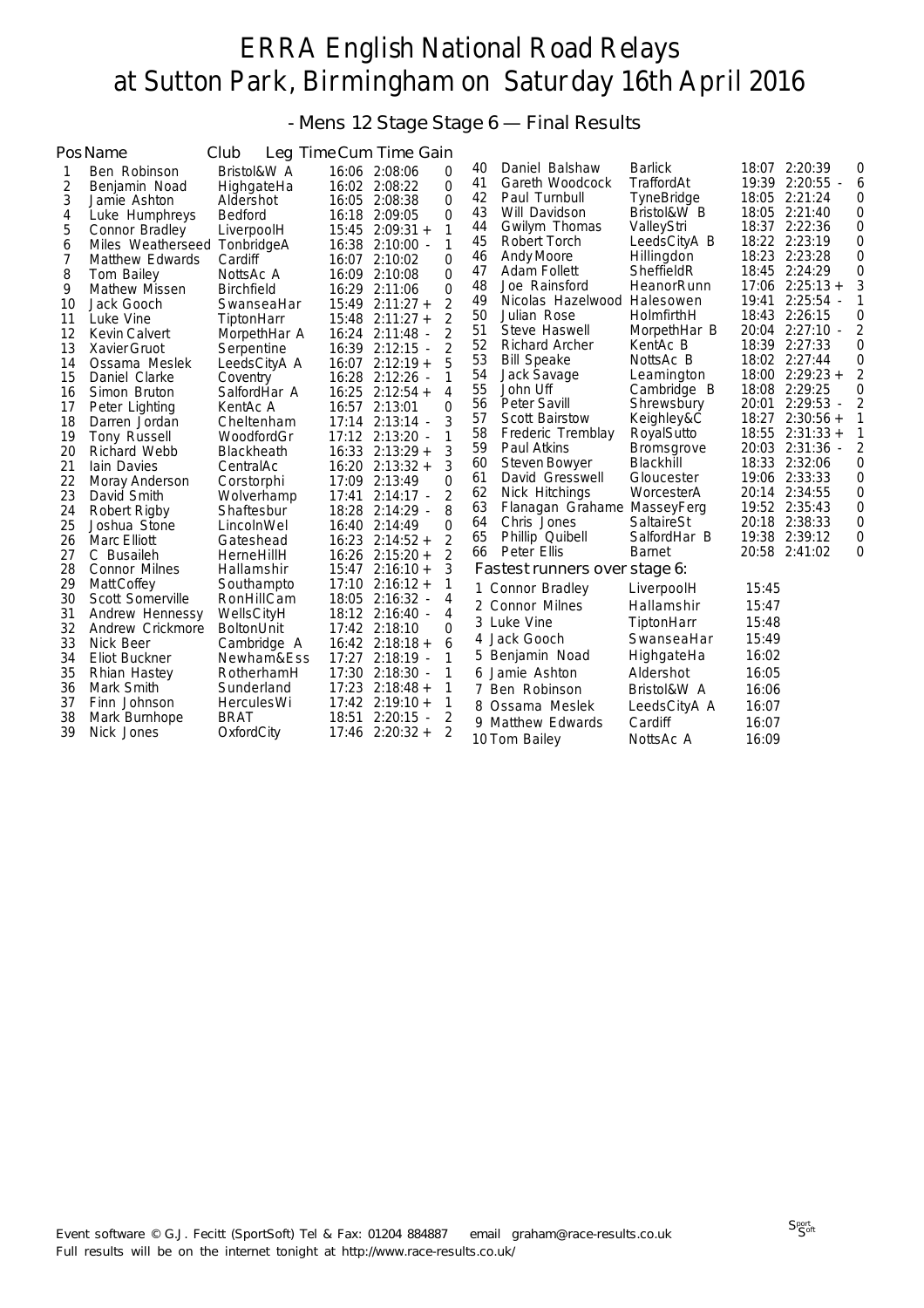- Mens 12 Stage Stage 7 — Final Results

|    | PosName                       | Club              | Leg Time Cum Time Gain |   |    |                               |                   |       |                     |   |
|----|-------------------------------|-------------------|------------------------|---|----|-------------------------------|-------------------|-------|---------------------|---|
| 1  | <b>Gus Cockle</b>             | Aldershot         | $26:20$ $2:34:58 +$    | 2 | 41 | Matthew Battensby             | Bristol&W B       |       | 29:27 2:51:07 +     | 2 |
| 2  | Shaun Dixon                   | HighgateHa        | 26:42 2:35:04          | 0 | 42 | Alex Polding                  | TyneBridge        |       | 30:00 2:51:24       | 0 |
| 3  | Tom Merson                    | Bristol&W A       | 27:22 2:35:28 -        | 2 | 43 | Peter Bains                   | TraffordAt        |       | 30:53 2:51:48 -     | 2 |
| 4  | John Eves                     | Bedford           | 27:14 2:36:19          | 0 | 44 | Daryl Hibberd                 | ValleyStri        | 29:41 | 2:52:17             | 0 |
| 5  | Dewi Griffiths                | SwanseaHar        | $25:28$ $2:36:55 +$    | 5 | 45 | Martin Bateman                | Hillingdon        | 29:48 | $2:53:16+$          | 1 |
| 6  | Danny Mooney                  | LiverpoolH        | 27:43 2:37:14 -        | 1 | 46 | Michael Tanner                | SheffieldR        |       | $28:53$ $2:53:22 +$ | 1 |
| 7  | Alex Howard                   | TonbridgeA        | 27:45 2:37:45 -        | 1 | 47 | Mark Hadley                   | Halesowen         |       | $30:38$ $2:56:32 +$ | 2 |
| 8  | <b>Kevin Farrow</b>           | NottsAc A         | 28:03 2:38:11          | 0 | 48 | <b>Trevor Wilks</b>           | LeedsCityA B      | 33:44 | 2:57:03             | 3 |
| 9  | Peter Newton                  | MorpethHar A      | $26:27$ $2:38:15 +$    | 3 | 49 | Jarratt Perkins               | NottsAc B         |       | 29:58 2:57:42 +     | 4 |
| 10 | Michael Kershaw               | Cardiff           | 28:24<br>$2:38:26$ -   | 3 | 50 | Kai Sunman                    | HolmfirthH        | 31:31 | 2:57:46             | 0 |
| 11 | Yousf Allathaa                | <b>Birchfield</b> | 27:54 2:39:00 -        | 2 | 51 | Tony Weatherson               | HeanorRunn        |       | 32:38 2:57:51 -     | 3 |
| 12 | Michael Salter                | LeedsCityA A      | 27:07 2:39:26 +        | 2 | 52 | David Longley                 | KentAc B          | 30:27 | 2:58:00             | 0 |
| 13 | lan Williams                  | TiptonHarr        | $2:39:42 -$<br>28:15   | 2 | 53 | Mick Thomsen                  | MorpethHar B      | 32:09 | $2:59:19 -$         | 2 |
| 14 | Jonathan Poole                | Serpentine        | 27:35 2:39:50 -        | 1 | 54 | Lee Pretlove                  | Cambridge B       | 31:28 | $3:00:53 +$         | 1 |
| 15 | Ben Harding                   | KentAc A          | 27:36 2:40:37 +        | 2 | 55 | Johnathon Brown               | Leamington        | 33:06 | $3:02:29$ -         | 1 |
| 16 | Harry Bishop                  | Cheltenham        | $28:00$ $2:41:14 +$    | 2 | 56 | Richard Jones                 | Shrewsbury        | 33:13 | 3:03:06             | 0 |
| 17 | Conan Mccaughey               | CentralAc         | $27:43$ $2:41:15+$     | 4 | 57 | Pete Lloyd                    | Keighley&C        |       | 33:53 3:04:49       | 0 |
| 18 | <b>Matthew Shaw</b>           | SalfordHar A      | 28:48 2:41:42 -        | 2 | 58 | Dean England                  | RoyalSutto        |       | 33:42 3:05:15       | 0 |
| 19 | William Rylehodges Shaftesbur |                   | $28:01$ $2:42:30+$     | 5 | 59 | Luke Herbert                  | Gloucester        | 31:57 | $3:05:30 +$         | 2 |
| 20 | Simon Beedell                 | WoodfordGr        | 29:23 2:42:43 -        | 1 | 60 | David Hall                    | WorcesterA        | 31:33 | $3:06:28 +$         | 2 |
| 21 | <b>Bryan Clark</b>            | Corstorphi        | 29:08 2:42:57 +        | 1 | 61 | <b>Anthony Warner</b>         | <b>Bromsgrove</b> | 35:14 | 3:06:50             | 2 |
| 22 | <b>Elliott Stones</b>         | LincolnWel        | $28:23$ $2:43:12 +$    | 3 | 62 | Ian Middlemas                 | Blackhill         | 35:21 | $3:07:27 -$         | 2 |
| 23 | Iwan Jones                    | Coventry          | 30:52 2:43:18 -        | 8 | 63 | Simon Neale                   | MasseyFerg        | 32:45 | 3:08:28             | 0 |
| 24 | Stuart Gibson                 | RonHillCam        | $27:18$ $2:43:50+$     | 6 | 64 | Adam Slodowicz                | SalfordHar B      | 29:46 | $3:08:58 +$         | 1 |
| 25 | Robert Little                 | Hallamshir        | 27:50 2:44:00 +        | 3 | 65 | Will Kerr                     | SaltaireSt        |       | $30:54$ $3:09:27$ - | 1 |
| 26 | Daniel Kennedy                | Blackheath        | 30:53 2:44:22 -        | 6 | 66 | Adrian Mason                  | <b>Barnet</b>     |       | 31:04 3:12:06       | 0 |
| 27 | Alan Barnes                   | HerneHillH        | 29:08 2:44:28          | 0 |    | Fastest runners over stage 7: |                   |       |                     |   |
| 28 | Gareth Briggs                 | Wolverhamp        | 30:57 2:45:14 -        | 5 |    |                               |                   |       |                     |   |
| 29 | Steven Medd                   | Gateshead         | $31:19$ $2:46:11$ -    | 3 |    | 1 Dewi Griffiths              | SwanseaHar        | 25:28 |                     |   |
| 30 | Jonathan Rowe                 | WellsCityH        | $30:40$ $2:47:20 +$    | 1 |    | 2 Gus Cockle                  | Aldershot         | 26:20 |                     |   |
| 31 | Sam Clegg                     | RotherhamH        | 28:50 2:47:20 +        | 4 |    | 3 Peter Newton                | MorpethHar A      | 26:27 |                     |   |
| 32 | <b>Oliver Park</b>            | Cambridge A       | 29:27 2:47:45 +        | 1 |    | 4 Shaun Dixon                 | HighgateHa        | 26:42 |                     |   |
| 33 | Belal Ahmed                   | <b>HerculesWi</b> | 28:51<br>$2:48:01 +$   | 4 |    | 5 Michael Salter              | LeedsCityA A      | 27:07 |                     |   |
| 34 | Wayne Bell                    | Newham&Ess        | 29:57<br>2:48:16       | 0 | 6  | John Eves                     | <b>Bedford</b>    | 27:14 |                     |   |
| 35 | <b>Matthew Devlin</b>         | Sunderland        | 29:36<br>$2:48:24+$    | 1 |    | 7 Stuart Gibson               | RonHillCam        | 27:18 |                     |   |
| 36 | Marc Tillotson                | <b>BoltonUnit</b> | 31:18<br>2:49:28 -     | 4 |    |                               |                   |       |                     |   |
| 37 | Peter Costley                 | Southampto        | 33:49 2:50:01 -        | 8 |    | 8 Tom Merson                  | Bristol&W A       | 27:22 |                     |   |
| 38 | <b>Gary Shaw</b>              | <b>Barlick</b>    | 29:50<br>$2:50:29+$    | 2 |    | 9 Jonathan Poole              | Serpentine        | 27:35 |                     |   |
| 39 | Matthieu Marshall             | OxfordCity        | 30:25<br>2:50:57       | 0 |    | 10 Ben Harding                | KentAc A          | 27:36 |                     |   |
| 40 | Simon Lanckham                | <b>BRAT</b>       | 30:42 2:50:57 -        | 2 |    |                               |                   |       |                     |   |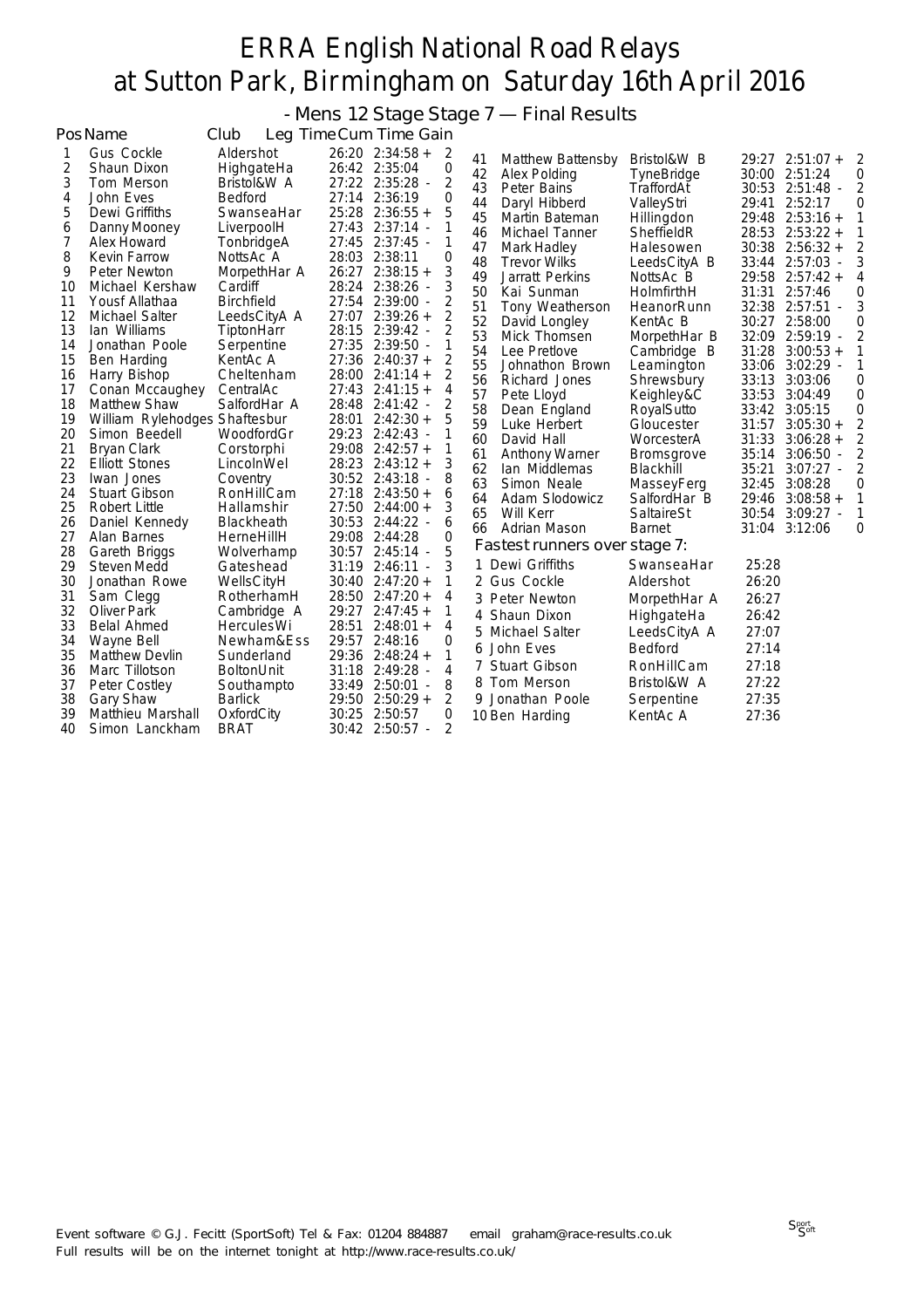- Mens 12 Stage Stage 8 — Final Results

|          | PosName                       | Club              |       | Leg Time Cum Time Gain              |        |    |                               |                   |       |                                           |    |
|----------|-------------------------------|-------------------|-------|-------------------------------------|--------|----|-------------------------------|-------------------|-------|-------------------------------------------|----|
| 1        | Joe Morwood                   | Aldershot         |       | 15:51 2:50:49                       | 0      | 41 | Huw Jones                     | <b>BRAT</b>       |       | 18:35 3:09:32 -                           | -1 |
| 2        | Peter Hawkings                | HighgateHa        |       | 16:05 2:51:09                       | 0      | 42 | Alasdair Blain                | <b>TyneBridge</b> |       | 18:09 3:09:33                             | 0  |
| 3        | Miles Chandler                | Bristol&W A       |       | 16:22 2:51:50                       | 0      | 43 | Ross Bibby                    | ValleyStri        | 18:28 | $3:10:45+$                                | 1  |
| 4        | Liam Lloyd                    | SwanseaHar        |       | $15:47$ $2:52:42 +$                 | 1      | 44 | John Doherty                  | SheffieldR        | 17:29 | $3:10:51 +$                               | 2  |
| 5        | Matthew Bray                  | <b>Bedford</b>    |       | 16:33 2:52:52 -                     | 1      | 45 | Graham Holbrook               | TraffordAt        |       | 20:32 3:12:20                             | 2  |
| 6        | Donald Carter                 | TonbridgeA        | 15:31 | $2:53:16+$                          | 1      | 46 | Jeremy Collis                 | Hillingdon        |       | 21:00 3:14:16<br>$\overline{\phantom{a}}$ | 1  |
| 7        | James Mcnally                 | LiverpoolH        |       | 16:35 2:53:49 -                     |        | 47 | Martin Whitehouse             | NottsAc B         | 17:25 | $3:15:07 +$                               | 2  |
| 8        | Thomas Straughan MorpethHar A |                   |       | $16:34$ $2:54:49+$                  |        | 48 | Jack Allison                  | LeedsCityA B      | 19:05 | 3:16:08                                   | 0  |
| 9        | Alex Benfield                 | NottsAc A         |       | 16:40 2:54:51 -                     | 1      | 49 | <b>Richard Mathie</b>         | KentAc B          | 18:15 | $3:16:15+$                                | 3  |
| 10       | <b>Ben Griffiths</b>          | <b>Birchfield</b> | 17:00 | $2:56:00 +$                         | 1      | 50 | Jonathan Lewis                | Halesowen         | 20:25 | $3:16:57 -$                               | 3  |
| 11       | Aaron Brown                   | TiptonHarr        |       | $16:26$ $2:56:08 +$                 | 2      | 51 | David Swinburne               | MorpethHar B      | 17:45 | $3:17:04 +$                               | 2  |
| 12       | Jack Eggington                | Cardiff           |       | 17:44 2:56:10 -                     | 2      | 52 | Logan Anderson                | HolmfirthH        |       | 20:12 3:17:58 -                           | 2  |
| 13       | <b>Rick Weston</b>            | Serpentine        |       | $16:38$ $2:56:28 +$                 | 1      | 53 | R Charlesworth                | HeanorRunn        | 21:31 | $3:19:22$ -                               | 2  |
| 14       | Stephen Lisgo                 | LeedsCityA A      |       | 17:05 2:56:31 -                     | 2      | 54 | Steven Green                  | Cambridge B       | 18:33 | 3:19:26                                   | 0  |
| 15       | <b>Philip Sanders</b>         | KentAc A          |       | 17:18 2:57:55                       | 0      | 55 | Craig Bower                   | Leamington        | 20:48 | 3:23:17                                   | 0  |
| 16       | Ben Wolfarth                  | SalfordHar A      |       | $16:43$ $2:58:25+$                  | 2      | 56 | Liam Spencer                  | Keighley&C        | 19:53 | $3:24:42 +$                               | 1  |
| 17       | Euan Brownlie                 | CentralAc         |       | 17:13 2:58:28                       | 0      | 57 | Mike Mansfield                | Gloucester        | 19:20 | $3:24:50+$                                | 2  |
| 18       | Jacob Pickering               | Cheltenham        | 17:17 | $2:58:31 -$                         | 2      | 58 | David Long                    | RoyalSutto        | 20:25 | 3:25:40                                   | 0  |
| 19       | Craig Jardine                 | RonHillCam        | 15:46 | $2:59:36+$                          | 5      | 59 | David O'brien                 | WorcesterA        | 19:15 | $3:25:43+$                                | 1  |
| 20       | Julian Barrable               | Corstorphi        | 17:03 | $3:00:00 +$                         | 1      | 60 | Patrick Mcbride               | Shrewsbury        | 23:48 | 3:26:54                                   | 4  |
| 21       | Louisalbert Clark             | WoodfordGr        | 17:28 | $3:00:11 -$                         | 1      | 61 | Paul Collins                  | <b>Bromsgrove</b> | 20:25 | 3:27:15                                   | 0  |
| 22       | Anthony Jackson               | Shaftesbur        |       | $17:42$ $3:00:12$ -                 | 3      | 62 | John Clarke                   | MasseyFerg        | 19:25 | $3:27:53 +$                               | 1  |
| 23       | Oliver Paulin                 | Coventry          | 17:11 | 3:00:29                             | 0      | 63 | Marc Pearson                  | Blackhill         | 21:30 | $3:28:57 -$                               | 1  |
| 24       | Marc Thorpe                   | LincolnWel        | 17:37 | $3:00:49 -$                         | 2      | 64 | <b>Stewart Spink</b>          | SaltaireSt        | 21:20 | $3:30:47 +$                               | 1  |
| 25       | Deron Fagan                   | HerneHillH        | 17:46 | $3:02:14 +$                         | 2      | 65 | Duncan Mason                  | SalfordHar B      | 22:43 | 3:31:41                                   | 1  |
| 26       | Ellis Garamslegi              | Wolverhamp        |       | $17:32$ $3:02:46 +$                 | 2      | 66 | Costa Michael                 | <b>Barnet</b>     |       | 19:52 3:31:58                             | 0  |
| 27       | Gareth Phoenix                | Hallamshir        | 19:03 | $3:03:03$ -                         | 2      |    | Fastest runners over stage 8: |                   |       |                                           |    |
| 28       | Luca Ercolani                 | Blackheath        | 19:13 | $3:03:35 -$                         | 2      |    | 1 Donald Carter               | TonbridgeA        | 15:31 |                                           |    |
| 29       | Greg Chambers                 | Gateshead         | 17:31 | 3:03:42                             | 0      |    | 2 Craig Jardine               | RonHillCam        | 15:46 |                                           |    |
| 30       | John Beattie                  | Newham&Ess        | 15:51 | $3:04:07 +$                         | 4      |    | 3 Liam Lloyd                  | SwanseaHar        | 15:47 |                                           |    |
| 31       | Steve Simms                   | RotherhamH        | 16:47 | 3:04:07                             | 0      |    |                               |                   |       |                                           |    |
| 32       | <b>Felix Rusby</b>            | WellsCityH        | 17:14 | $3:04:34 -$                         | 2      | 4  | John Beattie                  | Newham&Ess        | 15:51 |                                           |    |
| 33       | Tom Vickery                   | Cambridge A       |       | 17:32 3:05:17 -                     | 1      | 5. | Joe Morwood                   | Aldershot         | 15:51 |                                           |    |
| 34       | Mark Hood                     | Sunderland        | 17:00 | $3:05:24 +$                         | 1      |    | 6 Peter Hawkings              | HighgateHa        | 16:05 |                                           |    |
| 35       | George Longworth              | HerculesWi        |       | 18:12 3:06:13 -                     | 2      |    | 7 Miles Chandler              | Bristol&W A       | 16:22 |                                           |    |
| 36       | Mark Edwards                  | Bristol&W B       |       | $16:42$ $3:07:49+$                  | 5      |    | 8 Aaron Brown                 | TiptonHarr        | 16:26 |                                           |    |
| 37<br>38 | Dominic Gavin                 | <b>BoltonUnit</b> |       | 18:22 3:07:50 -                     | 1      |    | 9 Matthew Bray                | Bedford           | 16:33 |                                           |    |
| 39       | <b>Nick Treitl</b>            | <b>Barlick</b>    | 17:45 | 3:08:14                             | 0<br>2 |    | 10 Thomas Straughan           | MorpethHar A      | 16:34 |                                           |    |
|          | Robert Finch                  | Southampto        | 18:29 | 3:08:30<br>$\overline{\phantom{a}}$ |        |    |                               |                   |       |                                           |    |
| 40       | Ryan Meredith                 | OxfordCity        | 17:56 | $3:08:53 -$                         | 1      |    |                               |                   |       |                                           |    |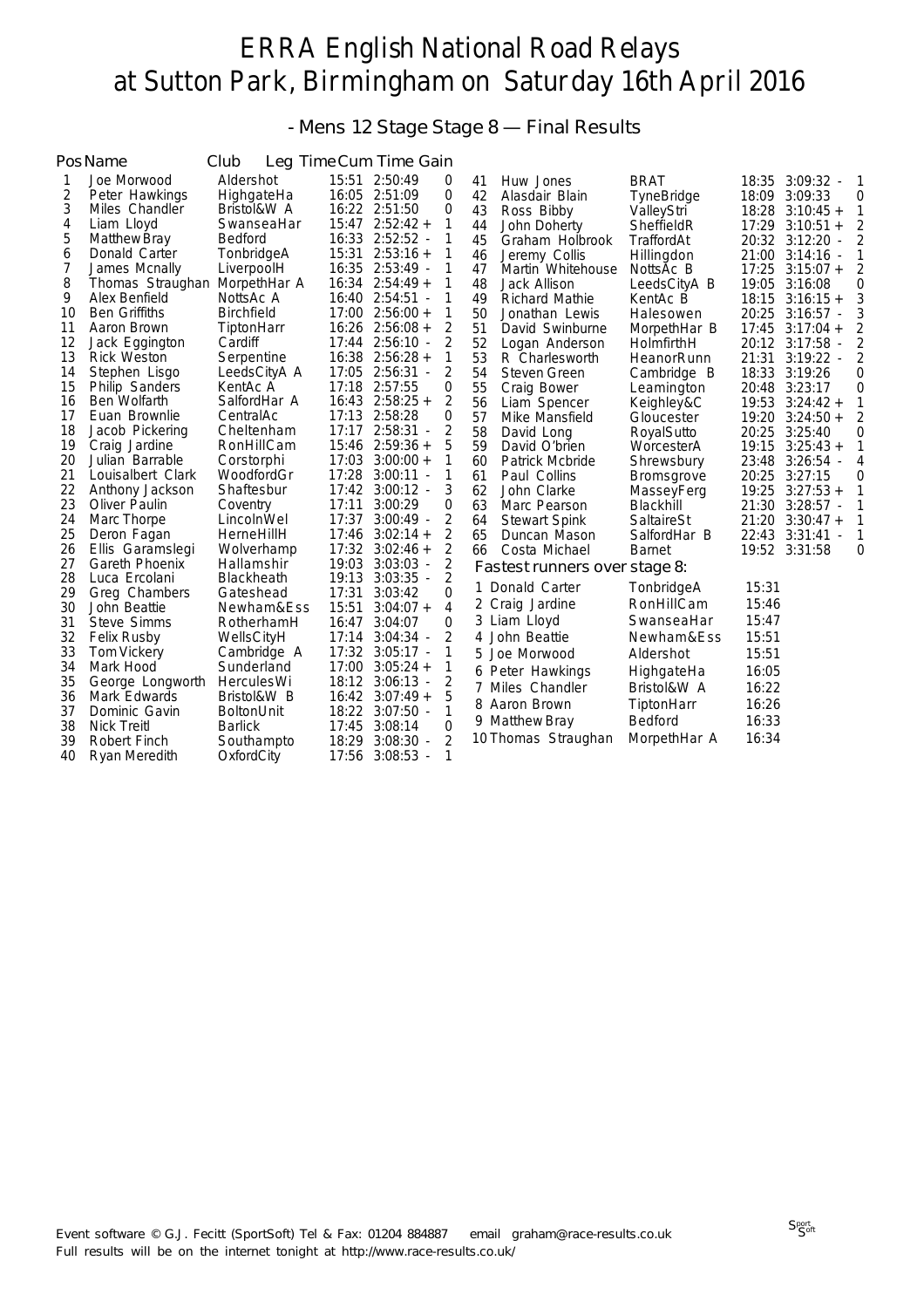- Mens 12 Stage Stage 9 — Final Results

|    | PosName                      | Club              |       | Leg Time Cum Time Gain |                  |    |                               |                   |       |                                           |                |
|----|------------------------------|-------------------|-------|------------------------|------------------|----|-------------------------------|-------------------|-------|-------------------------------------------|----------------|
| 1  | Ellis Cross                  | Aldershot         |       | 26:43 3:17:32          | 0                | 41 | Tom Dobra                     | Bristol&W B       |       | 32:24 3:40:13<br>÷,                       | 5              |
| 2  | Peter Legrice                | Bristol&W A       |       | $26:55$ $3:18:45 +$    | 1                | 42 | J Sweetnampowell              | SheffieldR        |       | $30:10$ $3:41:01 +$                       | 2              |
| 3  | Robert Wilson                | HighgateHa        | 27:38 | 3:18:47 -              | 1                | 43 | David Moir                    | <b>TyneBridge</b> | 32:10 | 3:41:43<br>$\overline{\phantom{a}}$       | 1              |
| 4  | <b>Guy Smith</b>             | SwanseaHar        |       | 27:14 3:19:56          | 0                | 44 | Simon Midwood                 | ValleyStri        |       | 31:02 3:41:47 -                           | 1              |
| 5  | Daniel Cliffe                | LiverpoolH        |       | 26:52 3:20:41 +        | $\overline{2}$   | 45 | Daniel Ansell                 | TraffordAt        |       | 29:52 3:42:12                             | 0              |
| 6  | <b>Matthew Janes</b>         | <b>Bedford</b>    | 28:11 | $3:21:03$ -            | 1                | 46 | Simon Connell                 | Hillingdon        | 31:25 | 3:45:41                                   | 0              |
| 7  | M Nicholls                   | TonbridgeA        | 27:50 | $3:21:06$ -            | 1                | 47 | Tom Crowley                   | NottsAc B         | 30:48 | 3:45:55                                   | 0              |
| 8  | lan Hudspith                 | MorpethHar A      | 26:46 | 3:21:35                | 0                | 48 | Michael Longley               | KentAc B          |       | $30:56$ $3:47:11 +$                       | 1              |
| 9  | <b>Stuart Spencer</b>        | NottsAc A         | 27:27 | 3:22:18                | $\overline{0}$   | 49 | Sean Flanagan                 | LeedsCityA B      | 31:08 | $3:47:16$ -                               | 1              |
| 10 | Hugh Torry                   | Serpentine        | 28:06 | $3:24:34 +$            | 3                | 50 | Adam Cross                    | Halesowen         | 31:17 | 3:48:14                                   | 0              |
| 11 | <b>Andrew Peat</b>           | <b>Birchfield</b> |       | 28:52 3:24:52 -        | 1                | 51 | Robert Hancox                 | MorpethHar B      | 32:15 | 3:49:19                                   | 0              |
| 12 | James Hunt                   | Cardiff           | 28:50 | 3:25:00                | 0                | 52 | Paul Aste                     | Cambridge B       | 31:11 | $3:50:37 +$                               | 2              |
| 13 | Joe Smith                    | TiptonHarr        |       | 28:57 3:25:05 -        | $\overline{2}$   | 53 | lan Duffin                    | HeanorRunn        | 32:10 | 3:51:32                                   | 0              |
| 14 | Jason Cherriman              | LeedsCityA A      | 28:40 | 3:25:11                | 0                | 54 | Clark Hind                    | HolmfirthH        |       | 34:06 3:52:04 -                           | $\overline{2}$ |
| 15 | Anthony Johnson              | KentAc A          |       | 28:04 3:25:59          | $\Omega$         | 55 | Tom Foulerton                 | Leamington        | 30:04 | 3:53:21                                   | 0              |
| 16 | Tom Cornthwaite              | SalfordHar A      |       | 27:37 3:26:02          | $\overline{0}$   | 56 | Matt Amos                     | MasseyFerg        | 28:34 | $3:56:27 +$                               | 6              |
| 17 | Ross Houston                 | CentralAc         | 27:44 | 3:26:12                | 0                | 57 | Richard Smith                 | WorcesterA        | 30:56 | $3:56:39 +$                               | $\overline{2}$ |
| 18 | Dave Roper                   | Cheltenham        | 29:03 | 3:27:34                | 0                | 58 | Steven Haines                 | Gloucester        | 33:21 | 3:58:11<br>$\overline{\phantom{a}}$       | $\mathbf{1}$   |
| 19 | Richard Williams             | Shaftesbur        | 27:48 | $3:28:00 +$            | 3                | 59 | Mark Knowles                  | Keighley&C        |       | 33:39 3:58:21<br>$\overline{\phantom{a}}$ | 3              |
| 20 | lain Reid                    | RonHillCam        |       | 28:32 3:28:08 -        | 1                | 60 | Edward Mcgrath                | RoyalSutto        | 33:23 | 3:59:03<br>$\overline{\phantom{a}}$       | $\overline{2}$ |
| 21 | Daniel Bruynooghe WoodfordGr |                   |       | 28:13 3:28:24          | 0                | 61 | lan Keyte                     | <b>Bromsgrove</b> | 33:02 | 4:00:17                                   | 0              |
| 22 | Mickey Breen                 | Corstorphi        | 28:38 | $3:28:38$ -            | $\overline{2}$   | 62 | Haydn Jones                   | Shrewsbury        | 34:33 | 4:01:27<br>$\overline{\phantom{a}}$       | 2              |
| 23 | Harvey Speed                 | Coventry          |       | 29:51 3:30:20          | 0                | 63 | Alexander Lepretre            | <b>Barnet</b>     | 29:38 | $4:01:36+$                                | 3              |
| 24 | Finley Thompson              | LincolnWel        | 29:53 | 3:30:42                | $\overline{0}$   | 64 | Frank Beecroft                | SaltaireSt        | 32:17 | 4:03:04                                   | 0              |
| 25 | Jeff Cunningham              | HerneHillH        | 29:44 | 3:31:58                | 0                | 65 | Colin Hodgson                 | Blackhill         | 34:29 | 4:03:26<br>$\overline{\phantom{a}}$       | 2              |
| 26 | Kyle Craib                   | RotherhamH        |       | $28:14$ $3:32:21 +$    | 5                | 66 | Gary Fielding                 | SalfordHar B      | 34:12 | 4:05:53                                   | 1              |
| 27 | <b>Matthew Hobbs</b>         | Hallamshir        |       | 29:22 3:32:25          | 0                |    | Fastest runners over stage 9: |                   |       |                                           |                |
| 28 | <b>Andrew Rayner</b>         | <b>Blackheath</b> |       | 29:57 3:33:32          | 0                |    | 1 Ellis Cross                 | Aldershot         | 26:43 |                                           |                |
| 29 | Adam Simms                   | Gateshead         | 29:52 | 3:33:34                | $\boldsymbol{0}$ |    | 2 Ian Hudspith                | MorpethHar A      | 26:46 |                                           |                |
| 30 | Chris Darling                | Cambridge A       | 28:47 | $3:34:04 +$            | 3                |    | 3 Daniel Cliffe               | LiverpoolH        | 26:52 |                                           |                |
| 31 | Steven Mcmahon               | Sunderland        | 29:04 | $3:34:28 +$            | 3                |    |                               | Bristol&W A       | 26:55 |                                           |                |
| 32 | Jonathan Cornish             | <b>HerculesWi</b> |       | $28:16$ $3:34:29 +$    | 3                |    | 4 Peter Legrice               |                   |       |                                           |                |
| 33 | Pete Grist                   | WellsCityH        |       | 30:23 3:34:57 -        | 1                |    | 5 Guy Smith                   | SwanseaHar        | 27:14 |                                           |                |
| 34 | James Toddington             | Wolverhamp        | 32:50 | 3:35:36                | 8                |    | 6 Stuart Spencer              | NottsAc A         | 27:27 |                                           |                |
| 35 | Davis Filippell              | Newham&Ess        |       | 31:35 3:35:42 -        | 5                |    | 7 Tom Cornthwaite             | SalfordHar A      | 27:37 |                                           |                |
| 36 | Tommy Harrison               | <b>BoltonUnit</b> |       | 29:12 3:37:02 +        | 1                |    | 8 Robert Wilson               | HighgateHa        | 27:38 |                                           |                |
| 37 | Max Costley                  | Southampto        | 29:19 | $3:37:49+$             | 2                |    | 9 Ross Houston                | CentralAc         | 27:44 |                                           |                |
| 38 | Julian Hood                  | <b>Barlick</b>    |       | 30:09 3:38:23          | 0                |    | 10 Richard Williams           | Shaftesbur        | 27:48 |                                           |                |
| 39 | Tegid Jones                  | OxfordCity        | 29:58 | $3:38:51 +$            | $\mathbf{1}$     |    |                               |                   |       |                                           |                |
| 40 | Tom Powell                   | <b>BRAT</b>       | 30:30 | $3:40:02 +$            | 1                |    |                               |                   |       |                                           |                |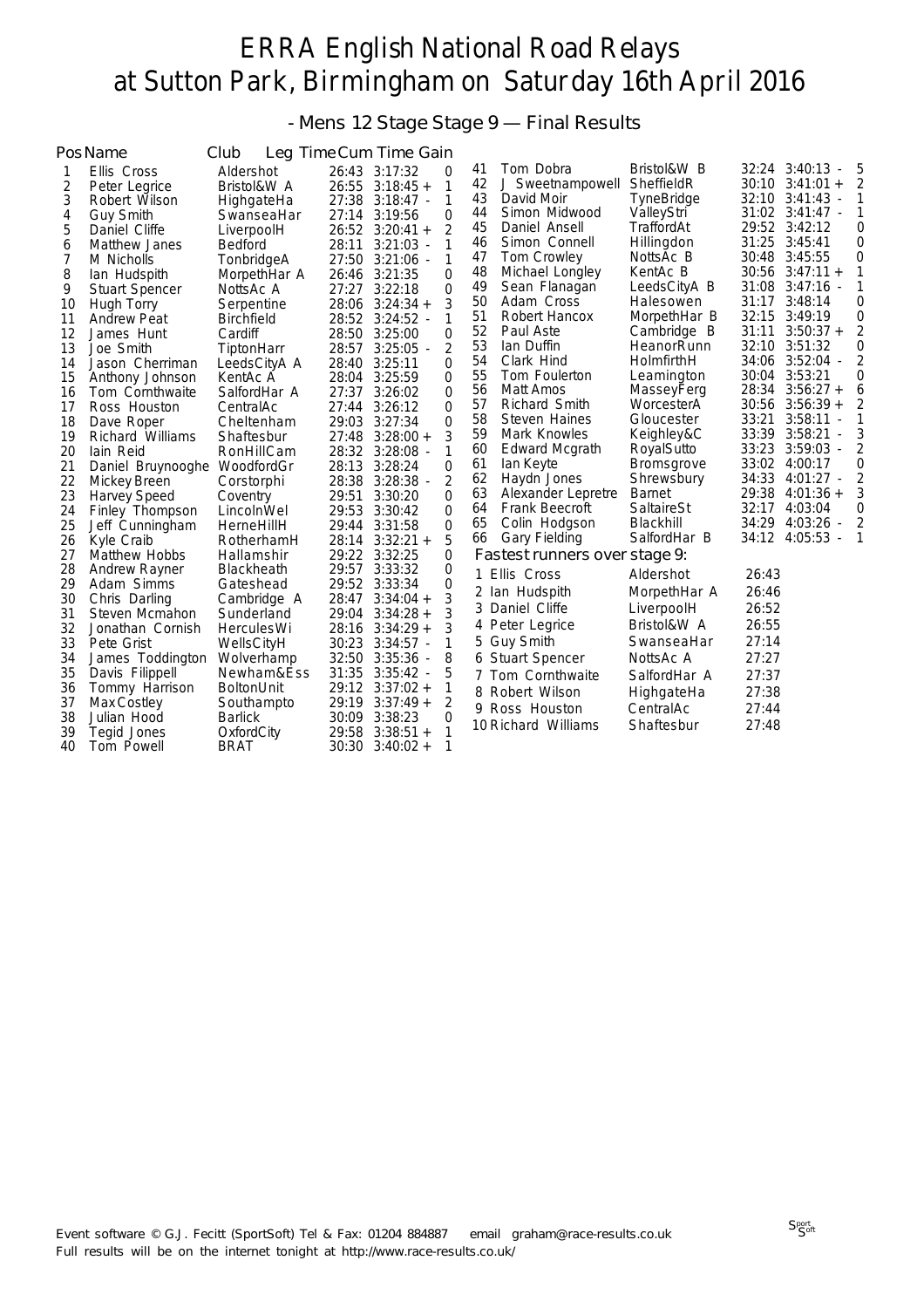- Mens 12 Stage Stage 10 — Final Results

|    | PosName                   | Club              |       | Leg Time Cum Time Gain |   |    |                                |                   |       |                         |   |
|----|---------------------------|-------------------|-------|------------------------|---|----|--------------------------------|-------------------|-------|-------------------------|---|
| 1  | lan Bailey                | Aldershot         |       | 16:08 3:33:40          | 0 | 40 | <b>Matthew Krelle</b>          | Bristol&W B       |       | $17:26$ $3:57:39 +$     | 1 |
| 2  | <b>Victor Mound</b>       | HighgateHa        |       | $15:40$ $3:34:27 +$    | 1 | 41 | Mark Ince                      | <b>BRAT</b>       | 18:03 | $3:58:05 -$             |   |
| 3  | <b>Benedict Westhenry</b> | Bristol&W A       |       | 15:56 3:34:41 -        | 1 | 42 | Jonathan Smyth                 | ValleyStri        |       | $17:43$ $3:59:30 +$     |   |
| 4  | Matthew Harvey            | SwanseaHar        |       | 16:42 3:36:38          | 0 | 43 | Alex Black                     | <b>TyneBridge</b> |       | 17:48 3:59:31           | 0 |
| 5  | Lewis Timmins             | MorpethHar A      |       | $15:55$ $3:37:30 +$    | 3 | 44 | Andy Buddery                   | SheffieldR        | 18:39 | $3:59:40 -$             | 2 |
| 6  | Daniel Bradley            | TonbridgeA        |       | $16:33$ $3:37:39 +$    | 1 | 45 | Richard Clancy                 | TraffordAt        |       | 18:06 4:00:18           | 0 |
| 7  | Laurie Luscombe           | LiverpoolH        |       | 16:59 3:37:40 -        | 2 | 46 | Michael Williams               | LeedsCityA B      | 16:49 | $4:04:05 +$             | 3 |
| 8  | Aaron Scott               | NottsAc A         |       | $15:37$ $3:37:55 +$    | 1 | 47 | Matthew Moroney                | KentAc B          | 18:08 | $4:05:19+$              |   |
| 9  | Andrew Headley            | <b>Bedford</b>    |       | 17:20 3:38:23 -        | 3 | 48 | Philip Waring                  | NottsAc B         | 19:41 | $4:05:36$ -             |   |
| 10 | leuan Thomas              | Cardiff           |       | $15:36$ $3:40:36 +$    | 2 | 49 | Steve Hirons                   | Hillingdon        | 20:34 | $4:06:15 -$             | 3 |
| 11 | Andrea Fraquelli          | Serpentine        |       | 16:56 3:41:30 -        | 1 | 50 | <b>Bill Nock</b>               | Halesowen         | 19:25 | 4:07:39                 | 0 |
| 12 | C Gillespie               | TiptonHarr        |       | $16:40$ $3:41:45 +$    | 1 | 51 | Chris Waugh                    | MorpethHar B      |       | 20:02 4:09:21           | 0 |
| 13 | Dominic Easter            | LeedsCityA A      | 17:16 | $3:42:27+$             | 1 | 52 | <b>Steve Green</b>             | HolmfirthH        |       | $18:18$ 4:10:22 +       |   |
| 14 | Aidan Thompson            | CentralAc         |       | $16:21$ $3:42:33 +$    | 3 | 53 | John Knibb                     | Leamington        |       | $18:22$ 4:11:43 +       | 2 |
| 15 | Alex Parker               | <b>Birchfield</b> | 18:11 | $3:43:03 -$            | 4 | 54 | Michael Clark                  | HeanorRunn        | 20:55 | $4:12:27 -$             |   |
| 16 | Thomas Muddiman KentAc A  |                   |       | 17:06 3:43:05 -        | 1 | 55 | Harry Topham                   | Cambridge B       | 22:48 | $4:13:25$ -             |   |
| 17 | lan Grime                 | SalfordHar A      |       | 17:04 3:43:06 -        | 1 | 56 | Jeremyshaun Trill              | MasseyFerg        | 19:34 | 4:16:01                 | 0 |
| 18 | Donatas Tumaitis          | WoodfordGr        |       | $17:00$ $3:45:24 +$    | 3 | 57 | Luke Sheppard                  | WorcesterA        |       | 19:59 4:16:38           | 0 |
| 19 | <b>Andy Prophett</b>      | Cheltenham        |       | 17:53 3:45:27 -        | 1 | 58 | Stephen Pitt                   | RoyalSutto        |       | $20:50$ 4:19:53 +       | 2 |
| 20 | Ronan Breen               | Shaftesbur        | 18:10 | $3:46:10 -$            | 1 | 59 | <b>Arthur Daley</b>            | Gloucester        | 21:48 | $4:19:59$ -             |   |
| 21 | Richard Carr              | RonHillCam        |       | 18:10 3:46:18 -        | 1 | 60 | Darren White                   | <b>Barnet</b>     |       | $18:40 \quad 4:20:16 +$ | 3 |
| 22 | C O'brien                 | Corstorphi        |       | 18:10 3:46:48          | 0 | 61 | Stephen Brooks                 | <b>Bromsgrove</b> | 20:21 | 4:20:38                 | 0 |
| 23 | Joseph Mcleod             | Coventry          |       | 17:39 3:47:59          | 0 | 62 | Matthew Richardson SaltaireSt  |                   | 19:08 | $4:22:12+$              |   |
| 24 | Jose Ferreira             | LincolnWel        | 18:05 | 3:48:47                | 0 | 63 | Duncan Rose                    | Shrewsbury        | 22:27 | $4:23:54 -$             |   |
| 25 | Chris Adams               | RotherhamH        | 17:15 | $3:49:36+$             | 1 | 64 | Mark Fish                      | Blackhill         | 21:28 | $4:24:54+$              |   |
| 26 | Robin Sanderson           | HerneHillH        | 18:05 | $3:50:03 -$            | 1 | 65 | James O'connor                 | SalfordHar B      | 21:56 | $4:27:49+$              | 1 |
| 27 | Sam Peters                | Hallamshir        |       | 18:18 3:50:43          | 0 |    | Fastest runners over stage 10: |                   |       |                         |   |
| 28 | Alan Johnson              | Gateshead         |       | $18:07$ $3:51:41 +$    | 1 | 1. | leuan Thomas                   | Cardiff           | 15:36 |                         |   |
| 29 | Neil Baxter               | Cambridge A       |       | $17:40$ $3:51:44 +$    |   |    | 2 Aaron Scott                  | NottsAc A         | 15:37 |                         |   |
| 30 | Jack Tallentire           | Sunderland        |       | $17:53$ $3:52:21 +$    | 1 |    |                                |                   |       |                         |   |
| 31 | Peter Lee                 | <b>HerculesWi</b> |       | $18:34$ $3:53:03 +$    | 1 |    | 3 Victor Mound                 | HighgateHa        | 15:40 |                         |   |
| 32 | Mike Glover               | WellsCityH        |       | $18:54$ $3:53:51 +$    | 1 |    | 4 Lewis Timmins                | MorpethHar A      | 15:55 |                         |   |
| 33 | Tom Warrender             | Wolverhamp        |       | $18:25$ $3:54:01 +$    | 1 |    | 5 Benedict Westhenry           | Bristol&W A       | 15:56 |                         |   |
| 34 | George Bettsworth         | Newham&Ess        |       | $18:36$ $3:54:18 +$    | 1 |    | 6 Ian Bailey                   | Aldershot         | 16:08 |                         |   |
| 35 | Nicolas Corry             | <b>Blackheath</b> |       | 21:33 3:55:05 -        | 7 |    | 7 Aidan Thompson               | CentralAc         | 16:21 |                         |   |
| 36 | Tom Lucas                 | <b>BoltonUnit</b> |       | 18:10 3:55:12          | 0 |    | 8 Daniel Bradley               | TonbridgeA        | 16:33 |                         |   |
| 37 | Shaun Chew                | <b>Barlick</b>    |       | $17:35$ $3:55:58 +$    | 1 |    | 9 C Gillespie                  | TiptonHarr        | 16:40 |                         |   |
| 38 | Ashley Forbes             | Southampto        |       | 18:12 3:56:01 -        | 1 |    |                                |                   |       |                         |   |
| 39 | Mark Tyrrell              | OxfordCity        |       | 17:52 3:56:43          | 0 |    | 10 Matthew Harvey              | SwanseaHar        | 16:42 |                         |   |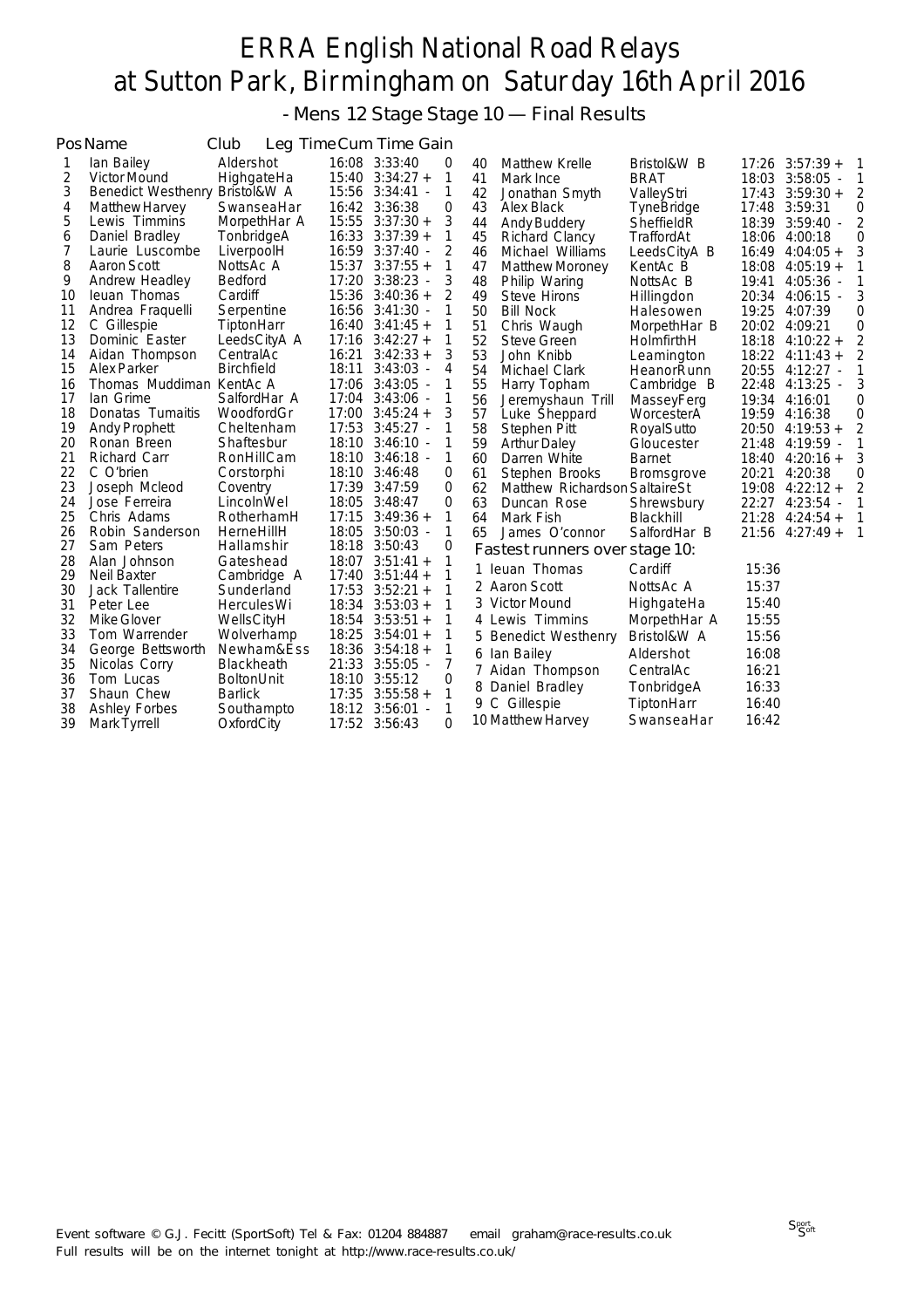- Mens 12 Stage Stage 11 — Final Results

|                | Pos Name                      | Club                      |                | Leg Time Cum Time Gain              |                |
|----------------|-------------------------------|---------------------------|----------------|-------------------------------------|----------------|
| 1              | Andy Maud                     | HighgateHa                | 26:12          | $4:00:39 +$                         | 1              |
| $\overline{c}$ | Elliot Robinson               | Aldershot                 | 27:58          | $4:01:38$ -                         | 1              |
| 3              | Owain Jones                   | Bristol&W A               | 27:26          | 4:02:07                             | 0              |
| 4              | Henry Pearce                  | TonbridgeA                | 26:18          | $4:03:57+$                          | $\overline{2}$ |
| 5              | Marc Hobbs                    | SwanseaHar                | 27:41          | $4:04:19 -$                         | 1              |
| 6              | <b>Ben Stevenson</b>          | LiverpoolH                | 26:56          | $4:04:36 +$                         | 1              |
| 7              | Jonathan Thewlis              | NottsAc A                 | 26:58          | $4:04:53 +$                         | 1              |
| 8              | Adrian Whitwam                | MorpethHar A              | 28:20          | $4:05:50 -$                         | 3              |
| 9              | Josh Lunn                     | <b>Bedford</b>            | 28:06          | 4:06:29                             | 0              |
| 10             | Ciaran Lewis                  | Cardiff                   | 27:54          | 4:08:30                             | 0              |
| 11             | Alan Buckley                  | LeedsCityA A              | 27:19          | $4:09:46 +$                         | $\overline{2}$ |
| 12             | Richard Phillips              | Serpentine                | 28:47          | $4:10:17 -$                         | 1              |
| 13             | Michael Wright                | CentralAc                 | 28:06          | $4:10:39 +$                         | 1              |
| 14             | <b>Stuart Hawkes</b>          | TiptonHarr                | 29:01          | $4:10:46 -$                         | $\overline{2}$ |
| 15             | Neil Phillips                 | KentAc A                  | 28:11          | $4:11:16+$                          | 1              |
| 16             | Bruno Lima                    | SalfordHar A              | 28:17          | $4:11:23+$                          | 1              |
| 17             | lan Dempsey                   | <b>Birchfield</b>         | 30:03          | $4:13:06 -$                         | 2              |
| 18             | Stephan Wenk                  | WoodfordGr                | 27:52          | 4:13:16                             | 0              |
| 19             | Kyle Mclellan                 | RonHillCam                | 28:04          | $4:14:22 +$                         | 2              |
| 20             | William New                   | Cheltenham                | 29:41          | $4:15:08 -$                         | 1              |
| 21             | Mohamed Mohamed Shaftesbur    |                           | 30:12          | 4:16:22<br>$\overline{\phantom{a}}$ | 1              |
| 22             | Alistair Brockie              | Corstorphi                | 29:39          | 4:16:27                             | 0              |
| 23             | Namir Batavia                 | Coventry                  | 30:02          | 4:18:01                             | 0              |
| 24<br>25       | Adam Baker                    | LincolnWel                | 30:33          | 4:19:20                             | 0              |
|                | Philip Hoole                  | RotherhamH                | 29:52          | 4:19:28                             | 0<br>1         |
| 26<br>27       | Zak Mellard<br>Patrick O'hare | Hallamshir                | 29:35<br>29:22 | $4:20:18 +$<br>$4:21:06 +$          | $\overline{c}$ |
| 28             | <b>Matthew Munro</b>          | Cambridge A<br>HerneHillH | 31:15          | $4:21:18$ -                         | $\overline{2}$ |
| 29             | Steven Rankin                 | Sunderland                | 29:13          | $4:21:34 +$                         | 1              |
| 30             | Richard Mcdowell              | HerculesWi                | 29:13          | $4:22:16 +$                         | 1              |
| 31             | Kevin Connolly                | Gateshead                 | 30:52          | 4:22:33<br>$\sim$                   | 3              |
| 32             | Christian Green               | WellsCityH                | 30:53          | 4:24:44                             | 0              |
| 33             | John Knowles                  | <b>BoltonUnit</b>         | 29:49          | $4:25:01 +$                         | 3              |
| 34             | Graham Fisher                 | Southampto                | 29:15          | $4:25:16+$                          | 4              |
| 35             | Luke Maude                    | <b>Barlick</b>            | 29:59          | $4:25:57+$                          | $\overline{2}$ |
| 36             | Jack Parr                     | Wolverhamp                | 32:13          | 4:26:14<br>$\sim$                   | 3              |
| 37             | Christopher Tuck              | Blackheath                | 31:59          | 4:27:04                             | $\overline{2}$ |
| 38             | Ewan Gault                    | OxfordCity                | 30:36          | $4:27:19+$                          | 1              |
| 39             | C Ashford                     | <b>BRAT</b>               | 29:15          | $4:27:20+$                          | $\overline{2}$ |
| 40             | Philip Parry                  | Bristol&W B               | 30:13          | 4:27:52                             | 0              |
| 41             | David Kail                    | Newham&Ess                | 35:11          | $4:29:29$ -                         | 7              |
| 42             | Simon O'meara                 | TraffordAt                | 29:43          | $4:30:01 +$                         | 3              |
| 43             | Douglas Tickner               | TyneBridge                | 30:42          | 4:30:13                             | 0              |
| 44             | Matthew Craig                 | SheffieldR                | 30:38          | 4:30:18                             | 0              |
| 45             | Paul Fotherby                 | ValleyStri                | 31:16          | 4:30:46 -                           | 3              |
| 46             | Tim Alexander                 | KentAc B                  | 30:34          | $4:35:53 +$                         | 1              |
| 47             | Martin Farran                 | LeedsCityA B              | 33:50          | 4:37:55 -                           | 1              |
| 48             | Gareth Little                 | NottsAc B                 | 32:36          | 4:38:12                             | 0              |
| 49             | Paul Leppard                  | Hillingdon                | 32:12          | 4:38:27                             | 0              |
| 50             | Roger Mallard                 | Halesowen                 | 31:29          | 4:39:08                             | 0              |
| 51             | Paul Waterston                | MorpethHar B              | 32:03          | 4:41:24                             | 0              |
| 52             | Guy Allen                     | Leamington                | 30:34          | $4:42:17+$                          | 1              |

| 53<br>Daniel Shaw<br>54<br>David Barber<br>55<br>Paul Winfield<br>56<br>David Clarke<br>57<br>Adam Pollock<br>58<br><b>Edward Price</b><br>59<br>James Walters<br>60<br>Malcolm Duff<br>61<br>Jon Higgins<br>62<br>Martin Fillingham<br>63 Kevin Francis<br>64<br>Stewy Bell<br>65<br>Paul Birkett | HolmfirthH<br>Cambridge B<br>HeanorRunn<br>MasseyFerg<br>WorcesterA<br>Barnet<br>Gloucester<br><b>Bromsgrove</b><br>RoyalSutto<br>SaltaireSt<br>Shrewsbury<br>Blackhill<br>SalfordHar B | 33:05<br>32:49<br>34:32<br>33:03<br>33:51<br>30:30<br>32:36<br>32:01<br>34:24<br>32:24<br>33:08<br>35:16<br>33:33 | $4:43:27 -$<br>$4:46:14 +$<br>$4:46:59$ -<br>4:49:04<br>4:50:29<br>$4:50:46+$<br>4:52:35<br>$4:52:39+$<br>$4:54:17 -$<br>4:54:36<br>4:57:02<br>5:00:10<br>5:01:22 | $\mathbf{1}$<br>1<br>1<br>0<br>0<br>$\overline{2}$<br>$\mathbf 0$<br>1<br>3<br>0<br>0<br>0<br>0 |
|----------------------------------------------------------------------------------------------------------------------------------------------------------------------------------------------------------------------------------------------------------------------------------------------------|-----------------------------------------------------------------------------------------------------------------------------------------------------------------------------------------|-------------------------------------------------------------------------------------------------------------------|-------------------------------------------------------------------------------------------------------------------------------------------------------------------|-------------------------------------------------------------------------------------------------|
| Fastest runners over stage 11:                                                                                                                                                                                                                                                                     |                                                                                                                                                                                         |                                                                                                                   |                                                                                                                                                                   |                                                                                                 |
| 1 Andy Maud<br>2 Henry Pearce<br>3 Ben Stevenson<br>4 Jonathan Thewlis<br>5 Alan Buckley<br>6 Owain Jones<br>7 Marc Hobbs<br>8 Stephan Wenk<br>9 Ciaran Lewis<br>10 Elliot Robinson                                                                                                                | HighgateHa<br>TonbridgeA<br>LiverpoolH<br>NottsAc A<br>LeedsCityA A<br>Bristol&W A<br>SwanseaHar<br>WoodfordGr<br>Cardiff<br>Aldershot                                                  | 26:12<br>26:18<br>26:56<br>26:58<br>27:19<br>27:26<br>27:41<br>27:52<br>27:54<br>27:58                            |                                                                                                                                                                   |                                                                                                 |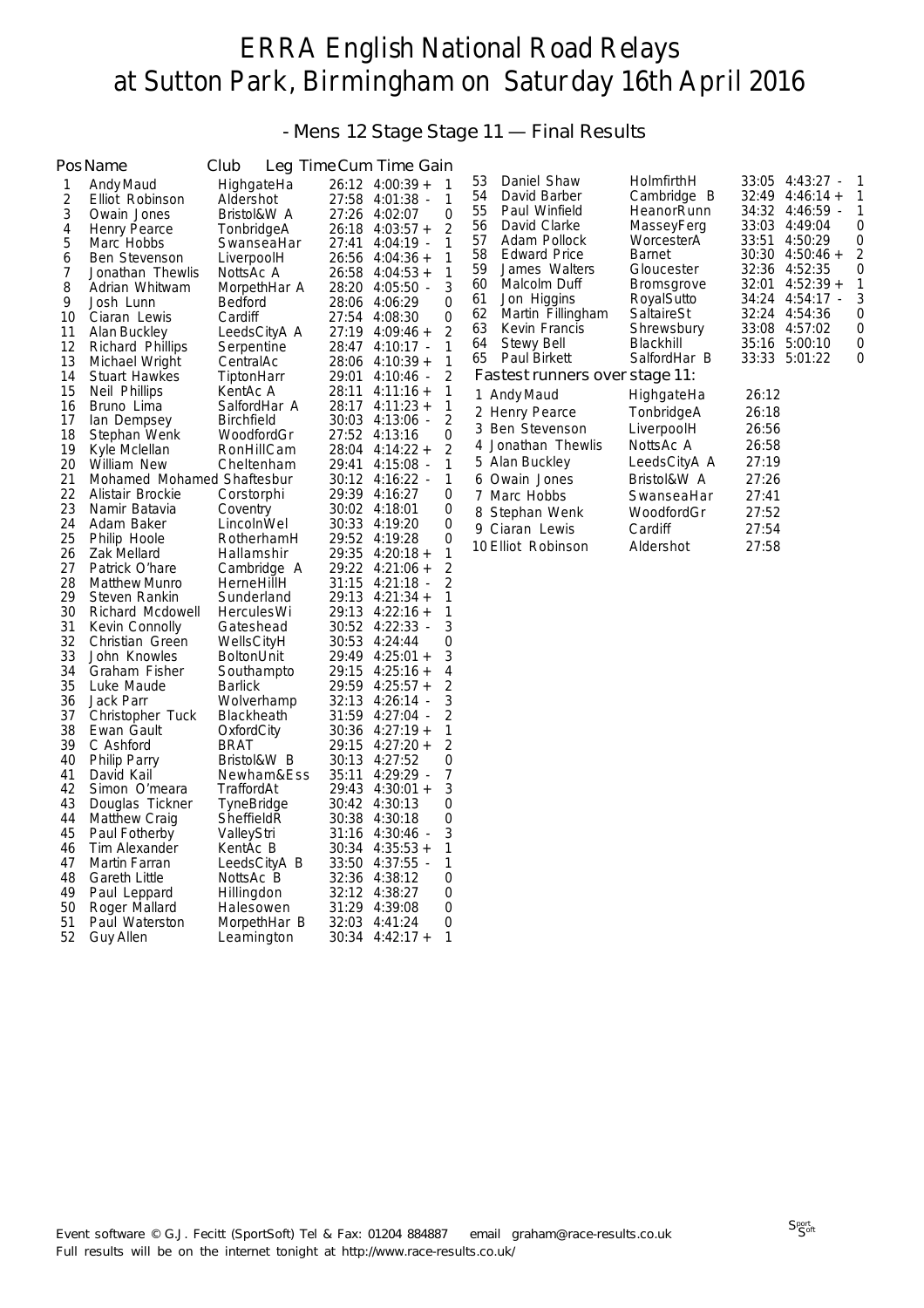### - Mens 12 Stage Stage 12 — Final Results

|    | PosName                       | Club               |            | Leg Time Cum Time Gain |                |         |                                |                   |       |                             |   |
|----|-------------------------------|--------------------|------------|------------------------|----------------|---------|--------------------------------|-------------------|-------|-----------------------------|---|
| 1  | Murray Strain                 | HighgateHa         |            | 15:51 4:16:30          | 0              | 4:46:13 |                                | $-2$              |       |                             |   |
| 2  | Adam Clarke                   | Aldershot          |            | 15:37 4:17:15          | 0              | 40      | Alex Herron                    | Wolverhamp        |       | 20:20 4:46:34<br>$\sim$ $-$ | 4 |
| 3  | Adam Speake                   | Bristol&W A        | 16:01      | 4:18:08                | 0              | 41      | Alex Collings                  | SheffieldR        | 17:46 | $4:48:04 +$                 | 3 |
| 4  | Matthew Jackson               | LiverpoolH         |            | $15:14$ 4:19:50 +      | 2              | 42      | John Hurse                     | <b>TyneBridge</b> | 18:27 | $4:48:40+$                  |   |
| 5  | <b>Timothy Corby</b>          | TonbridgeA         |            | 16:24 4:20:21          | 1              | 43      | George Choat                   | Newham&Ess        | 19:32 | 4:49:01                     | 2 |
| 6  | Sullivan Smith                | SwanseaHar         |            | 16:54 4:21:13 -        | 1              | 44      | David Penman                   | ValleyStri        |       | 18:22 4:49:08 +             | 1 |
| 7  | Steve Long                    | NottsAc A          |            | 16:29 4:21:22          | 0              | 45      | Craig Wheeler                  | TraffordAt        |       | 20:15 4:50:16 -             | 3 |
| 8  | Eric Adams                    | MorpethHar A       | 16:38      | 4:22:28                | 0              | 46      | Adam Garcia                    | KentAc B          | 18:55 | 4:54:48                     | 0 |
| 9  | Stephen Headley               | <b>Bedford</b>     | 17:20      | 4:23:49                | $\overline{0}$ | 47      | <b>Elliot Parker</b>           | LeedsCityA B      | 18:05 | 4:56:00                     | 0 |
| 10 | Jamie Crowe                   | CentralAc          |            | $15:55$ 4:26:34 +      | 3              | 48      | Marc Turner                    | Halesowen         | 17:58 | $4:57:06 +$                 | 2 |
| 11 | Nathaniel Lane                | Cardiff            |            | 18:32 4:27:02 -        | 1              | 49      | Ben Abbott                     | NottsAc B         | 20:08 | $4:58:20$ -                 | 1 |
| 12 | C Greenwood                   | KentAc A           |            | $15:52$ 4:27:08 +      | 3              | 50      | David Smith                    | Hillingdon        | 20:24 | 4:58:51                     |   |
| 13 | Jonathon Carter               | TiptonHarr         |            | $16:35$ 4:27:21 +      | 1              | 51      | Mark Brown                     | MorpethHar B      | 18:25 | 4:59:49                     | 0 |
| 14 | Joseph Bailey                 | SalfordHar A       | 16:08      | $4:27:31+$             | 2              | 52      | Jonathon Sykes                 | HolmfirthH        | 19:40 | $5:03:07 +$                 | 1 |
| 15 | C Wallace                     | Serpentine         |            | 17:46 4:28:03 -        | 3              | 53      | C Hitchman                     | Leamington        | 21:01 | $5:03:18 -$                 | 1 |
| 16 | Simon Deakin                  | LeedsCityA A       |            | 18:30 4:28:16 -        | 5              | 54      | Michael Moore                  | Cambridge B       | 18:03 | 5:04:17                     | 0 |
| 17 | A Rutherford                  | <b>Birchfield</b>  |            | 17:29 4:30:35          | $\Omega$       | 55      | Gary Lawson                    | MasseyFerg        | 19:49 | $5:08:53 +$                 |   |
| 18 | Bertie Powell                 | WoodfordGr         |            | 17:26 4:30:42          | 0              | 56      | lan Salt                       | HeanorRunn        | 22:09 | $5:09:08 -$                 | 1 |
| 19 | Stan Mackenzie                | RonHillCam         | 17:31      | 4:31:53                | 0              | 57      | Stefan Sternkopf               | WorcesterA        | 19:51 | 5:10:20                     | 0 |
| 20 | Dave Aubrey                   | Cheltenham         |            | 18:04 4:33:12          | $\overline{0}$ | 58      | Ben Larcombe                   | <b>Barnet</b>     | 19:43 | 5:10:29                     | 0 |
| 21 | Jonathan Carpenter Corstorphi |                    |            | $17:45$ $4:34:12 +$    | 1              | 59      | Joe Graham                     | SaltaireSt        | 19:03 | $5:13:39+$                  | 3 |
| 22 | Ted Ntibazonkiza              | Shaftesbur         |            | 17:52 4:34:14 -        | 1              | 60      | David Snape                    | <b>Bromsgrove</b> | 22:15 | 5:14:54                     | 0 |
| 23 | Aidan Johnson                 | RotherhamH         |            | $16:52$ 4:36:20 +      | 2              | 61      | Matt Hall                      | Shrewsbury        | 18:35 | $5:15:37+$                  | 2 |
| 24 | Jason Brotherhood             | Coventry           | 18:41      | 4:36:42                | 1              | 62      | Jim Greenwood                  | RoyalSutto        | 21:56 | $5:16:13 -$                 |   |
| 25 | Cameron Reed                  | LincolnWel         | 18:08      | - 4:37:28              | 1              | 63      | <b>Charles Foster</b>          | SalfordHar B      | 19:15 | $5:20:37+$                  | 2 |
| 26 | Joshua Walton                 | Hallamshir         |            | 17:39 4:37:57          | $\overline{0}$ | 64      | James Mcelrue                  | Blackhill         | 22:38 | 5:22:48                     | 0 |
| 27 | <b>Richard Park</b>           | Cambridge A        |            | 17:37 4:38:43          | 0              |         | Fastest runners over stage 12: |                   |       |                             |   |
| 28 | Jack Brotchie                 | HerneHillH         |            | 17:49 4:39:07          | $\overline{0}$ |         | 1 Matthew Jackson              | LiverpoolH        | 15:14 |                             |   |
| 29 | Michael Edwards               | Sunderland         |            | 17:39 4:39:13          | $\overline{0}$ |         |                                |                   |       |                             |   |
| 30 | David Grima                   | <b>Hercules Wi</b> |            | 17:32 4:39:48          | 0              |         | 2 Adam Clarke                  | Aldershot         | 15:37 |                             |   |
| 31 | James Porteous                | Gateshead          | 18:15      | 4:40:48                | 0              |         | 3 Murray Strain                | HighgateHa        | 15:51 |                             |   |
| 32 | Scott Crompton                | <b>BoltonUnit</b>  |            | $17:54$ 4:42:55 +      | $\mathbf{1}$   |         | 4 C Greenwood                  | KentAc A          | 15:52 |                             |   |
| 33 | Stephen Chew                  | <b>Barlick</b>     | 18:10      | $4:44:07 +$            | 2              |         | 5 Jamie Crowe                  | CentralAc         | 15:55 |                             |   |
| 34 | Alistair Lindsay              | WellsCityH         | 19:33      | - 4:44:17              | 2              |         | 6 Adam Speake                  | Bristol&W A       | 16:01 |                             |   |
| 35 | Steven Underwood              | Southampto         |            | 19:07 4:44:23 -        | 1              |         | Joseph Bailey                  | SalfordHar A      | 16:08 |                             |   |
| 36 | Nathan Warren                 | <b>BRAT</b>        | 17:25      | $4:44:45+$             | 3              |         | 8 Timothy Corby                | TonbridgeA        | 16:24 |                             |   |
| 37 | Harry Lane                    | Bristol&W B        | 16:57      | $4:44:49+$             | 3              |         | 9 Steve Long                   | NottsAc A         | 16:29 |                             |   |
| 38 | Aaron Simpson                 | OxfordCity         | 18:07      | 4:45:26                | $\Omega$       |         |                                |                   |       |                             |   |
| 39 | Thomas Desborough             |                    | Blackheath | 19:09                  |                |         | 10 Jonathon Carter             | TiptonHarr        | 16:35 |                             |   |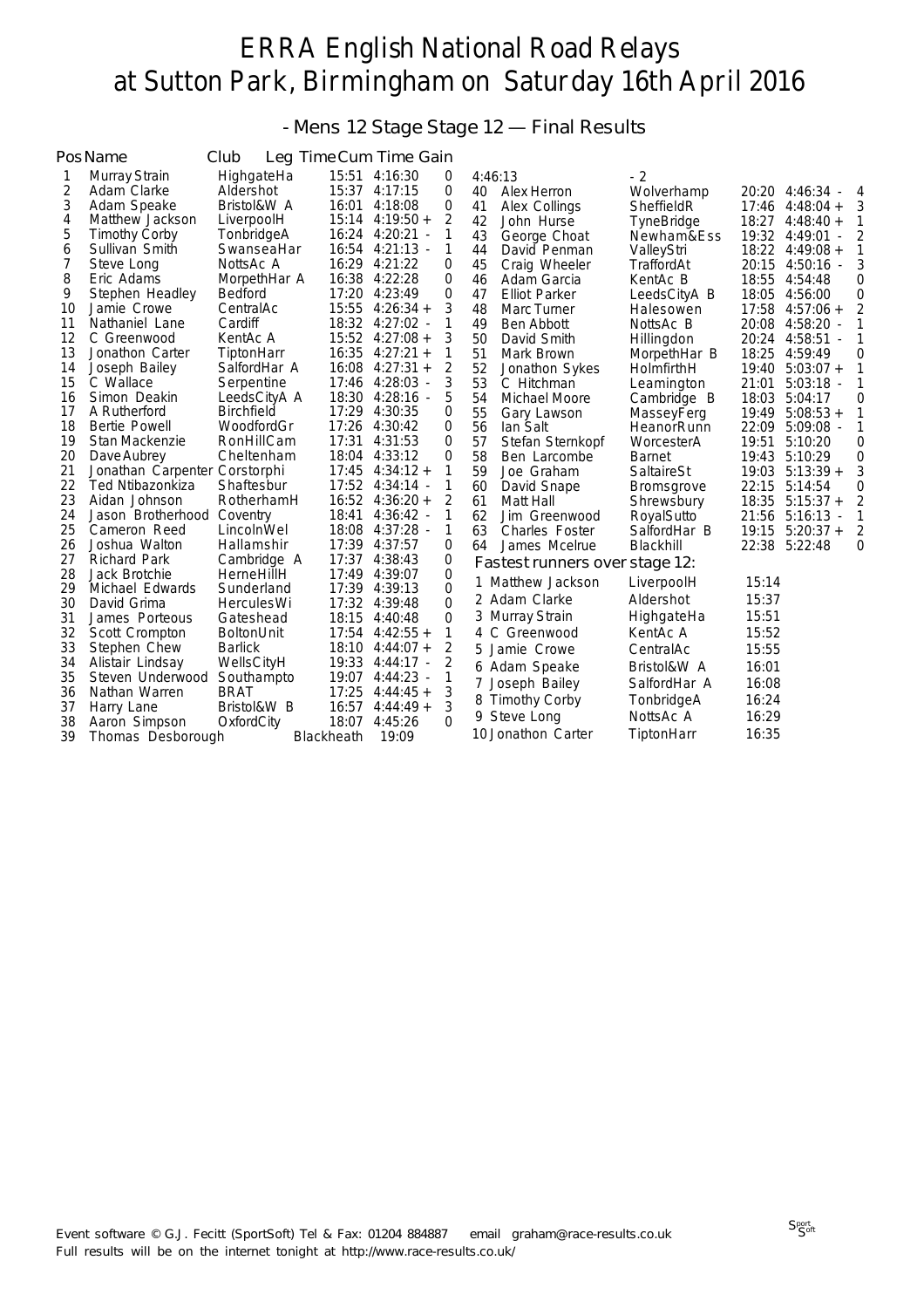Mens 12 Stage — Team Results — Final

(nn) is team position after the appropriate stage.

| <b>Highgate Harriers</b><br>ı                                    |             |                |          | they is team position after the appropriate stage.<br>4:16:30 |            |                       | 10                  | Central AC                                |              |                              |          | 4:26:34                               |     |                              |
|------------------------------------------------------------------|-------------|----------------|----------|---------------------------------------------------------------|------------|-----------------------|---------------------|-------------------------------------------|--------------|------------------------------|----------|---------------------------------------|-----|------------------------------|
| Peter Chambers<br>1                                              | (8)         | 26:31          | 2        | Robel Bahelbi                                                 | (5)        | 15:59                 | $\mathbf{1}$        | Alexander Hendry                          |              | $(37)$ 28:31                 | 2        | Dale Colley                           |     | $(27)$ 15:46                 |
| 3 C Rainsford                                                    | (5)         | 26:55          | 4        | Brahma Pochee                                                 | (4)        | 16:19                 | 3                   | Scott Green                               | (26)         | 28:15                        | 4        | Lewis Millar                          |     | $(28)$ 17:15                 |
| 5<br>Danny Russell                                               | (2)         | 26:36          | 6        | Benjamin Noad                                                 | (2)        | 16:02                 | 5                   | Cameron Milne                             | (24)         | 27:25                        | 6        | <b>lain Davies</b>                    |     | $(21)$ 16:20                 |
| 7<br><b>Shaun Dixon</b>                                          | (2)         | 26:42          | 8        | Peter Hawkings                                                | (2)        | 16:05                 | 7                   | Conan Mccaughey                           | (17)         | 27:43                        | 8        | Euan Brownlie                         |     | $(17)$ 17:13                 |
| 9.<br>Robert Wilson<br>11 Andy Maud                              | (3)<br>(1)  | 27:38<br>26:12 | 10<br>12 | Victor Mound<br>Murray Strain                                 | (2)<br>(1) | 15:40<br>15:51        | 9                   | Ross Houston<br>11 Michael Wright         | (17)<br>(13) | 27:44<br>28:06               | 10<br>12 | Aidan Thompson<br>Jamie Crowe         |     | $(14)$ 16:21<br>$(10)$ 15:55 |
|                                                                  |             |                |          |                                                               |            |                       |                     |                                           |              |                              |          |                                       |     |                              |
| Aldershot Farnham & District<br>2                                |             |                |          | 4:17:15                                                       |            |                       | 11                  | Cardiff Aac                               |              |                              |          | 4:27:02                               |     |                              |
| Joshua Grace<br>1                                                | (6)         | 26:28          | 2        | George Gathercole                                             | (7)        | 16:06                 | $\mathbf{1}$        | Kevin Seaward                             | (7)          | 26:30                        | 2        | Alex Coomber                          | (1) | 15:26                        |
| 3 Jack Rowe                                                      | (4)         | 26:41          | 4        | Matthew Arnold                                                | (1)        | 15:47                 | 3                   | John Cove                                 | (3)          | 27:15                        | 4        | <b>Stephen Morris</b>                 | (5) | 16:55                        |
| Joe Wade<br>5                                                    | (3)         | 27:31          | 6        | Jamie Ashton                                                  | (3)        | 16:05                 | 5                   | Michael Kallenberg                        | (7)          | 27:49                        | 6        | Matthew Edwards                       | (7) | 16:07                        |
| Gus Cockle<br>7<br>9.<br>Ellis Cross                             | (1)<br>(1)  | 26:20<br>26:43 | 8<br>10  | Joe Morwood<br>lan Bailey                                     | (1)<br>(1) | 15:51<br>16:08        | $\overline{7}$<br>9 | Michael Kershaw<br>James Hunt             | (10)<br>(12) | 28:24<br>28:50               | 8<br>10  | Jack Eggington<br><b>leuan Thomas</b> |     | $(12)$ 17:44<br>$(10)$ 15:36 |
| 11 Elliot Robinson                                               | (2)         | 27:58          | 12       | Adam Clarke                                                   | (2)        | 15:37                 |                     | 11 Ciaran Lewis                           | (10)         | 27:54                        | 12       | Nathaniel Lane                        |     | $(11)$ 18:32                 |
|                                                                  |             |                |          |                                                               |            |                       |                     |                                           |              |                              |          |                                       |     |                              |
| Bristol And West AC<br>3                                         |             |                |          | 'A' 4:18:08                                                   |            |                       | 12                  | Kent AC                                   |              |                              |          | 'A' 4:27:08                           |     |                              |
| William Christofi<br>1.                                          | (3)         | 26:19          | 2<br>4   | Michael Wilsmore                                              | (3)        | 15:52                 | 1                   | <b>Russell Bentley</b>                    | (54)         | 29:40                        | 2<br>4   | James Bowler                          |     | $(37)$ 15:52                 |
| 3<br>Jarlath Mckenna<br>5<br>Stephen Mitchell                    | (1)<br>(1)  | 26:57<br>26:42 | 6        | Luke Evans<br><b>Ben Robinson</b>                             | (3)<br>(1) | 16:10<br>16:06        | 3<br>5              | James Connor<br>Owen Hind                 | (30)<br>(17) | 27:32<br>26:26               | 6        | James Savage<br>Peter Lighting        |     | $(27)$ 16:34<br>$(17)$ 16:57 |
| 7<br>Tom Merson                                                  | (3)         | 27:22          | 8        | Miles Chandler                                                | (3)        | 16:22                 | $\overline{7}$      | <b>Ben Harding</b>                        | (15)         | 27:36                        | 8        | <b>Philip Sanders</b>                 |     | $(15)$ 17:18                 |
| 9 Peter Legrice                                                  | (2)         | 26:55          | 10       | Benedict Westhenry                                            | (3)        | 15:56                 |                     | 9 Anthony Johnson                         | (15)         | 28:04                        | 10       | Thomas Muddiman                       |     | $(16)$ 17:06                 |
| 11 Owain Jones                                                   | (3)         | 27:26          | 12       | Adam Speake                                                   | (3)        | 16:01                 |                     | 11 Neil Phillips                          | (15)         | 28:11                        | 12       | C Greenwood                           |     | $(12)$ 15:52                 |
|                                                                  |             |                |          | 4:19:50                                                       |            |                       | 13                  | <b>Tipton Harriers</b>                    |              |                              |          | 4:27:21                               |     |                              |
| Liverpool Harriers & AC<br>4<br>John Ashcroft<br>1               |             | $(11)$ 26:35   | 2        | Harry Harper                                                  |            | $(11)$ 16:18          | $\mathbf{1}$        | Sean Byrne                                | (26)         | 27:42                        | 2        | Tom Holden                            |     | $(25)$ 16:32                 |
| <b>Ben Russell</b><br>3                                          | (10)        | 27:34          | 4        | Ricky Challinor                                               | (9)        | 16:36                 | 3                   | Ian Mitchell                              | (23)         | 27:58                        | 4        | Gareth Griffiths                      |     | $(20)$ 16:22                 |
| 5<br>Dejene Gezimu                                               | (6)         | 26:43          | 6        | Connor Bradley                                                | (5)        | 15:45                 | 5                   | Mike Aspinall                             | (13)         | 27:05                        | 6        | Luke Vine                             |     | $(11)$ 15:48                 |
| 7<br>Danny Mooney                                                | (6)         | 27:43          | 8        | James Mcnally                                                 | (7)        | 16:35                 | $\overline{7}$      | Ian Williams                              | (13)         | 28:15                        | 8        | Aaron Brown                           |     | $(11)$ 16:26                 |
| Daniel Cliffe<br>9                                               | (5)         | 26:52          | 10       | Laurie Luscombe                                               | (7)        | 16:59                 | 9                   | Joe Smith                                 | (13)         | 28:57                        | 10       | C Gillespie                           |     | $(12)$ 16:40                 |
| 11 Ben Stevenson                                                 | (6)         | 26:56          | 12       | Matthew Jackson                                               | (4)        | 15:14                 |                     | 11 Stuart Hawkes                          | (14)         | 29:01                        | 12       | Jonathon Carter                       |     | $(13)$ 16:35                 |
| Tonbridge AC<br>5                                                |             |                |          | 4:20:21                                                       |            |                       | 14                  | Salford Harriers & AC                     |              |                              |          | 'A' 4:27:31                           |     |                              |
| 1 BenCole                                                        | (9)         | 26:33          | 2        | Thomas Cox                                                    | (6)        | 15:58                 | 1                   | CarlHardman                               | (5)          | 26:26                        | 2        | Glyn Billington                       |     | (20) 17:22                   |
| 3<br>Nathan Marsh                                                | (13)        | 28:27          | 4        | Dominic Brown                                                 | (7)        | 15:44                 | 3                   | Will Beauchamp                            | (25)         | 28:36                        | 4        | Josh Tighe                            |     | $(22)$ 16:27                 |
| 5<br>Christopher Olley                                           | (5)         | 26:40          | 6        | Miles Weatherseed                                             | (6)        | 16:38                 | 5                   | <b>Gary Priestley</b>                     | (20)         | 27:38                        | 6        | Simon Bruton                          |     | $(16)$ 16:25                 |
| 7 Alex Howard                                                    | (7)         | 27:45          | 8        | Donald Carter                                                 | (6)        | 15:31                 | $\overline{7}$      | Matthew Shaw                              | (18)         | 28:48                        | 8        | Ben Wolfarth                          |     | $(16)$ 16:43                 |
| 9 M Nicholls<br>11 Henry Pearce                                  | (7)<br>(4)  | 27:50<br>26:18 | 10<br>12 | Daniel Bradley<br><b>Timothy Corby</b>                        | (6)<br>(5) | 16:33<br>16:24        | 9                   | Tom Cornthwaite<br>11 Bruno Lima          | (16)<br>(16) | 27:37<br>28:17               | 10<br>12 | lan Grime<br>Joseph Bailey            |     | $(17)$ 17:04<br>$(14)$ 16:08 |
|                                                                  |             |                |          |                                                               |            |                       |                     |                                           |              |                              |          |                                       |     |                              |
| Swansea Harriers<br>6                                            |             |                |          | 4:21:13                                                       |            |                       | 15                  | Serpentine RC                             |              |                              |          | 4:28:03                               |     |                              |
| Danal Desta<br>1                                                 |             | $(14)$ 26:53   | 2        | Jonathan Tobin                                                |            | $(12)$ 16:02          | 1                   | Nicholas Torry                            | (10)         | 26:34                        | 2        | <b>Simon Barrett</b>                  |     | $(16)$ 16:52                 |
| 3<br>Christian Lovatt<br>5                                       | (7)         | 27:11          | 4        | <b>PaulTobin</b>                                              | (8)        | 16:48                 | 3<br>5              | Dave Morgan<br>Andrew Greenleaf           | (14)<br>(11) | 27:41<br>27:23               | 4<br>6   | Simon Craddock<br>Xavier Gruot        |     | $(18)$ 17:06<br>$(13)$ 16:39 |
| <b>Matthew Rees</b><br>7 Dewi Griffiths                          | (12)<br>(5) | 28:44<br>25:28 | 6<br>8   | Jack Gooch<br>Liam Lloyd                                      | (4)        | $(10)$ 15:49<br>15:47 | $\overline{7}$      | Jonathan Poole                            | (14)         | 27:35                        | 8        | <b>Rick Weston</b>                    |     | $(13)$ 16:38                 |
| 9 Guy Smith                                                      | (4)         | 27:14          |          | 10 Matthew Harvey                                             | (4)        | 16:42                 |                     | 9 Hugh Torry                              |              | $(10)$ 28:06                 |          | 10 Andrea Fraquelli                   |     | (11) 16:56                   |
| 11 Marc Hobbs                                                    | (5)         | 27:41          |          | 12 Sullivan Smith                                             | (6)        | 16:54                 |                     | 11 Richard Phillips                       |              | $(12)$ 28:47                 |          | 12 C Wallace                          |     | $(15)$ 17:46                 |
|                                                                  |             |                |          |                                                               |            |                       |                     |                                           |              |                              |          |                                       |     |                              |
| <b>Notts AC</b><br>$\prime$<br>1 RobKeal                         |             | $(22)$ 27:26   | 2        | 'A' 4:21:22<br><b>Matthew Williams</b>                        |            | $(18)$ 16:07          | 16<br>$\mathbf{1}$  | Leeds City Athletic Club<br>Jamil Parapia |              | $(24)$ 27:34                 | 2        | 'A' 4:28:16<br>Adam Osborne           |     | $(22)$ 16:35                 |
| 3 Tim Hartley                                                    | (17)        | 27:44          | 4        | Robert Smith                                                  |            | $(15)$ 16:23          | 3                   | J Woodcockshaw                            |              | $(21)$ 27:53                 | 4        | <b>EmileCairess</b>                   |     | $(14)$ 15:31                 |
| Alastair Watson<br>5                                             | (8)         | 26:19          | 6        | <b>Tom Bailey</b>                                             | (8)        | 16:09                 |                     | 5 Michael Burrett                         | (19)         | 28:39                        | 6        | Ossama Meslek                         |     | $(14)$ 16:07                 |
| Kevin Farrow<br>7                                                | (8)         | 28:03          | 8        | Alex Benfield                                                 | (9)        | 16:40                 | 7                   | <b>Michael Salter</b>                     | (12)         | 27:07                        | 8        | Stephen Lisgo                         |     | $(14)$ 17:05                 |
| 9 Stuart Spencer                                                 | (9)         | 27:27          | 10       | Aaron Scott                                                   | (8)        | 15:37                 |                     | 9 Jason Cherriman                         |              | $(14)$ 28:40                 |          | 10 Dominic Easter                     |     | $(13)$ 17:16                 |
| 11 Jonathan Thewlis                                              | (7)         | 26:58          | 12       | Steve Long                                                    | (7)        | 16:29                 |                     | 11 Alan Buckley                           |              | $(11)$ 27:19                 |          | 12 SimonDeakin                        |     | $(16)$ 18:30                 |
| Morpeth Harriers & AC<br>8                                       |             |                |          | 'A' 4:22:28                                                   |            |                       | $\frac{1}{2}$       | <b>Birchfield Harriers</b>                |              |                              |          | 4:30:35                               |     |                              |
| 1 Sam Hancox                                                     |             | $(19)$ 27:17   | 2        | lan Harding                                                   |            | $(17)$ 16:10          |                     | 1 William Richardson (4)                  |              | 26:20                        | 2        | <b>Thomas Beasley</b>                 | (4) | 16:02                        |
| 3<br><b>Andrew Wiles</b>                                         |             | $(11)$ 27:08   | 4        | Adam Gibbs                                                    |            | $(11)$ 16:51          |                     | 3 Rory Grant                              | (6)          | 27:19                        | 4        | Orlando Corea                         | (6) | 16:34                        |
| Ross Floyd<br>5                                                  |             | $(10)$ 27:58   | 6        | <b>Kevin Calvert</b>                                          |            | $(12)$ 16:24          |                     | 5 Jonathan Goringe                        | (9)          | 28:22                        | 6        | Mathew Missen                         | (9) | 16:29                        |
| Peter Newton<br>7                                                | (9)         | 26:27          | 8        | Thomas Straughan                                              | (8)        | 16:34                 |                     | 7 Yousf Allathaa                          |              | $(11)$ 27:54                 | 8        | Ben Griffiths                         |     | $(10)$ 17:00                 |
| 9 Ian Hudspith<br>11 Adrian Whitwam                              | (8)<br>(8)  | 26:46<br>28:20 | 10       | Lewis Timmins<br>12 Eric Adams                                | (5)<br>(8) | 15:55<br>16:38        |                     | 9 Andrew Peat<br>11 Ian Dempsey           | (11)<br>(17) | 28:52<br>30:03               | 10       | <b>Alex Parker</b><br>12 A Rutherford |     | $(15)$ 18:11<br>$(17)$ 17:29 |
|                                                                  |             |                |          |                                                               |            |                       |                     |                                           |              |                              |          |                                       |     |                              |
| Bedford & County AC<br>9                                         |             |                |          | 4:23:49                                                       |            |                       | 18                  | Woodford Green & Essex Ladies             |              |                              |          | 4:30:42                               |     |                              |
| 1 Jack Goodwin                                                   | (2)         | 26:16          | 2        | Michael Harrison                                              | (2)        | 15:44                 |                     | 1 Tom Phillips                            |              | $(12)$ 26:41                 | 2        | James Stockings                       |     | $(13)$ 16:27                 |
| Steven Naylor<br>3                                               | (2)         | 27:11          | 4        | Jack Douglas                                                  | (2)        | 16:06                 | 3                   | Tom Beedell                               |              | $(16)$ 28:06                 | 4        | Angus Holford                         |     | (16) 16:40                   |
| James Hoad<br>5.                                                 | (4)         | 27:30          | 6        | Luke Humphreys                                                | (4)        | 16:18                 | 5                   | D Steel                                   |              | $(18)$ 28:14                 | 6        | <b>Tony Russell</b>                   |     | $(19)$ 17:12                 |
| John Eves<br>7<br>9 Matthew Janes                                | (4)<br>(6)  | 27:14<br>28:11 | 8<br>10  | Matthew Bray<br>Andrew Headley                                | (5)<br>(9) | 16:33<br>17:20        | 7                   | Simon Beedell<br>9 Daniel Bruynooghe      |              | $(20)$ 29:23<br>$(21)$ 28:13 | 8<br>10  | Louisalbert Clark<br>Donatas Tumaitis |     | $(21)$ 17:28<br>$(18)$ 17:00 |
| 11 Josh Lunn                                                     | (9)         | 28:06          |          | 12 Stephen Headley                                            | (9)        | 17:20                 |                     | 11 Stephan Wenk                           |              | $(18)$ 27:52                 |          | 12 Bertie Powell                      |     | $SSortport(18) 17:26$        |
| Event software © G.J. Fecitt (SportSoft) Tel & Fax: 01204 884887 |             |                |          |                                                               |            |                       |                     | email graham@race-results.co.uk           |              |                              |          |                                       |     |                              |

Full results will be on the internet tonight at http://www.race-results.co.uk/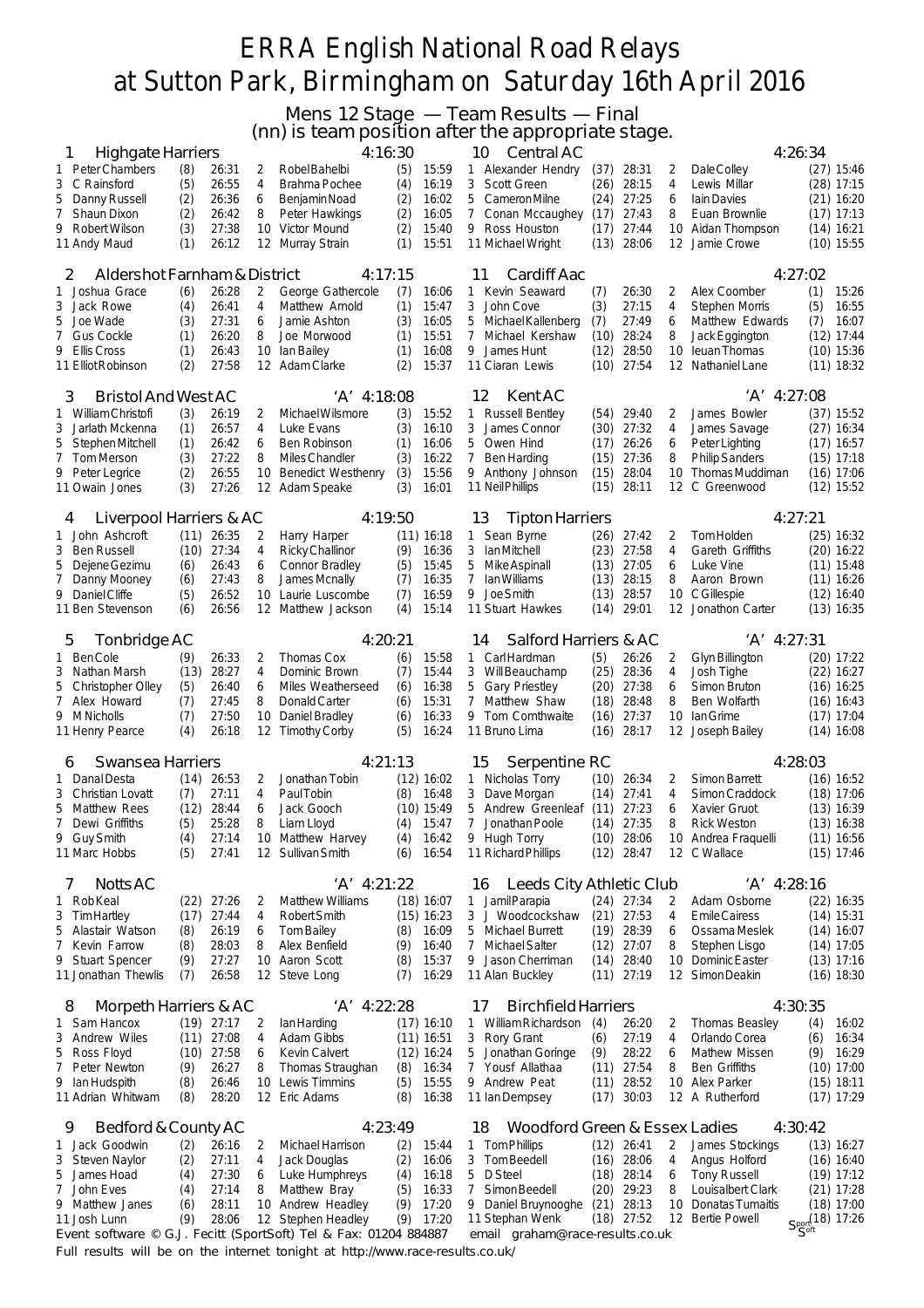|                                             |                               |         |                                |                              | 28     | Herne Hill Harriers                    |      |                              |        | 4:39:07                       |                              |
|---------------------------------------------|-------------------------------|---------|--------------------------------|------------------------------|--------|----------------------------------------|------|------------------------------|--------|-------------------------------|------------------------------|
| 19<br>Ron Hill Cambuslang                   |                               |         | 4:31:53                        |                              | 1      | Simon Coombes                          |      | $(46)$ 28:57                 | 2      | Lewis Lloyd                   | $(26)$ 15:18                 |
| 1 Ben Hukins                                | $(23)$ 27:33                  | 2       | Ross Stephen                   | $(35)$ 17:58                 | 3      | David Mulvee                           | (22) | 27:53                        | 4      | Eric Sapac                    | $(29)$ 17:40                 |
| 3 Ryan Thomson                              | $(28)$ 27:23                  | 4       | Alistair Campbell              | $(25)$ 16:13                 |        | 5 John Kettle                          | (29) | 29:06                        | 6      | C Busaileh                    | $(27)$ 16:26                 |
| Alasdair Campbell<br>5                      | 29:20<br>(26)                 | 6       | Scott Somerville               | $(30)$ 18:05                 |        | 7 Alan Barnes                          | (27) | 29:08                        | 8      | Deron Fagan                   | (25) 17:46                   |
| 7 Stuart Gibson<br>9 Iain Reid              | $(24)$ 27:18<br>(20)<br>28:32 | 8<br>10 | Craig Jardine<br>Richard Carr  | $(19)$ 15:46<br>$(21)$ 18:10 |        | 9 Jeff Cunningham                      | (25) | 29:44                        | 10     | Robin Sanderson               | $(26)$ 18:05                 |
| 11 KyleMclellan                             | (19)<br>28:04                 | 12      | Stan Mackenzie                 | $(19)$ 17:31                 |        | 11 Matthew Munro                       |      | $(28)$ 31:15                 |        | 12 Jack Brotchie              | $(28)$ 17:49                 |
|                                             |                               |         |                                |                              |        |                                        |      |                              |        |                               |                              |
| <b>Cheltenham And County Harriers</b><br>20 |                               |         |                                |                              | 29     | Sunderland Harriers & AC               |      |                              |        | 4:39:13                       |                              |
| 4:33:12                                     |                               |         |                                |                              | 1      | Andrew Powell                          |      | $(36)$ 28:25                 | 2      | Jake Jansen                   | (36) 17:07                   |
| Graham Rush<br>ı.                           | 26:08<br>(1)                  | 2       | <b>Richard Decamps</b>         | $(9)$ 16:38                  | 3      | lan Dixon                              | (40) | 30:01                        | 4      | lan Ritchie                   | $(41)$ 17:23                 |
| 3 Alex Lee                                  | 28:26<br>(15)                 | 4       | Andrew Vankints                | $(17)$ 16:50                 | 5      | Nathan Reed                            | (37) | 28:29                        | 6      | Mark Smith                    | (36) 17:23                   |
| 5<br>Oliver Mott                            | (15)<br>27:58                 | 6       | Darren Jordan                  | $(18)$ 17:14                 |        | 7 Matthew Devlin                       | (35) | 29:36                        | 8      | Mark Hood                     | $(34)$ 17:00                 |
| 7<br>Harry Bishop                           | (16)<br>28:00                 | 8       | Jacob Pickering                | $(18)$ 17:17                 |        | 9 Steven Mcmahon                       | (31) | 29:04                        | 10     | <b>Jack Tallentire</b>        | $(30)$ 17:53                 |
| 9 Dave Roper                                | 29:03<br>(18)                 | 10      | <b>Andy Prophett</b>           | $(19)$ 17:53                 |        | 11 Steven Rankin                       |      | $(29)$ 29:13                 |        | 12 Michael Edwards            | $(29)$ 17:39                 |
| 11 William New                              | (20)<br>29:41                 | 12      | Dave Aubrey                    | $(20)$ 18:04                 | 30     | Hercules Wimbledon AC                  |      |                              |        | 4:39:48                       |                              |
|                                             |                               |         |                                |                              | 1      | <b>Frederick Slemeck</b>               | (34) | 28:20                        | 2      | Sean Crummy                   | $(41)$ 17:27                 |
| Corstorphine Aac<br>21                      |                               |         | 4:34:12                        |                              | 3      | <b>Robert Tuer</b>                     | (42) | 30:00                        | 4      | Andrew Penney                 | $(40)$ 16:55                 |
| Dermot Cummins<br>1                         | $(18)$ 27:16                  | 2       | Scott Pilkington               | $(21)$ 16:45                 | 5      | Alex Robinson                          | (38) | 28:46                        | 6      | Finn Johnson                  | $(37)$ 17:42                 |
| 3<br>Calum Mckenzie                         | (18)<br>27:20                 | 4       | Steven O'brien                 | $(21)$ 17:16                 | 7      | <b>Belal Ahmed</b>                     | (33) | 28:51                        | 8      | George Longworth              | $(35)$ 18:12                 |
| 5<br>Donald Macaulay                        | (22)<br>28:03                 | 6<br>8  | Moray Anderson                 | $(22)$ 17:09                 |        | 9 Jonathan Cornish                     | (32) | 28:16                        | 10     | Peter Lee                     | $(31)$ 18:34                 |
| 7<br><b>Bryan Clark</b><br>9 Mickey Breen   | (21)<br>29:08<br>28:38        |         | Julian Barrable<br>10 CO'brien | $(20)$ 17:03                 |        | 11 Richard Mcdowell                    |      | $(30)$ 29:13                 | 12     | David Grima                   | $(30)$ 17:32                 |
| 11 Alistair Brockie                         | (22)<br>(22)<br>29:39         | 12      | Jonathan Carpenter             | $(22)$ 18:10<br>$(21)$ 17:45 |        |                                        |      |                              |        |                               |                              |
|                                             |                               |         |                                |                              | 31     | Gateshead Harriers & AC                |      |                              |        | 4:40:48                       |                              |
| <b>Shaftesbury Barnet Harriers</b><br>22    |                               |         | 4:34:14                        |                              | 1      | Daniel Johnson                         |      | $(31)$ 28:12                 | 2      | James Cripwell                | $(29)$ 16:17                 |
| 1 Glen Watts                                | $(16)$ 27:10                  | 2       | Anthony Whiteman               | (15) 16:03                   | 3      | Simeon Greenwood (31)                  |      | 29:10                        | 4      | Ross Murray                   | $(23)$ 15:14                 |
| 3<br>Luuk Metselaar                         | 26:57<br>(8)                  | 4       | Euan Mackenzie                 | $(10)$ 17:03                 | 5      | Jackson Creegan                        |      | $(28)$ 29:36                 | 6      | Marc Elliott                  | $(26)$ 16:23                 |
| 5<br>Mark Pearce                            | (16)<br>28:48                 | 6       | Robert Rigby                   | $(24)$ 18:28                 | 7      | Steven Medd                            | (29) | 31:19                        | 8      | <b>Greg Chambers</b>          | $(29)$ 17:31                 |
| 7<br>William Rylehodges                     | (19)<br>28:01                 | 8       | Anthony Jackson                | $(22)$ 17:42                 |        | 9 Adam Simms                           | (29) | 29:52                        | 10     | Alan Johnson                  | $(28)$ 18:07                 |
| 9 Richard Williams                          | (19)<br>27:48                 | 10      | Ronan Breen                    | $(20)$ 18:10                 |        | 11 Kevin Connolly                      | (31) | 30:52                        | 12     | James Porteous                | $(31)$ 18:15                 |
| 11 Mohamed Mohamed (21) 30:12               |                               | 12      | <b>Ted Ntibazonkiza</b>        | $(22)$ 17:52                 | 32     | <b>Bolton United Harriers &amp; AC</b> |      |                              |        | 4:42:55                       |                              |
|                                             |                               |         |                                |                              |        |                                        |      |                              |        |                               |                              |
| Rotherham Harriers And AC<br>23             |                               |         | 4:36:20                        |                              | 1      | Jonothan Kay<br>3 Karl Darcy           |      | $(49)$ 29:15<br>$(32)$ 28:26 | 2<br>4 | Martin Reid<br>Frazer Jardine | $(34)$ 16:12<br>$(31)$ 16:46 |
| 1 Elliott Smales                            | (52)<br>29:34                 | 2       | Luke Cotter                    | $(38)$ 16:02                 |        | 5 Anthony Valentine                    | (32) | 29:49                        | 6      | Andrew Crickmore              | $(32)$ 17:42                 |
| 3<br>Arron Larkin                           | 29:11<br>(37)                 | 4       | Devon Stead                    | $(37)$ 17:27                 |        | 7 Marc Tillotson                       | (36) | 31:18                        | 8      | Dominic Gavin                 | $(37)$ 18:22                 |
| 5<br>Gareth Sampson                         | $(34)$ 28:46                  | 6       | Rhian Hastey                   | $(35)$ 17:30                 |        | 9 Tommy Harrison                       | (36) | 29:12                        | 10     | Tom Lucas                     | (36) 18:10                   |
| 7<br>SamClegg                               | (31)<br>28:50                 | 8       | <b>Steve Simms</b>             | $(31)$ 16:47                 |        | 11 John Knowles                        | (33) | 29:49                        | 12     | <b>Scott Crompton</b>         | (32) 17:54                   |
| 9 Kyle Craib                                | 28:14<br>(26)                 | 10      | Chris Adams                    | $(25)$ 17:15                 |        |                                        |      |                              |        |                               |                              |
| 11 Philip Hoole                             | (25)<br>29:52                 | 12      | Aidan Johnson                  | $(23)$ 16:52                 | 33     | <b>Barlick Fell Runners</b>            |      |                              |        | 4:44:07                       |                              |
| <b>Coventry Godiva Harriers</b><br>24       |                               |         | 4:36:42                        |                              | 1      | Thomas Corrigan                        | (40) | 28:39                        | 2      | James Craig                   | $(33)$ 16:30                 |
| 1 Toby Spencer                              | $(13)$ 26:49                  | 2       | James Griggs                   | $(14)$ 16:21                 |        | 3 Matthew Lalor                        |      | $(36)$ 29:31                 | 4      | Lee Parrington                | $(35)$ 17:23                 |
| Scott Hazell<br>3                           | $(19)$ 28:26                  | 4       | Jeremy Barnes                  | $(19)$ 16:38                 | 5      | Marc Hartley                           | (40) | 30:29                        | 6      | Daniel Balshaw                | $(40)$ 18:07                 |
| 5 Alistair Smith                            | $(14)$ 27:44                  | 6       | Daniel Clarke                  | (15) 16:28                   | 7      | Gary Shaw                              | (38) | 29:50                        | 8      | <b>Nick Treitl</b>            | $(38)$ 17:45                 |
| 7<br>Iwan Jones                             | $(23)$ 30:52                  | 8       | Oliver Paulin                  | $(23)$ 17:11                 |        | 9 Julian Hood                          |      | $(38)$ 30:09                 |        | 10 Shaun Chew                 | $(37)$ 17:35                 |
| 9 Harvey Speed                              | $(23)$ 29:51                  | 10      | Joseph Mcleod                  | $(23)$ 17:39                 |        | 11 Luke Maude                          |      | $(35)$ 29:59                 |        | 12 Stephen Chew               | $(33)$ 18:10                 |
| 11 Namir Batavia                            | $(23)$ 30:02                  |         | 12 Jason Brotherhood           | $(24)$ 18:41                 |        |                                        |      |                              |        |                               |                              |
|                                             |                               |         |                                |                              | 34     | <b>Wells City Harriers</b>             |      |                              |        | 4:44:17                       |                              |
| Lincoln Wellington AC<br>25                 |                               |         | 4:37:28                        |                              | 1      | Jack Bancroft<br>3 Luke Prior          |      | $(27)$ 27:48<br>$(29)$ 28:45 | 2<br>4 | Sam Somerville<br>Oliver Fox  | $(23)$ 16:22<br>$(24)$ 16:04 |
| 1 Shane Robinson                            | $(15)$ 27:03                  | 2       | Tom Straw                      | $(10)$ 15:49                 |        | 5 Kieran Young                         | (27) | 29:29                        | 6      | Andrew Hennessy               | $(31)$ 18:12                 |
| Richard Brown<br>3                          | $(12)$ 28:01                  | 4       | Daniel Crow                    | $(26)$ 18:36                 |        | 7 Jonathan Rowe                        |      | $(30)$ 30:40                 | 8      | <b>Felix Rusby</b>            | $(32)$ 17:14                 |
| 5<br>Lewis Jagger                           | $(25)$ 28:40                  | 6       | Joshua Stone                   | $(25)$ 16:40                 |        | 9 Pete Grist                           | (33) | 30:23                        |        | 10 Mike Glover                | $(32)$ 18:54                 |
| 7 Elliott Stones                            | (22)<br>28:23                 | 8       | Marc Thorpe                    | $(24)$ 17:37                 |        | 11 Christian Green                     |      | $(32)$ 30:53                 |        | 12 Alistair Lindsay           | $(34)$ 19:33                 |
| 9 Finley Thompson                           | $(24)$ 29:53                  | 10      | Jose Ferreira                  | $(24)$ 18:05                 |        |                                        |      |                              |        |                               |                              |
| 11 Adam Baker                               | $(24)$ 30:33                  |         | 12 Cameron Reed                | $(25)$ 18:08                 | 35     | Southampton Athletic Club              |      |                              |        | 4:44:23                       |                              |
| Hallamshire Harriers Sheffield<br>26        |                               |         | 4:37:57                        |                              | 1      | Matthew Bennett                        |      | $(20)$ 27:19                 | 2      | Abdi Mahamed                  | $(28)$ 17:00                 |
| 1 Tom Bains                                 |                               |         | Nicholas Barber                |                              |        | 3 Matthew Revier                       |      | $(27)$ 28:16                 | 4      | Christopher Hilton            | $(30)$ 17:36                 |
| 3<br>Ben Beattie                            | $(25)$ 27:39<br>$(35)$ 29:25  | 2<br>4  | <b>Michael Sprot</b>           | $(31)$ 17:11<br>$(39)$ 18:12 |        | 5 Jamie Knapp                          |      | $(30)$ 28:51                 | 6      | Matt Coffey                   | $(29)$ 17:10                 |
| 5<br>Andrew Challenger (31) 27:56           |                               | 6       | <b>Connor Milnes</b>           | $(28)$ 15:47                 |        | 7 Peter Costley                        |      | $(37)$ 33:49                 | 8      | Robert Finch                  | $(39)$ 18:29                 |
| 7<br>Robert Little                          | $(25)$ 27:50                  | 8       | Gareth Phoenix                 | $(27)$ 19:03                 |        | 9 Max Costley                          |      | $(37)$ 29:19                 | 10     | Ashley Forbes                 | $(38)$ 18:12                 |
| 9 Matthew Hobbs                             | $(27)$ 29:22                  | 10      | Sam Peters                     | $(27)$ 18:18                 |        | 11 Graham Fisher                       |      | $(34)$ 29:15                 |        | 12 Steven Underwood           | $(35)$ 19:07                 |
| 11 Zak Mellard                              | $(26)$ 29:35                  |         | 12 Joshua Walton               | $(26)$ 17:39                 |        |                                        |      |                              |        |                               |                              |
|                                             |                               |         |                                |                              | 36     | Birmingham Running A & T               |      |                              |        | 4:44:45                       |                              |
| Cambridge & Coleridge AC<br>27              |                               |         | 'A' 4:38:43                    |                              |        | 1 Edward Banks                         |      | $(33)$ 28:19                 | 2      | Martin Matthews               | $(39)$ 17:19                 |
| 1 Escalantephillips                         | $(42)$ 28:47                  | 2       | Timothy Cobden                 | $(32)$ 16:21                 |        | 3 Daniel Robinson                      |      | $(34)$ 28:33                 | 4      | Jonathan Jennings             | (33) 17:39                   |
| 3 Alastair Hodges                           | $(38)$ 29:44                  | 4       | Jan Rus                        | $(34)$ 17:10                 | 5<br>7 | Karl Welborn                           |      | $(36)$ 29:34<br>$(40)$ 30:42 | 6<br>8 | Mark Burnhope                 | $(38)$ 18:51                 |
| Ross Tennant<br>5                           | $(39)$ 29:34                  | 6       | Nick Beer                      | $(33)$ 16:42                 |        | Simon Lanckham<br>9 Tom Powell         |      | $(40)$ 30:30                 |        | Huw Jones<br>10 Mark Ince     | $(41)$ 18:35<br>$(41)$ 18:03 |
| Oliver Park<br>7                            | $(32)$ 29:27                  | 8       | Tom Vickery                    | $(33)$ 17:32                 |        | 11 C Ashford                           |      | $(39)$ 29:15                 |        | 12 Nathan Warren              | $(36)$ 17:25                 |
| 9 Chris Darling                             | $(30)$ 28:47                  |         | 10 Neil Baxter                 | $(29)$ 17:40                 |        |                                        |      |                              |        |                               |                              |
| 11 Patrick O'hare                           | $(27)$ 29:22                  |         | 12 Richard Park                | $(27)$ 17:37                 |        |                                        |      |                              |        |                               |                              |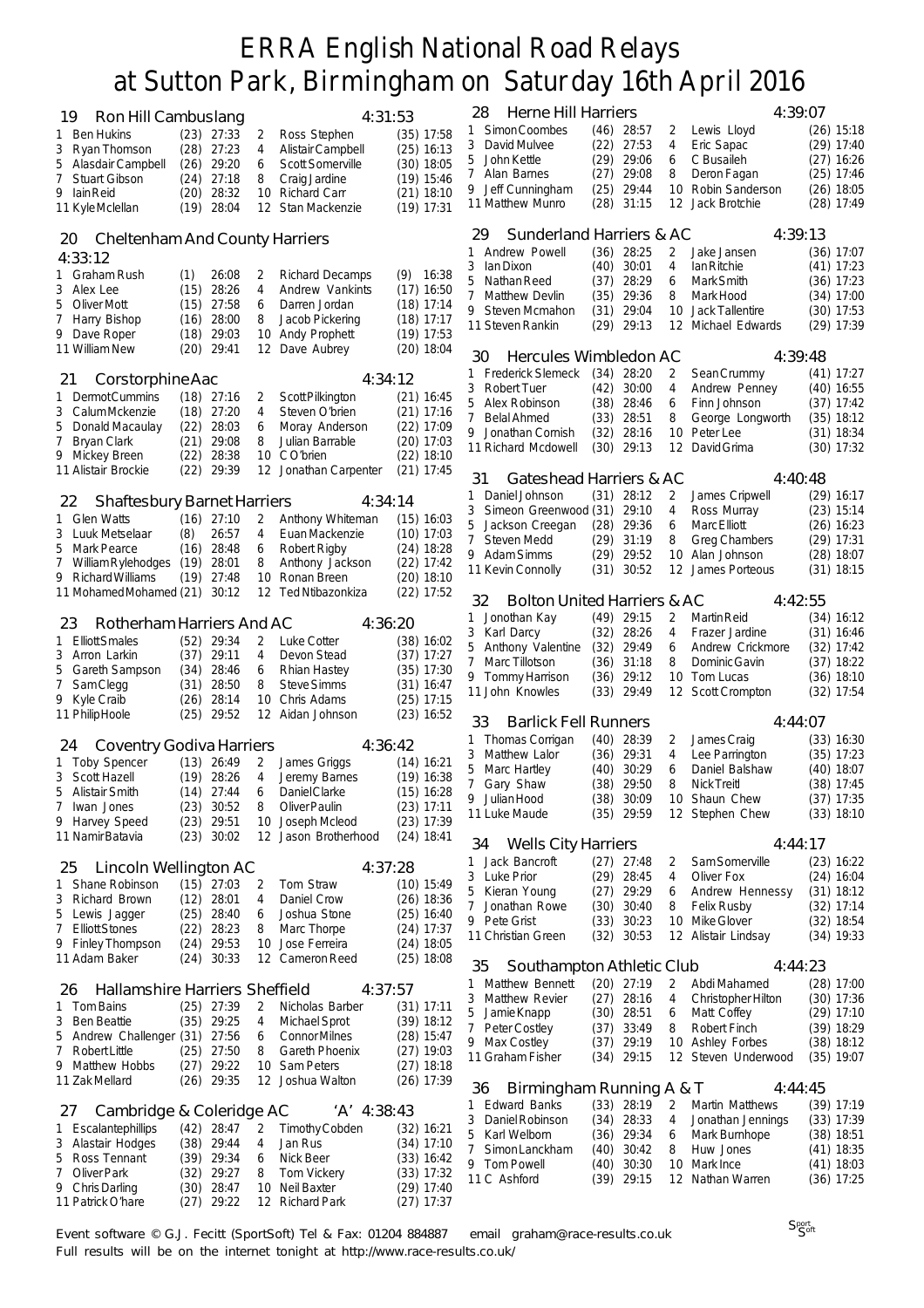| <b>Bristol And West AC</b><br>37          |              |                       |          | 'B' 4:44:49                       |                              | Kent AC<br>46                          |              |                |                 | 'B' 4:54:48                     |                              |
|-------------------------------------------|--------------|-----------------------|----------|-----------------------------------|------------------------------|----------------------------------------|--------------|----------------|-----------------|---------------------------------|------------------------------|
| 1 JackMillar                              | (39)         | 28:37                 | 2        | Andrew Watt                       | $(40)$ 17:03                 | 1 Tim Lawrence                         |              | $(55)$ 29:41   | 2               | Darryl Coulter                  | (55) 18:15                   |
| 3 Maciej Bialogonski                      | (44)         | 30:15                 | 4        | David Awde                        | $(38)$ 16:27                 | 3<br>Calum Fraser                      | (53)         | 30:00          | 4               | Luke Armitage                   | $(51)$ 19:03                 |
| 5<br>Andy Salmon                          | (43)         | 31:13                 | 6        | Will Davidson                     | $(43)$ 18:05                 | 5<br>lan Elwood                        | (52)         | 31:55          | 6               | Richard Archer                  | $(52)$ 18:39                 |
| 7 Matthew Battensby (41)                  |              | 29:27                 | 8        | Mark Edwards                      | $(36)$ 16:42                 | 7<br>David Longley                     | (52)         | 30:27          | 8               | <b>Richard Mathie</b>           | $(49)$ 18:15                 |
| 9 Tom Dobra<br>11 Philip Parry            | (41)<br>(40) | 32:24<br>30:13        | 10<br>12 | Matthew Krelle<br>Harry Lane      | $(40)$ 17:26<br>$(37)$ 16:57 | 9 Michael Longley<br>11 Tim Alexander  | (48)<br>(46) | 30:56<br>30:34 | 10<br>12        | Matthew Moroney<br>Adam Garcia  | $(47)$ 18:08<br>$(46)$ 18:55 |
|                                           |              |                       |          |                                   |                              |                                        |              |                |                 |                                 |                              |
| Oxford City AC<br>38                      |              |                       |          | 4:45:26                           |                              | 47<br>Leeds City Athletic Club         |              |                |                 | $'B'$ 4:56:00                   |                              |
| 1 Les Newell                              | (51)         | 29:30                 | 2        | Julian Richardson                 | $(46)$ 16:51                 | Fergus Meade<br>1                      | (44)         | 28:53          | 2               | Reece Isaac                     | $(52)$ 18:47                 |
| 3 Aaron Burgess                           | (45)         | 29:35                 | 4        | <b>William Gardner</b>            | $(42)$ 17:17                 | 3 Leon Foster                          | (54)         | 30:21          | 4               | Abinizer Markos                 | $(48)$ 17:33                 |
| Simon Fisher<br>5                         | (41)         | 29:33                 | 6        | Nick Jones                        | $(39)$ 17:46                 | 5<br>Timmy Davies                      | (45)         | 29:23          | 6               | Robert Torch                    | $(45)$ 18:22                 |
| 7<br>Matthieu Marshall                    | (39)         | 30:25                 | 8        | Ryan Meredith                     | $(40)$ 17:56                 | 7<br><b>Trevor Wilks</b>               | (48)         | 33:44          | 8               | Jack Allison                    | $(48)$ 19:05                 |
| 9 Tegid Jones                             | (39)         | 29:58                 | 10       | Mark Tyrrell                      | $(39)$ 17:52                 | 9 Sean Flanagan                        | (49)         | 31:08          | 10              | Michael Williams                | $(46)$ 16:49                 |
| 11 Ewan Gault                             | (38)         | 30:36                 | 12       | Aaron Simpson                     | $(38)$ 18:07                 | 11 Martin Farran                       | (47)         | 33:50          | 12              | <b>Elliot Parker</b>            | $(47)$ 18:05                 |
|                                           |              |                       |          |                                   |                              |                                        |              |                |                 |                                 |                              |
| Blackheath & Bromley Harriers<br>39       |              |                       |          | 4:46:13                           |                              | 48<br>Halesowen Acc                    |              |                |                 | 4:57:06                         |                              |
| 1 A Brucelittlewood                       | (17)         | 27:14                 | 2        | Philip Sesemann                   | (8)<br>15:22                 | <b>Richard White</b><br>1.             | (38)         | 28:33          | 2               | Daniel Cleary                   | $(44)$ 17:45                 |
| 3 Alex Gibbins                            | (20)         | 29:17                 | 4        | <b>William Fuller</b>             | $(12)$ 15:37                 | 3<br>Joshua Timmins                    | (46)         | 30:08          | 4               | Peter Dear                      | $(45)$ 18:40                 |
| 5<br>Fintan Parkinson                     | (23)         | 29:26                 | 6        | <b>Richard Webb</b>               | $(20)$ 16:33                 | 5<br>David Turvey                      | (48)         | 31:07          | 6               | Nicolas Hazelwood               | $(49)$ 19:41                 |
| 7<br>Daniel Kennedy                       | (26)         | 30:53                 | 8        | Luca Ercolani                     | $(28)$ 19:13                 | 7<br>Mark Hadley                       | (47)         | 30:38          | 8               | Jonathan Lewis                  | $(50)$ 20:25                 |
| 9 Andrew Rayner                           | (28)         | 29:57                 | 10       | Nicolas Corry                     | $(35)$ 21:33                 | 9 Adam Cross                           | (50)         | 31:17          | 10              | <b>Bill Nock</b><br>Marc Turner | $(50)$ 19:25                 |
| 11 Christopher Tuck                       | (37)         | 31:59                 | 12       | Thomas Desborough (39) 19:09      |                              | 11 Roger Mallard                       | (50)         | 31:29          | 12              |                                 | $(48)$ 17:58                 |
| Wolverhampton & Bilston<br>40             |              |                       |          | 4:46:34                           |                              | 49<br><b>Notts AC</b>                  |              |                |                 | 'B' 4:58:20                     |                              |
| 1 Martin Williams                         |              | $(21)$ 27:20          | 2        | Harry Halford                     | $(19)$ 16:15                 | Sam Godwin<br>1                        |              | $(66)$ 32:32   | 2               | Jonathan Hiorns                 | $(64)$ 19:06                 |
| 3<br>Philip Nicholls                      | (9)          | 26:44                 | 4        | <b>Richard Carpenter</b>          | $(13)$ 17:13                 | 3<br>John Muddeman                     | (60)         | 30:09          | 4               | <b>ConallMcnally</b>            | $(60)$ 17:58                 |
| 5<br>PaulHammond                          | (21)         | 29:04                 | 6        | David Smith                       | $(23)$ 17:41                 | 5<br>Jamie Fletcher                    | (53)         | 29:57          | 6               | <b>Bill</b> Speake              | $(53)$ 18:02                 |
| 7<br>Gareth Briggs                        | (28)         | 30:57                 | 8        | Ellis Garamslegi                  | $(26)$ 17:32                 | 7<br>Jarratt Perkins                   | (49)         | 29:58          | 8               | Martin Whitehouse               | (47) 17:25                   |
| 9 James Toddington                        | (34)         | 32:50                 | 10       | Tom Warrender                     | $(33)$ 18:25                 | 9 Tom Crowley                          | (47)         | 30:48          | 10              | Philip Waring                   | $(48)$ 19:41                 |
| 11 Jack Parr                              | (36)         | 32:13                 |          | 12 Alex Herron                    | $(40)$ 20:20                 | 11 Gareth Little                       | (48)         | 32:36          | 12 <sup>2</sup> | Ben Abbott                      | $(49)$ 20:08                 |
|                                           |              |                       |          |                                   |                              |                                        |              |                |                 |                                 |                              |
| Sheffield RC<br>41                        |              |                       |          | 4:48:04                           |                              | Hillingdon AC<br>50                    |              |                |                 | 4:58:51                         |                              |
| 1 Ashenafi Erkolo<br><b>Stuart Little</b> | (48)         | 29:14                 | 2<br>4   | Benjamin Mahoney                  | $(53)$ 18:27                 | James Laing<br>1                       | (35)         | 28:21          | 2               | Joel Pope                       | $(50)$ 19:07                 |
| 3<br>5<br>Joe Fowler                      | (47)         | 29:15                 | 6        | Jason Chow<br><b>Adam Follett</b> | $(46)$ 18:27                 | 3<br>Ed Dyer<br>5                      | (49)         | 29:36          | 4               | Philip Warburton                | $(50)$ 19:21<br>$(46)$ 18:23 |
| 7<br>Michael Tanner                       | (47)<br>(46) | 30:21<br>28:53        | 8        | John Doherty                      | $(47)$ 18:45<br>$(44)$ 17:29 | Robert Thompson<br>7<br>Martin Bateman | (46)<br>(45) | 28:40<br>29:48 | 6<br>8          | Andy Moore<br>Jeremy Collis     | $(46)$ 21:00                 |
| 9 J Sweetnampowell (42)                   |              | 30:10                 | 10       | Andy Buddery                      | $(44)$ 18:39                 | Simon Connell<br>9                     | (46)         | 31:25          | 10              | <b>Steve Hirons</b>             | $(49)$ 20:34                 |
| 11 Matthew Craig                          | (44)         | 30:38                 | 12       | <b>Alex Collings</b>              | $(41)$ 17:46                 | 11 Paul Leppard                        | (49)         | 32:12          | 12              | David Smith                     | $(50)$ 20:24                 |
|                                           |              |                       |          |                                   |                              |                                        |              |                |                 |                                 |                              |
| <b>Tyne Bridge Harriers</b><br>42         |              |                       |          | 4:48:40                           |                              | 51<br>Morpeth Harriers & AC            |              |                |                 | $'B'$ 4:59:49                   |                              |
| 1 James Dunce                             |              | $(43)$ 28:49          | 2        | Jon Moss                          | $(48)$ 17:54                 | Jordan Scott<br>1                      |              | $(56)$ 29:54   | 2               | <b>Elliot Kelly</b>             | $(51)$ 17:40                 |
| 3 Finn Brodie                             | (41)         | 29:02                 | 4        | Tom Charlton                      | $(44)$ 17:38                 | 3<br>Mark Snowball                     | (50)         | 29:40          | 4               | Jim Alder                       | $(55)$ 21:00                 |
| 5<br>Tony Carter                          | (42)         | 29:56                 | 6        | <b>PaulTurnbull</b>               | $(42)$ 18:05                 | 5<br>John Butters                      | (49)         | 28:52          | 6               | Steve Haswell                   | $(51)$ 20:04                 |
| 7 Alex Polding                            | (42)         | 30:00                 | 8        | Alasdair Blain                    | $(42)$ 18:09                 | 7<br>Mick Thomsen                      | (53)         | 32:09          | 8               | David Swinburne                 | $(51)$ 17:45                 |
| 9 David Moir                              | (43)         | 32:10                 |          | 10 Alex Black                     | $(43)$ 17:48                 | 9 Robert Hancox                        | (51)         | 32:15          |                 | 10 Chris Waugh                  | $(51)$ 20:02                 |
| 11 Douglas Tickner                        |              | $(43)$ 30:42          |          | 12 John Hurse                     | $(42)$ 18:27                 | 11 Paul Waterston                      |              | $(51)$ 32:03   |                 | 12 Mark Brown                   | $(51)$ 18:25                 |
| Newham & Essex Beagles Ac<br>43           |              |                       |          | 4:49:01                           |                              | Holmfirth Harriers AC<br>52            |              |                |                 | 5:03:07                         |                              |
| 1 Olly Laws                               |              | $(45)$ 28:54          | 2        | <b>Frank Baddick</b>              | $(24)$ 15:20                 | <b>Stuart Sharp</b><br>$\mathbf{1}$    |              | $(32)$ 28:14   | 2               | <b>Lavell Pierre</b>            | $(45)$ 18:06                 |
| Jake Waldron<br>3                         | (24)         | 28:07                 | 4        | Andrew Barber                     | $(36)$ 19:48                 | 3 Philip Hewitt                        |              | $(55)$ 31:47   | 4               | R Hinchliffesmith               | $(54)$ 19:30                 |
| 5<br>Niall Sheehan                        |              | $(33)$ 28:43          | 6        | <b>Eliot Buckner</b>              | $(34)$ 17:27                 | 5<br>Alex Robinson                     |              | $(50)$ 29:55   | 6               | Julian Rose                     | $(50)$ 18:43                 |
| Wayne Bell<br>7                           | (34)         | 29:57                 | 8        | John Beattie                      | $(30)$ 15:51                 | 7<br>Kai Sunman                        |              | $(50)$ 31:31   | 8               | Logan Anderson                  | $(52)$ 20:12                 |
| 9 Davis Filippell                         | (35)         | 31:35                 | 10       | George Bettsworth                 | $(34)$ 18:36                 | 9 Clark Hind                           | (54)         | 34:06          |                 | 10 Steve Green                  | $(52)$ 18:18                 |
| 11 David Kail                             | (41)         | 35:11                 |          | 12 George Choat                   | $(43)$ 19:32                 | 11 Daniel Shaw                         |              | $(53)$ 33:05   |                 | 12 Jonathon Sykes               | $(52)$ 19:40                 |
|                                           |              |                       |          |                                   |                              |                                        |              |                |                 |                                 |                              |
| <b>Valley Striders AC</b><br>44           |              |                       |          | 4:49:08                           |                              | Leamington Cycling & Athletic<br>53    |              |                |                 | 5:03:18                         |                              |
| 1 John Hobbs                              |              | $(41)$ 28:43          | 2        | <b>Matthew Hallam</b>             | $(43)$ 17:15                 | 1 Callum Hanlon                        |              | $(50)$ 29:16   | 2               | Garrath Schule                  | $(49)$ 18:04                 |
| Andrew May<br>3                           |              | $(43)$ 29:51          | 4        | Jon Pownall                       | $(43)$ 17:27                 | 3<br>Jamie Langley                     |              | $(52)$ 30:32   | 4               | Eoin O'flynn                    | $(49)$ 18:27                 |
| 5 Rav Panesar                             | (44)         | 30:43                 | 6        | Gwilym Thomas                     | $(44)$ 18:37                 | 5 Dave Potter                          |              | $(56)$ 35:04   | 6               | Jack Savage                     | $(54)$ 18:00                 |
| Daryl Hibberd<br>7                        | (44)         | 29:41                 | 8        | Ross Bibby                        | $(43)$ 18:28                 | Johnathon Brown<br>7                   |              | $(55)$ 33:06   | 8               | Craig Bower                     | $(55)$ 20:48                 |
| 9 Simon Midwood<br>11 Paul Fotherby       | (44)         | 31:02<br>$(45)$ 31:16 | 10<br>12 | Jonathan Smyth<br>David Penman    | $(42)$ 17:43<br>$(44)$ 18:22 | 9 Tom Foulerton<br>11 Guy Allen        | (55)<br>(52) | 30:04<br>30:34 | 10              | John Knibb<br>12 CHitchman      | $(53)$ 18:22<br>$(53)$ 21:01 |
|                                           |              |                       |          |                                   |                              |                                        |              |                |                 |                                 |                              |
| <b>Trafford Athletic Club</b><br>45       |              |                       |          | 4:50:16                           |                              | Cambridge & Coleridge AC<br>54         |              |                |                 | 'B' 5:04:17                     |                              |
| 1 Richard Powell                          |              | $(28)$ 28:04          | 2        | Nathan Townsend                   | $(30)$ 16:45                 | 1 Edd Moffett                          |              | $(59)$ 30:46   | 2               | Ben Jones                       | $(58)$ 18:28                 |
| Jeff Prest<br>3                           |              | $(33)$ 29:11          | 4        | Matthew Sutton                    | $(32)$ 16:57                 | 3 Andy Gardiner                        |              | $(58)$ 31:17   | 4               | John Ferguson                   | $(57)$ 18:48                 |
| Clive Fitzpatrick<br>5                    | (35)         | 30:19                 | 6        | Gareth Woodcock                   | $(41)$ 19:39                 | 5<br>Andrew Shields                    |              | $(55)$ 31:58   | 6               | John Uff                        | $(55)$ 18:08                 |
| 7 Peter Bains                             | (43)         | 30:53                 | 8        | Graham Holbrook                   | $(45)$ 20:32                 | 7 Lee Pretlove                         |              | $(54)$ 31:28   | 8               | Steven Green                    | $(54)$ 18:33                 |
| Daniel Ansell<br>9                        | (45)         | 29:52                 | 10       | <b>Richard Clancy</b>             | $(45)$ 18:06                 | 9 Paul Aste                            | (52)         | 31:11          | 10              | Harry Topham                    | $(55)$ 22:48                 |
| 11 SimonO'meara                           |              | $(42)$ 29:43          |          | 12 Craig Wheeler                  | $(45)$ 20:15                 | 11 David Barber                        |              | $(54)$ 32:49   |                 | 12 Michael Moore                | $(54)$ 18:03                 |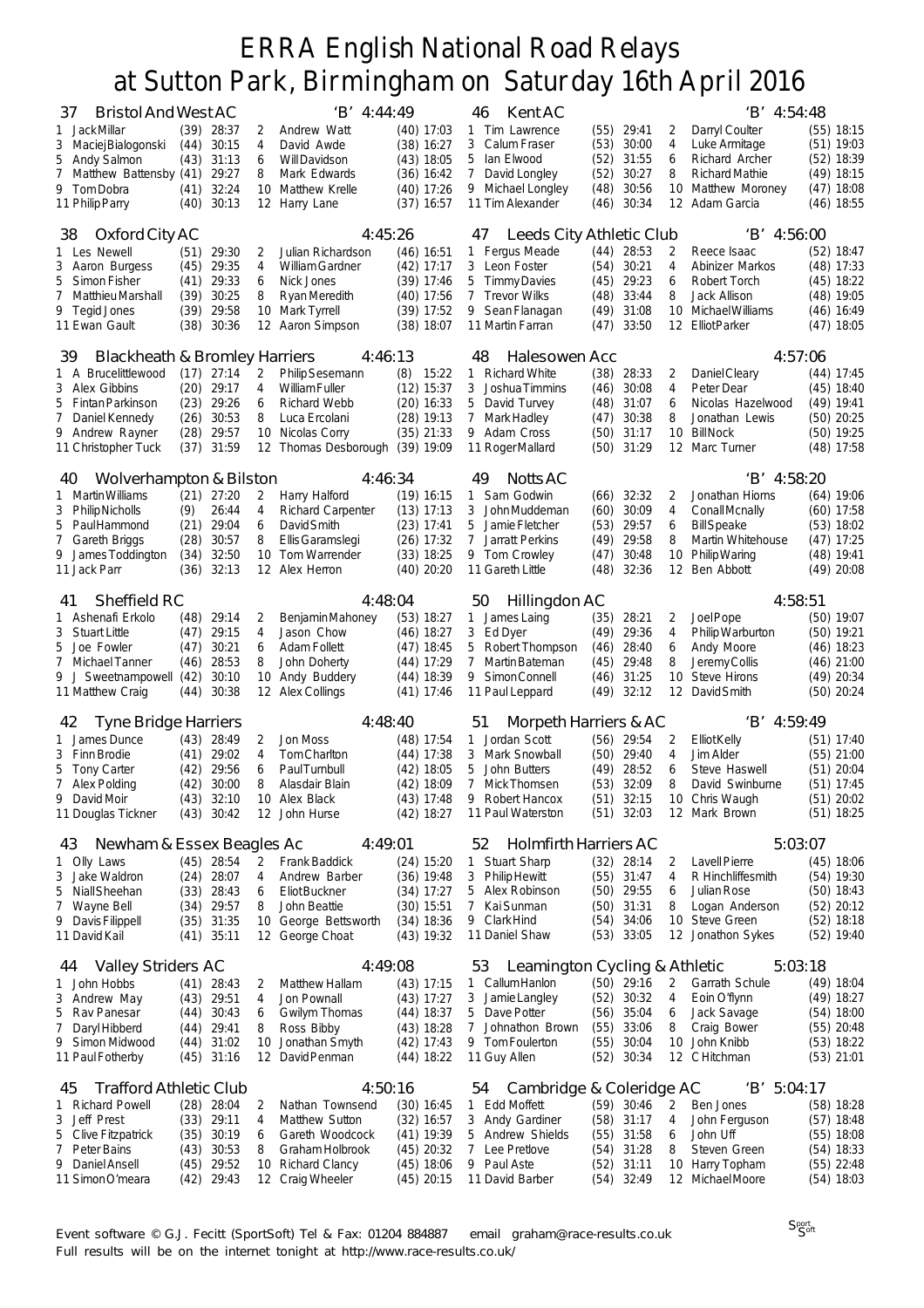| 55<br>Massey Ferguson RC              |      |              |    | 5:08:53               |              |              | Royal Sutton Coldfield AC<br>62 |              |                |        | 5:16:13                                 |                              |
|---------------------------------------|------|--------------|----|-----------------------|--------------|--------------|---------------------------------|--------------|----------------|--------|-----------------------------------------|------------------------------|
| 1 Dean Clarke                         |      | $(62)$ 31:22 | 2  | Jason Nicholson       | $(63)$ 19:13 | 1            | Thomas Chew                     |              | $(53)$ 29:38   | 2      | Jerome Austin                           | $(56)$ 18:22                 |
| Rossthomas Cooper(62)<br>3            |      | 31:28        | 4  | Simon Brown           | $(62)$ 19:46 | 3            | Oliver Harradence               | (56)         | 30:41          | 4      | Rob Andrew                              | $(52)$ 18:30                 |
| 5 Mick O'shea                         |      | $(63)$ 34:02 | 6  | Flanagan Grahame      | $(63)$ 19:52 | 5            | <b>Russell Simpson</b>          | (59)         | 35:27          | 6      | Frederic Tremblay                       | $(58)$ 18:55                 |
| 7<br>Simon Neale                      | (63) | 32:45        | 8  | John Clarke           | $(62)$ 19:25 | 7            | Dean England                    | (58)         | 33:42          | 8      | David Long                              | $(58)$ 20:25                 |
| 9 Matt Amos                           | (56) | 28:34        | 10 | Jeremyshaun Trill     | $(56)$ 19:34 |              | 9 Edward Mcgrath                | (60)         | 33:23          | 10     | Stephen Pitt                            | $(58)$ 20:50                 |
| 11 David Clarke                       | (56) | 33:03        | 12 | Gary Lawson           | $(55)$ 19:49 |              | 11 Jon Higgins                  | (61)         | 34:24          | 12     | Jim Greenwood                           | $(62)$ 21:56                 |
|                                       |      |              |    |                       |              |              |                                 |              |                |        |                                         |                              |
| <b>Heanor Running Club</b><br>56      |      |              |    | 5:09:08               |              |              | Salford Harriers & AC<br>63     |              |                |        | 'B' 5:20:37                             |                              |
| 1 Stuart King                         |      | $(29)$ 28:09 | 2  | Gordon Smith          | $(42)$ 17:43 | 1            | Paul Stephens                   |              | $(58)$ 30:22   | 2      | Sean Cordell                            | $(65)$ 23:00                 |
| 3<br>Shane Rice                       |      | $(39)$ 29:30 | 4  | Gareth Cantrill       | $(47)$ 20:10 | 3            | John Lloyd                      | (66)         | 34:45          | 4      | <b>Trevor Rayner</b>                    | $(66)$ 20:10                 |
| 5 Ashley Deeming                      | (51) | 32:35        | 6  | Joe Rainsford         | $(48)$ 17:06 | 5            | Philip Leybourne                | (65)         | 31:17          | 6      | Phillip Quibell                         | $(65)$ 19:38                 |
| 7<br>Tony Weatherson                  | (51) | 32:38        | 8  | R Charlesworth        | $(53)$ 21:31 | 7            | Adam Slodowicz                  | (64)         | 29:46          | 8      | Duncan Mason                            | $(65)$ 22:43                 |
| 9 Ian Duffin                          | (53) | 32:10        | 10 | Michael Clark         | $(54)$ 20:55 |              | 9 Gary Fielding                 | (66)         | 34:12<br>33:33 | 10     | James O'connor<br><b>Charles Foster</b> | $(65)$ 21:56                 |
| 11 Paul Winfield                      | (55) | 34:32        |    | 12 IanSalt            | $(56)$ 22:09 |              | 11 Paul Birkett                 | (65)         |                | 12     |                                         | $(63)$ 19:15                 |
| Worcester AC<br>5/                    |      |              |    | 5:10:20               |              |              | <b>Blackhill Bounders</b><br>64 |              |                |        | 5:22:48                                 |                              |
| 1 Daniel Geisler                      |      | $(61)$ 31:09 | 2  | Michael Jeavons       | $(62)$ 18:53 | 1            | Jordan Bell                     | (30)         | 28:11          | 2      | Kevin Doolan                            | $(54)$ 19:31                 |
| David Price<br>3                      | (63) | 32:18        | 4  | <b>Bradley Abbott</b> | $(61)$ 19:05 | 3            | <b>Gary Wallace</b>             | (48)         | 29:16          | 4      | Mark Berry                              | $(58)$ 22:31                 |
| 5<br>Matt Fairlamb                    | (62) | 33:16        | 6  | Nick Hitchings        | $(62)$ 20:14 | 5            | Michael Mcdonald                | (60)         | 34:04          | 6      | Steven Bowyer                           | $(60)$ 18:33                 |
| 7<br>David Hall                       | (60) | 31:33        | 8  | David O'brien         | $(59)$ 19:15 | 7            | <b>lanMiddlemas</b>             | (62)         | 35:21          | 8      | Marc Pearson                            | $(63)$ 21:30                 |
| 9 Richard Smith                       | (57) | 30:56        | 10 | Luke Sheppard         | $(57)$ 19:59 | 9            | Colin Hodgson                   | (65)         | 34:29          | 10     | Mark Fish                               | $(64)$ 21:28                 |
| 11 Adam Pollock                       |      | $(57)$ 33:51 | 12 | Stefan Sternkopf      | $(57)$ 19:51 |              | 11 Stewy Bell                   | (64)         | 35:16          |        | 12 James Mcelrue                        | $(64)$ 22:38                 |
|                                       |      |              |    |                       |              |              |                                 |              |                |        |                                         |                              |
| 58<br><b>Barnet &amp; District AC</b> |      |              |    | 5:10:29               |              |              | Incomplete Teams:               |              |                |        |                                         |                              |
| 1 Oliver Formby                       |      | $(67)$ 33:44 | 2  | Danny Digweed         | $(66)$ 19:55 |              |                                 |              |                |        |                                         |                              |
| 3 Andrew Kelleher                     | (65) | 33:45        | 4  | David Wilcock         | $(65)$ 20:13 |              | Gloucester AC                   |              |                |        |                                         |                              |
| 5 Andy Neatham                        | (66) | 32:27        | 6  | Peter Ellis           | $(66)$ 20:58 | $\mathbf{1}$ | Russell Langley                 | (63)         | 31:27          | 2      | Glen Balmer                             | $(61)$ 18:32                 |
| 7 Adrian Mason                        | (66) | 31:04        | 8  | Costa Michael         | $(66)$ 19:52 | 3            | Jeremy Mower                    | (61)         | 31:51          | 4      | Aaron Bennett                           | $(63)$ 21:59                 |
| 9 Alexander Lepretre (63)             |      | 29:38        | 10 | Darren White          | $(60)$ 18:40 | 5<br>7       | Jack Evans<br>Luke Herbert      | (61)<br>(59) | 30:38<br>31:57 | 6<br>8 | David Gresswell<br>Mike Mansfield       | $(61)$ 19:06<br>$(57)$ 19:20 |
| 11 Edward Price                       | (58) | 30:30        | 12 | Ben Larcombe          | $(58)$ 19:43 | 9            | <b>Steven Haines</b>            | (58)         | 33:21          | 10     | <b>Arthur Daley</b>                     | $(59)$ 21:48                 |
| <b>Saltaire Striders</b><br>59        |      |              |    | 5:13:39               |              |              | 11 James Walters                |              | $(59)$ 32:36   |        |                                         |                              |
| 1 Graham Corbett                      | (65) | 32:12        | 2  | Peter Hopson          | $(59)$ 17:11 |              | Keighley & Craven AC            |              |                |        |                                         |                              |
| 3 Alistair Nash                       | (64) | 34:49        | 4  | Simon Frazer          | $(64)$ 20:05 | 1            | <b>Craig Shearer</b>            | (47)         | 28:57          | 2      | <b>Will Smith</b>                       | $(47)$ 17:35                 |
| <b>Stuart Dunbar</b><br>5             | (64) | 33:58        | 6  | Chris Jones           | $(64)$ 20:18 |              | 3 Adrian Thomas                 | (51)         | 30:56          | 4      | Alfie Walker                            | $(53)$ 20:08                 |
| 7 Will Kerr                           | (65) | 30:54        | 8  | Stewart Spink         | $(64)$ 21:20 | 5            | John Conroy                     | (58)         | 34:53          | 6      | Scott Bairstow                          | $(57)$ 18:27                 |
| 9 Frank Beecroft                      | (64) | 32:17        | 10 | Matthew Richardson    | $(62)$ 19:08 | 7            | Pete Lloyd                      | (57)         | 33:53          | 8      | Liam Spencer                            | $(56)$ 19:53                 |
| 11 Martin Fillingham                  | (62) | 32:24        | 12 | Joe Graham            | $(59)$ 19:03 | 9            | Mark Knowles                    |              | $(59)$ 33:39   |        |                                         |                              |
|                                       |      |              |    |                       |              |              | Telford AC                      |              |                |        |                                         |                              |
| Bromsgrove And Redditch<br>60         |      |              |    | 5:14:54               |              | $\mathbf{1}$ | Duncan Birtwhistle (60) 30:52   |              |                |        |                                         |                              |
| 1 Kevin Fisher                        |      | $(64)$ 31:48 | 2  | Mark Appleton         | $(60)$ 17:51 |              |                                 |              |                |        |                                         |                              |
| Sean Bowden<br>3                      | (59) | 31:17        | 4  | Mike Hanson           | $(59)$ 18:34 |              |                                 |              |                |        |                                         |                              |
| <b>Calvin Scoltock</b><br>5           | (57) | 32:03        | 6  | Paul Atkins           | $(59)$ 20:03 |              |                                 |              |                |        |                                         |                              |
| 7 Anthony Warner                      | (61) | 35:14        | 8  | <b>PaulCollins</b>    | $(61)$ 20:25 |              |                                 |              |                |        |                                         |                              |
| 9 Ian Keyte                           |      | $(61)$ 33:02 |    | 10 Stephen Brooks     | $(61)$ 20:21 |              |                                 |              |                |        |                                         |                              |
| 11 Malcolm Duff                       |      | $(60)$ 32:01 |    | 12 David Snape        | $(60)$ 22:15 |              |                                 |              |                |        |                                         |                              |
| Shrewsbury AC<br>61                   |      |              |    | 5:15:37               |              |              |                                 |              |                |        |                                         |                              |
| James Hickinbottom (57)<br>1          |      | 30:05        | 2  | Grant Lloyd           | $(57)$ 18:32 |              |                                 |              |                |        |                                         |                              |
| 3 Adam Roberts                        | (57) | 30:34        | 4  | Alan Dean             | $(56)$ 19:29 |              |                                 |              |                |        |                                         |                              |
| Simon Adney<br>5                      |      | $(54)$ 31:12 | 6  | Peter Savill          | $(56)$ 20:01 |              |                                 |              |                |        |                                         |                              |
| 7 Richard Jones                       |      | $(56)$ 33:13 | 8  | Patrick Mcbride       | $(60)$ 23:48 |              |                                 |              |                |        |                                         |                              |
| 9 Haydn Jones                         | (62) | 34:33        | 10 | Duncan Rose           | $(63)$ 22:27 |              |                                 |              |                |        |                                         |                              |
| 11 Kevin Francis                      | (63) | 33:08        |    | 12 MattHall           | $(61)$ 18:35 |              |                                 |              |                |        |                                         |                              |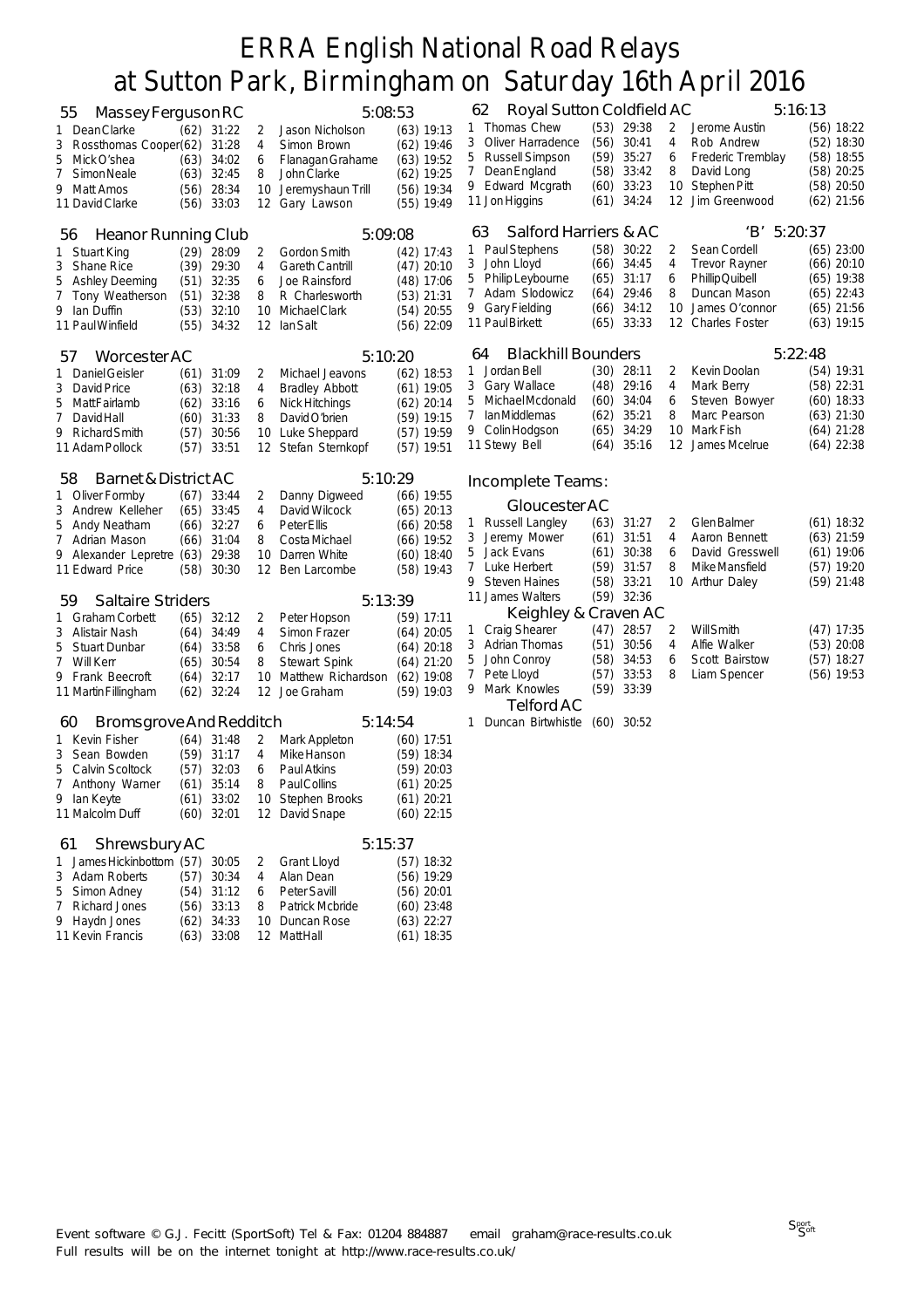#### Fastest of all long legs

| 1         | ັ. ແ . ບ. . <u>ໆ</u> . ບ <u>ໆ</u> ບ<br>Dewi Griffiths | SwanseaHar               |        | 25:28          | 65         |
|-----------|-------------------------------------------------------|--------------------------|--------|----------------|------------|
| 2         | Graham Rush                                           | Cheltenham               |        | 26:08          | 66         |
| 3         | Andy Maud                                             | HighgateHa               |        | 26:12          | 67         |
| 4         | Jack Goodwin                                          | Bedford                  |        | 26:16          | 68         |
| 5         | Henry Pearce                                          | TonbridgeA               |        | 26:18          | $=$        |
| 6         | Alastair Watson                                       | NottsAc                  | A      | 26:19          | 70         |
| $=$       | William Christofi                                     | Bristol&W                | A      | 26:19          | 71         |
| 8         | William Richardson                                    | <b>Birchfield</b>        |        | 26:20          | 72         |
| $=$       | <b>Gus Cockle</b>                                     | Aldershot                |        | 26:20          | 73         |
| 10        | Carl Hardman                                          | SalfordHar               | A      | 26:26          | $=$        |
| $=$       | Owen Hind                                             | KentAc                   | A      | 26:26          | 75<br>76   |
| 12        | Peter Newton                                          | MorpethHar               | A      | 26:27          | $=$        |
| 13        | Joshua Grace                                          | Aldershot                |        | 26:28          | 78         |
| 14        | Kevin Seaward                                         | Cardiff                  |        | 26:30          | 79         |
| 15        | Peter Chambers                                        | HighgateHa               |        | 26:31          | $=$        |
| 16        | Ben Cole                                              | TonbridgeA               |        | 26:33          | 81         |
| 17        | Nicholas Torry                                        | Serpentine               |        | 26:34          | $=$        |
| 18        | John Ashcroft                                         | LiverpoolH               |        | 26:35          | $=$        |
| 19<br>20  | Danny Russell                                         | HighgateHa<br>TonbridgeA |        | 26:36<br>26:40 | 84         |
| 21        | Christopher Olley<br>Tom Phillips                     | WoodfordGr               |        | 26:41          | 85         |
| $=$       | Jack Rowe                                             | Aldershot                |        | 26:41          | $=$        |
| 23        | Shaun Dixon                                           | HighgateHa               |        | 26:42          | 87         |
| $\quad =$ | Stephen Mitchell                                      | Bristol&W                | A      | 26:42          | 88         |
| 25        | Ellis Cross                                           | Aldershot                |        | 26:43          | $=$        |
| $=$       | Dejene Gezimu                                         | LiverpoolH               |        | 26:43          | 90         |
| 27        | Philip Nicholls                                       | Wolverhamp               |        | 26:44          | 91         |
| 28        | lan Hudspith                                          | MorpethHar               | A      | 26:46          | $=$        |
| 29        | <b>Toby Spencer</b>                                   | Coventry                 |        | 26:49          | 93         |
| 30        | Daniel Cliffe                                         | LiverpoolH               |        | 26:52          | $=$        |
| 31        | Danal Desta                                           | SwanseaHar               |        | 26:53          | 95         |
| 32        | Peter Legrice                                         | Bristol&W                | A      | 26:55          | 96         |
| $\quad =$ | C Rainsford                                           | HighgateHa               |        | 26:55          | $=$        |
| 34        | Ben Stevenson                                         | LiverpoolH               |        | 26:56          | $=$        |
| 35        | Luuk Metselaar                                        | Shaftesbur               |        | 26:57          | $=$<br>100 |
| $=$       | Jarlath Mckenna                                       | Bristol&W                | A      | 26:57          | 101        |
| 37        | Jonathan Thewlis                                      | NottsAc                  | A      | 26:58          | $=$        |
| 38        | Shane Robinson                                        | LincolnWel               |        | 27:03          | 103        |
| 39        | Mike Aspinall                                         | TiptonHarr               |        | 27:05          | $=$        |
| 40        | Michael Salter                                        | LeedsCityA               | A      | 27:07          | 105        |
| 41        | <b>Andrew Wiles</b>                                   | MorpethHar               | A      | 27:08          | $=$        |
| 42<br>43  | <b>Glen Watts</b>                                     | Shaftesbur<br>Bedford    |        | 27:10<br>27:11 | $=$        |
| $=$       | Steven Naylor<br>Christian Lovatt                     | SwanseaHar               |        | 27:11          | 108        |
| 45        | Guy Smith                                             | SwanseaHar               |        | 27:14          | $=$        |
| $=$       | John Eves                                             | Bedford                  |        | 27:14          | $=$        |
| $\quad =$ | A Brucelittlewood                                     | Blackheath               |        | 27:14          | $=$        |
| 48        | John Cove                                             | Cardiff                  |        | 27:15          | 112        |
| 49        | Dermot Cummins                                        | Corstorphi               |        | 27:16          | 113        |
| 50        | Sam Hancox                                            | MorpethHar               | A      | 27:17          | 114        |
| 51        | <b>Stuart Gibson</b>                                  | RonHillCam               |        | 27:18          | $=$        |
| 52        | Matthew Bennett                                       | Southampto               |        | 27:19          | $=$        |
| $\quad =$ | Rory Grant                                            | <b>Birchfield</b>        |        | 27:19          | 117        |
| $\quad =$ | Alan Buckley                                          | LeedsCityA               | A      | 27:19          | 118        |
| 55        | Martin Williams                                       | Wolverhamp               |        | 27:20          | 119        |
| $=$       | Calum Mckenzie                                        | Corstorphi               |        | 27:20          | $=$        |
| 57        | Tom Merson                                            | Bristol&W                | A      | 27:22          | $=$<br>122 |
| 58        | Ryan Thomson                                          | RonHillCam               |        | 27:23          | $=$        |
| $\quad =$ | Andrew Greenleaf                                      | Serpentine               |        | 27:23          | 124        |
| 60        | Cameron Milne                                         | CentralAc                |        | 27:25          | $=$        |
| 61        | Owain Jones                                           | Bristol&W                | A      | 27:26          | 126        |
| $=$       | Rob Keal<br><b>Stuart Spencer</b>                     | NottsAc                  | A<br>A | 27:26<br>27:27 | 127        |
| 63<br>64  | James Hoad                                            | NottsAc<br>Bedford       |        | 27:30          | 128        |
|           |                                                       |                          |        |                |            |

| 65                                | Joe Wade              | Aldershot               |   | 27:31          |
|-----------------------------------|-----------------------|-------------------------|---|----------------|
| 66                                | James Connor          | KentAc                  | А | 27:32          |
| 67                                | <b>Ben Hukins</b>     | RonHillCam              |   | 27:33          |
| 68                                | Ben Russell           | LiverpoolH              |   | 27:34          |
| $=$                               | Jamil Parapia         | LeedsCityA              | A | 27:34          |
| 70                                | Jonathan Poole        | Serpentine              |   | 27:35          |
| 71                                | Ben Harding           | KentAc                  | А | 27:36          |
| 72                                | Tom Cornthwaite       | SalfordHar              | A | 27:37          |
| 73                                | <b>Gary Priestley</b> | SalfordHar              | А | 27:38          |
| $=$                               | Robert Wilson         | HighgateHa              |   | 27:38          |
| 75                                | Tom Bains             | Hallamshir              |   | 27:39          |
| 76                                | Marc Hobbs            | SwanseaHar              |   | 27:41          |
| $=$                               | Dave Morgan           |                         |   | 27:41          |
|                                   |                       | Serpentine              |   |                |
| 78<br>79                          | Sean Byrne            | TiptonHarr              |   | 27:42          |
|                                   | Danny Mooney          | LiverpoolH<br>CentralAc |   | 27:43<br>27:43 |
| $=$                               | Conan Mccaughey       |                         |   |                |
| 81                                | Tim Hartley           | NottsAc                 | A | 27:44          |
| $=$                               | Ross Houston          | CentralAc               |   | 27:44          |
| $=$                               | Alistair Smith        | Coventry                |   | 27:44          |
| 84                                | Alex Howard           | TonbridgeA              |   | 27:45          |
| 85                                | Richard Williams      | Shaftesbur              |   | 27:48          |
| $=$                               | <b>Jack Bancroft</b>  | WellsCityH              |   | 27:48          |
| 87                                | Michael Kallenberg    | Cardiff                 |   | 27:49          |
| 88                                | Robert Little         | Hallamshir              |   | 27:50          |
| $=$                               | M Nicholls            | TonbridgeA              |   | 27:50          |
| 90                                | Stephan Wenk          | WoodfordGr              |   | 27:52          |
| 91                                | J Woodcockshaw        | LeedsCityA              | A | 27:53          |
| $=$                               | David Mulvee          | HerneHillH              |   | 27:53          |
| 93                                | Ciaran Lewis          | Cardiff                 |   | 27:54          |
| $=$                               | Yousf Allathaa        | Birchfield              |   | 27:54          |
| 95                                | Andrew Challenger     | Hallamshir              |   | 27:56          |
| 96                                | Ross Floyd            | MorpethHar              | A | 27:58          |
| $=$                               | Elliot Robinson       | Aldershot               |   | 27:58          |
| $=$                               | Ian Mitchell          | TiptonHarr              |   | 27:58          |
| $=$                               | Oliver Mott           | Cheltenham              |   | 27:58          |
| 100                               | Harry Bishop          | Cheltenham              |   | 28:00          |
| 101                               | William Rylehodges    | Shaftesbur              |   | 28:01          |
| $=$                               | Richard Brown         | LincolnWel              |   | 28:01          |
| 103                               | Kevin Farrow          | <b>NottsAc</b>          | A | 28:03          |
| $=$                               | Donald Macaulay       | Corstorphi              |   | 28:03          |
| 105                               | Richard Powell        | TraffordAt              |   | 28:04          |
| $=$                               | Kyle Mclellan         | RonHillCam              |   | 28:04          |
| $=$                               | Anthony Johnson       | KentAc                  | Α | 28:04          |
| 108                               | Hugh Torry            | Serpentine              |   | 28:06          |
| $=$                               | Tom Beedell           | WoodfordGr              |   | 28:06          |
| $=$                               | Michael Wright        | CentralAc               |   | 28:06          |
| $=$                               | Josh Lunn             | Bedford                 |   | 28:06          |
| 112                               | Jake Waldron          | Newham&Ess              |   | 28:07          |
| 113                               | <b>Stuart King</b>    | HeanorRunn              |   | 28:09          |
| 114                               | Neil Phillips         | KentAc                  | A | 28:11          |
| $=$                               | Matthew Janes         | <b>Bedford</b>          |   | 28:11          |
| $=$                               | Jordan Bell           | Blackhill               |   | 28:11          |
| 117                               | Daniel Johnson        | Gateshead               |   | 28:12          |
| 118                               | Daniel Bruynooghe     | WoodfordGr              |   | 28:13          |
| 119                               | Kyle Craib            | RotherhamH              |   | 28:14          |
| $=$                               | D Steel               | WoodfordGr              |   | 28:14          |
| $=$                               | Stuart Sharp          | HolmfirthH              |   | 28:14          |
| 122                               | lan Williams          | TiptonHarr              |   | 28:15          |
| $\equiv$                          | Scott Green           | CentralAc               |   | 28:15          |
| 124                               | Jonathan Cornish      | HerculesWi              |   | 28:16          |
| $\quad =$                         | <b>Matthew Revier</b> | Southampto              |   | 28:16          |
| 126                               | Bruno Lima            | SalfordHar              | A | 28:17          |
|                                   | 127 Edward Banks      | BRAT                    |   | 28:19          |
| 128                               | Frederick Slemeck     | HerculesWi              |   | 28:20          |
| $\hspace{1.6cm} = \hspace{1.6cm}$ | Adrian Whitwam        | MorpethHar              | Α | 28:20          |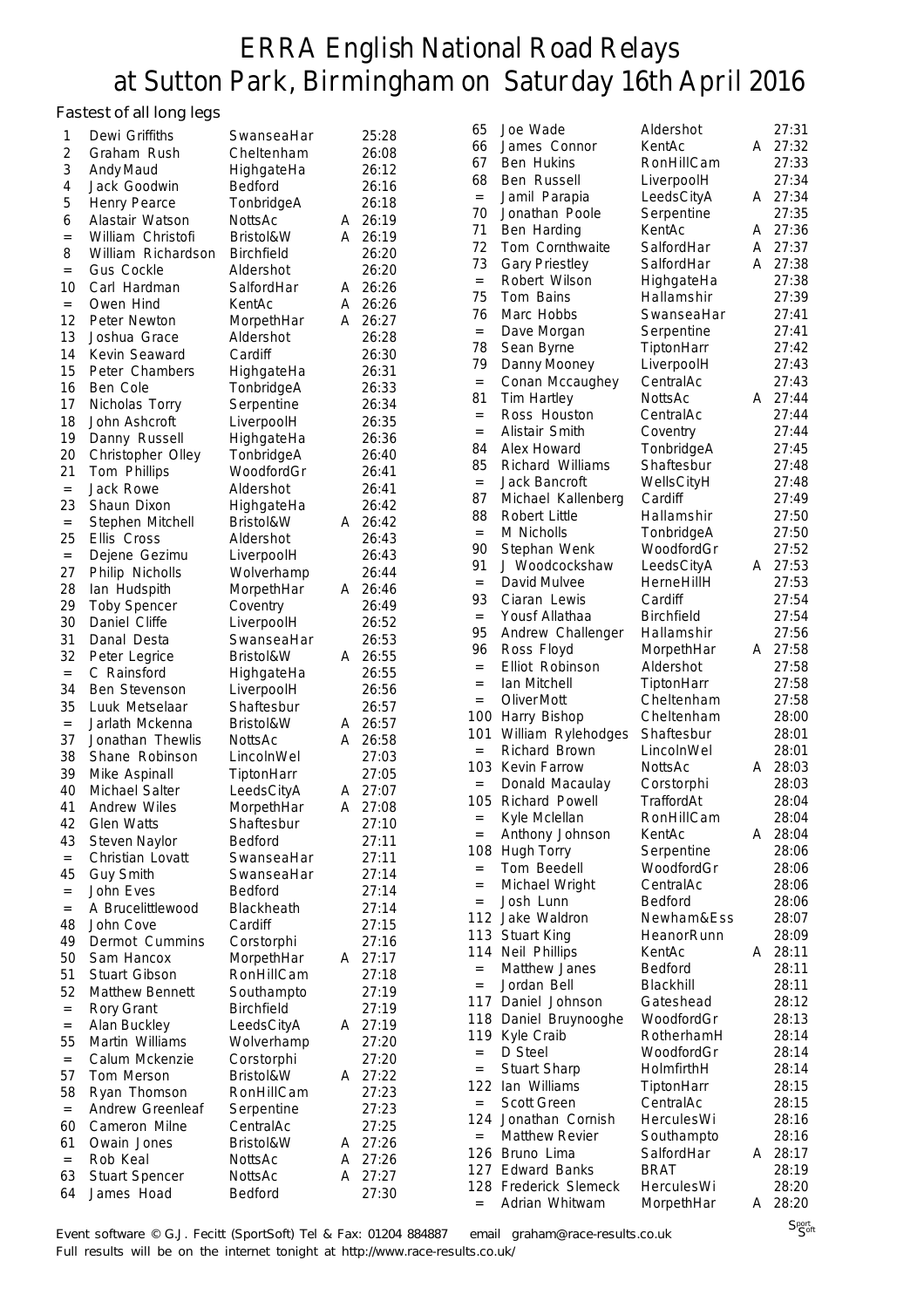|                   |                      |                   |   | O       |                   | ◡                        | х                 |   |         |
|-------------------|----------------------|-------------------|---|---------|-------------------|--------------------------|-------------------|---|---------|
|                   | 130 James Laing      | Hillingdon        |   | 28:21   |                   | 196 Gary Wallace         | Blackhill         |   | 29:16   |
| 131               | Jonathan Goringe     | <b>Birchfield</b> |   | 28:22   | $=$               | Callum Hanlon            | Leamington        |   | 29:16   |
|                   |                      |                   |   |         |                   |                          |                   |   |         |
|                   | 132 Elliott Stones   | LincolnWel        |   | 28:23   |                   | 198 Alex Gibbins         | Blackheath        |   | 29:17   |
|                   | 133 Michael Kershaw  | Cardiff           |   | 28:24   |                   | 199 Max Costley          | Southampto        |   | 29:19   |
|                   | 134 Andrew Powell    | Sunderland        |   | 28:25   | 200               | Alasdair Campbell        | RonHillCam        |   | 29:20   |
| 135               | Karl Darcy           | <b>BoltonUnit</b> |   | 28:26   | 201               | Patrick O'hare           | Cambridge         |   | A 29:22 |
|                   |                      |                   |   |         |                   |                          |                   |   |         |
| $\qquad \qquad =$ | Alex Lee             | Cheltenham        |   | 28:26   | $=$               | Matthew Hobbs            | Hallamshir        |   | 29:22   |
| $\qquad \qquad =$ | Scott Hazell         | Coventry          |   | 28:26   |                   | 203 Simon Beedell        | WoodfordGr        |   | 29:23   |
|                   | 138 Nathan Marsh     | TonbridgeA        |   | 28:27   | $=$               | <b>Timmy Davies</b>      | LeedsCityA        | В | 29:23   |
|                   |                      |                   |   |         |                   |                          |                   |   |         |
|                   | 139 Nathan Reed      | Sunderland        |   | 28:29   | 205               | <b>Ben Beattie</b>       | Hallamshir        |   | 29:25   |
| 140               | Alexander Hendry     | CentralAc         |   | 28:31   |                   | 206 Fintan Parkinson     | <b>Blackheath</b> |   | 29:26   |
| 141               | lain Reid            | RonHillCam        |   | 28:32   |                   | 207 Matthew Battensby    | Bristol&W         | В | 29:27   |
|                   |                      |                   |   |         |                   |                          |                   |   |         |
| 142               | Daniel Robinson      | <b>BRAT</b>       |   | 28:33   | $\qquad \qquad =$ | Oliver Park              | Cambridge         | A | 29:27   |
| $\qquad \qquad =$ | <b>Richard White</b> | Halesowen         |   | 28:33   | 209               | Kieran Young             | WellsCityH        |   | 29:29   |
| 144               | <b>Matt Amos</b>     | MasseyFerg        |   | 28:34   | 210               | Shane Rice               | HeanorRunn        |   | 29:30   |
|                   |                      |                   |   |         |                   |                          |                   |   |         |
| 145               | Will Beauchamp       | SalfordHar        | A | 28:36   | $=$               | Les Newell               | OxfordCity        |   | 29:30   |
| 146               | Jack Millar          | Bristol&W         | B | 28:37   |                   | 212 Matthew Lalor        | <b>Barlick</b>    |   | 29:31   |
| 147               | Mickey Breen         | Corstorphi        |   | 28:38   |                   | 213 Simon Fisher         | OxfordCity        |   | 29:33   |
| 148               |                      | <b>Barlick</b>    |   | 28:39   |                   | 214 Ross Tennant         |                   |   | 29:34   |
|                   | Thomas Corrigan      |                   |   |         |                   |                          | Cambridge         | A |         |
| $\equiv$          | Michael Burrett      | LeedsCityA        |   | A 28:39 | $=$               | Karl Welborn             | <b>BRAT</b>       |   | 29:34   |
| 150               | Lewis Jagger         | LincolnWel        |   | 28:40   | $=$               | <b>Elliott Smales</b>    | RotherhamH        |   | 29:34   |
| $\qquad \qquad =$ | Jason Cherriman      | LeedsCityA        |   | A 28:40 | 217               | Zak Mellard              | Hallamshir        |   | 29:35   |
|                   |                      |                   |   |         |                   |                          |                   |   |         |
| $\quad =$         | Robert Thompson      | Hillingdon        |   | 28:40   | $=$               | Aaron Burgess            | OxfordCity        |   | 29:35   |
| 153               | John Hobbs           | ValleyStri        |   | 28:43   | 219               | Jackson Creegan          | Gateshead         |   | 29:36   |
| $=$               | Niall Sheehan        | Newham&Ess        |   | 28:43   | $\qquad \qquad =$ | <b>Matthew Devlin</b>    | Sunderland        |   | 29:36   |
|                   |                      |                   |   |         |                   |                          |                   |   |         |
| 155               | <b>Matthew Rees</b>  | SwanseaHar        |   | 28:44   | $\qquad \qquad =$ | Ed Dyer                  | Hillingdon        |   | 29:36   |
| 156               | Luke Prior           | WellsCityH        |   | 28:45   |                   | 222 Thomas Chew          | RoyalSutto        |   | 29:38   |
| 157               | Gareth Sampson       | RotherhamH        |   | 28:46   | $=$               | Alexander Lepretre       | <b>Barnet</b>     |   | 29:38   |
|                   |                      |                   |   |         |                   |                          |                   |   |         |
| $\qquad \qquad =$ | Alex Robinson        | HerculesWi        |   | 28:46   |                   | 224 Alistair Brockie     | Corstorphi        |   | 29:39   |
| 159               | Chris Darling        | Cambridge         | A | 28:47   | 225               | <b>Russell Bentley</b>   | KentAc            | A | 29:40   |
| $\quad =$         | Escalantephillips    | Cambridge         | A | 28:47   | $=$               | Mark Snowball            | MorpethHar        | B | 29:40   |
|                   |                      |                   |   | 28:47   | 227.              | Tim Lawrence             |                   | B | 29:41   |
| $\qquad \qquad =$ | Richard Phillips     | Serpentine        |   |         |                   |                          | KentAc            |   |         |
|                   | 162 Matthew Shaw     | SalfordHar        |   | A 28:48 | $=$               | William New              | Cheltenham        |   | 29:41   |
| $=$               | Mark Pearce          | Shaftesbur        |   | 28:48   | $\quad =$         | Daryl Hibberd            | ValleyStri        |   | 29:41   |
| 164               | James Dunce          | TyneBridge        |   | 28:49   |                   | 230 Simon O'meara        | TraffordAt        |   | 29:43   |
|                   |                      |                   |   |         |                   |                          |                   |   |         |
| 165               | James Hunt           | Cardiff           |   | 28:50   | 231               | Alastair Hodges          | Cambridge         |   | A 29:44 |
| $\qquad \qquad =$ | Sam Clegg            | RotherhamH        |   | 28:50   | $=$               | Jeff Cunningham          | HerneHillH        |   | 29:44   |
| 167               | Jamie Knapp          | Southampto        |   | 28:51   |                   | 233 Adam Slodowicz       | SalfordHar        | В | 29:46   |
|                   |                      |                   |   |         |                   |                          |                   |   |         |
| $=$               | Belal Ahmed          | HerculesWi        |   | 28:51   | 234               | Martin Bateman           | Hillingdon        |   | 29:48   |
| 169               | <b>Andrew Peat</b>   | <b>Birchfield</b> |   | 28:52   |                   | 235 John Knowles         | BoltonUnit        |   | 29:49   |
| $\equiv$          | John Butters         | MorpethHar        | B | 28:52   | $\equiv$          | <b>Anthony Valentine</b> | BoltonUnit        |   | 29:49   |
|                   |                      |                   |   | 28:53   |                   |                          | <b>Barlick</b>    |   | 29:50   |
| 171               | Michael Tanner       | SheffieldR        |   |         | 237               | Gary Shaw                |                   |   |         |
| $\quad =$         | Fergus Meade         | LeedsCityA        | B | 28:53   |                   | 238 Andrew May           | ValleyStri        |   | 29:51   |
| 173               | Olly Laws            | Newham&Ess        |   | 28:54   | $=$               | Harvey Speed             | Coventry          |   | 29:51   |
| 174               | Craig Shearer        | Keighley&C        |   | 28:57   | 240               | Philip Hoole             | RotherhamH        |   | 29:52   |
|                   |                      |                   |   |         |                   |                          |                   |   |         |
| $\quad =$         | Simon Coombes        | HerneHillH        |   | 28:57   | $\equiv$          | Adam Simms               | Gateshead         |   | 29:52   |
| $=$               | Joe Smith            | TiptonHarr        |   | 28:57   | $\qquad \qquad =$ | Daniel Ansell            | TraffordAt        |   | 29:52   |
| 177               | <b>Stuart Hawkes</b> | TiptonHarr        |   | 29:01   | 243.              | Finley Thompson          | LincolnWel        |   | 29:53   |
|                   | 178 Finn Brodie      |                   |   |         |                   | Jordan Scott             |                   |   | 29:54   |
|                   |                      | TyneBridge        |   | 29:02   | 244               |                          | MorpethHar        | В |         |
| 179               | Dave Roper           | Cheltenham        |   | 29:03   |                   | 245 Alex Robinson        | HolmfirthH        |   | 29:55   |
| 180               | Steven Mcmahon       | Sunderland        |   | 29:04   | 246               | <b>Tony Carter</b>       | TyneBridge        |   | 29:56   |
|                   | Paul Hammond         |                   |   | 29:04   |                   | 247 Wayne Bell           | Newham&Ess        |   | 29:57   |
| $=$               |                      | Wolverhamp        |   |         |                   |                          |                   |   |         |
| 182               | John Kettle          | HerneHillH        |   | 29:06   | $=$               | Andrew Rayner            | Blackheath        |   | 29:57   |
| 183               | Alan Barnes          | HerneHillH        |   | 29:08   | $\quad =$         | Jamie Fletcher           | NottsAc           | B | 29:57   |
| $\qquad \qquad =$ | <b>Bryan Clark</b>   | Corstorphi        |   | 29:08   |                   | 250 Tegid Jones          | OxfordCity        |   | 29:58   |
|                   |                      |                   |   |         |                   |                          |                   |   |         |
| 185               | Simeon Greenwood     | Gateshead         |   | 29:10   | $=$               | Jarratt Perkins          | NottsAc           | B | 29:58   |
| 186               | <b>Jeff Prest</b>    | TraffordAt        |   | 29:11   |                   | 252 Luke Maude           | <b>Barlick</b>    |   | 29:59   |
| $\equiv$          | Arron Larkin         | RotherhamH        |   | 29:11   |                   | 253 Calum Fraser         | KentAc            | В | 30:00   |
| 188               | Tommy Harrison       | BoltonUnit        |   | 29:12   | $=$               | Robert Tuer              | HerculesWi        |   | 30:00   |
|                   |                      |                   |   |         |                   |                          |                   |   |         |
| 189               | Steven Rankin        | Sunderland        |   | 29:13   | $\qquad \qquad =$ | Alex Polding             | TyneBridge        |   | 30:00   |
| $\quad =$         | Richard Mcdowell     | HerculesWi        |   | 29:13   |                   | 256 Ian Dixon            | Sunderland        |   | 30:01   |
| 191               | Ashenafi Erkolo      | SheffieldR        |   | 29:14   |                   | 257 Namir Batavia        | Coventry          |   | 30:02   |
|                   |                      |                   |   |         |                   |                          |                   |   |         |
| 192.              | Graham Fisher        | Southampto        |   | 29:15   |                   | 258 Ian Dempsey          | <b>Birchfield</b> |   | 30:03   |
| $\qquad \qquad =$ | <b>Stuart Little</b> | SheffieldR        |   | 29:15   |                   | 259 Tom Foulerton        | Leamington        |   | 30:04   |
| $\equiv$          | C Ashford            | <b>BRAT</b>       |   | 29:15   | 260.              | James Hickinbottom       | Shrewsbury        |   | 30:05   |
|                   |                      |                   |   | 29:15   | 261               |                          |                   |   | 30:08   |
| $\quad =$         | Jonothan Kay         | <b>BoltonUnit</b> |   |         |                   | Joshua Timmins           | Halesowen         |   |         |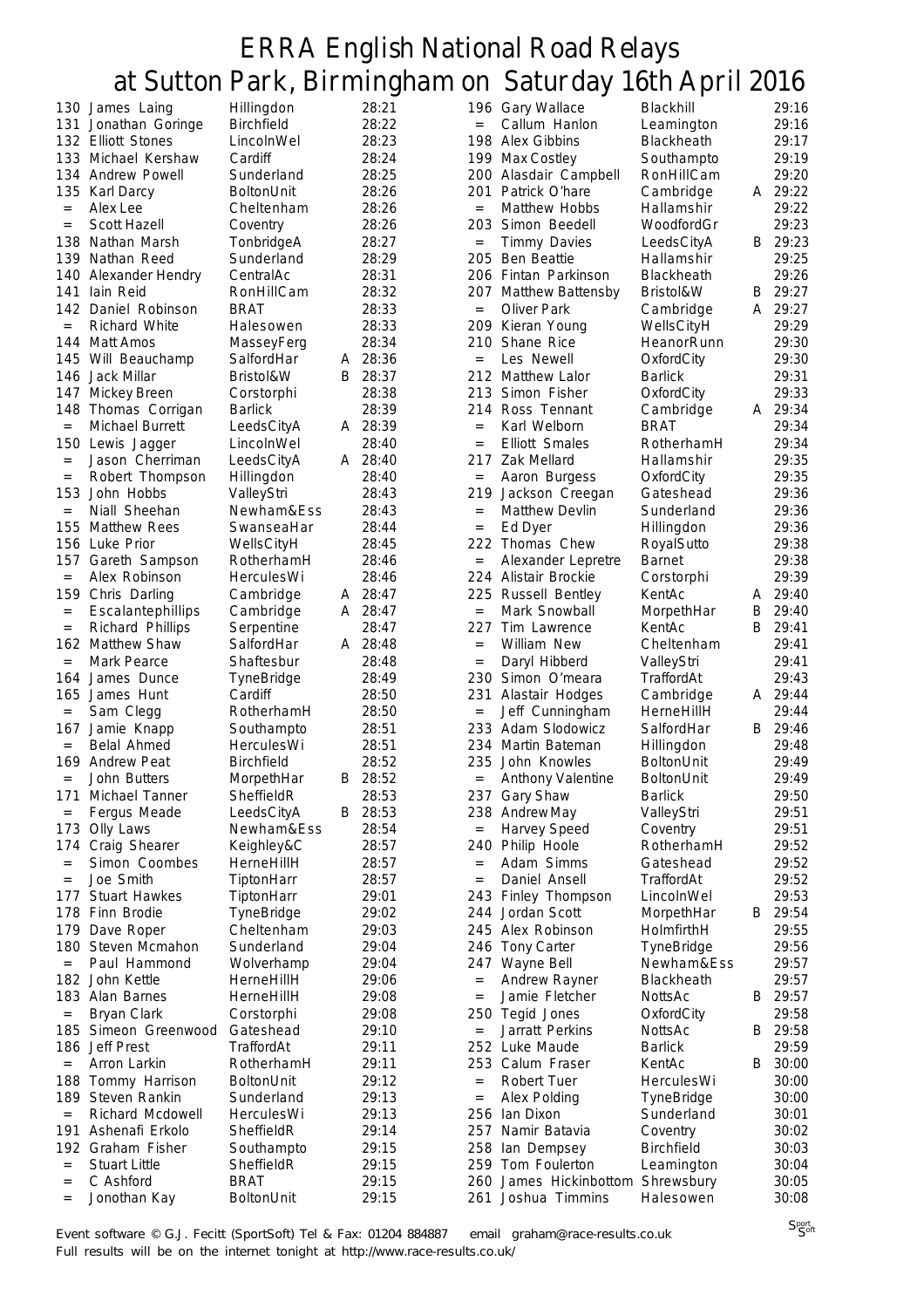|                   | 262 John Muddeman            | NottsAc        | B | 30:09   |                   | 328 David Hall        | WorcesterA        |   | 31:33   |
|-------------------|------------------------------|----------------|---|---------|-------------------|-----------------------|-------------------|---|---------|
| $\equiv$          | Julian Hood                  | <b>Barlick</b> |   | 30:09   |                   | 329 Davis Filippell   | Newham&Ess        |   | 31:35   |
|                   | 264 J Sweetnampowell         | SheffieldR     |   | 30:10   |                   | 330 Philip Hewitt     | HolmfirthH        |   | 31:47   |
| 265               | Mohamed Mohamed              | Shaftesbur     |   | 30:12   | 331               | Kevin Fisher          | <b>Bromsgrove</b> |   | 31:48   |
|                   | 266 Philip Parry             | Bristol&W      | B | 30:13   |                   | 332 Jeremy Mower      | Gloucester        |   | 31:51   |
| 267               | Maciej Bialogonski           | Bristol&W      | B | 30:15   |                   | 333 Ian Elwood        | KentAc            | B | 31:55   |
| 268               | <b>Clive Fitzpatrick</b>     | TraffordAt     |   | 30:19   |                   | 334 Luke Herbert      | Gloucester        |   | 31:57   |
| 269               | Leon Foster                  | LeedsCityA     | B | 30:21   |                   | 335 Andrew Shields    | Cambridge         | B | 31:58   |
|                   | Joe Fowler                   | SheffieldR     |   | 30:21   |                   |                       | Blackheath        |   | 31:59   |
| $\qquad \qquad =$ |                              |                |   |         |                   | 336 Christopher Tuck  |                   |   |         |
| 271               | Paul Stephens                | SalfordHar     | B | 30:22   | 337               | Malcolm Duff          | Bromsgrove        |   | 32:01   |
| 272               | Pete Grist                   | WellsCityH     |   | 30:23   |                   | 338 Calvin Scoltock   | <b>Bromsgrove</b> |   | 32:03   |
| 273               | Matthieu Marshall            | OxfordCity     |   | 30:25   | $\qquad \qquad =$ | Paul Waterston        | MorpethHar        | Β | 32:03   |
| 274               | David Longley                | KentAc         | B | 30:27   |                   | 340 Mick Thomsen      | MorpethHar        | B | 32:09   |
| 275               | Marc Hartley                 | <b>Barlick</b> |   | 30:29   | 341               | lan Duffin            | HeanorRunn        |   | 32:10   |
| 276               | <b>Edward Price</b>          | Barnet         |   | 30:30   | $=$               | David Moir            | TyneBridge        |   | 32:10   |
|                   | Tom Powell                   | <b>BRAT</b>    |   | 30:30   |                   | 343 Graham Corbett    | SaltaireSt        |   | 32:12   |
| 278               | Jamie Langley                | Leamington     |   | 30:32   | $\quad =$         | Paul Leppard          | Hillingdon        |   | 32:12   |
| 279               | Adam Baker                   | LincolnWel     |   | 30:33   | 345               | Jack Parr             | Wolverhamp        |   | 32:13   |
| 280               | <b>Guy Allen</b>             | Leamington     |   | 30:34   |                   | 346 Robert Hancox     | MorpethHar        |   | B 32:15 |
| $=$               | Adam Roberts                 | Shrewsbury     |   | 30:34   |                   | 347 Frank Beecroft    | SaltaireSt        |   | 32:17   |
| $=$               | Tim Alexander                | KentAc         | B | 30:34   |                   | 348 David Price       | WorcesterA        |   | 32:18   |
| 283               | Ewan Gault                   | OxfordCity     |   | 30:36   |                   | 349 Martin Fillingham | SaltaireSt        |   | 32:24   |
| 284               | Jack Evans                   | Gloucester     |   | 30:38   | $\qquad \qquad =$ | Tom Dobra             | Bristol&W         | В | 32:24   |
| $\qquad \qquad =$ | Mark Hadley                  | Halesowen      |   | 30:38   | 351               | Andy Neatham          | <b>Barnet</b>     |   | 32:27   |
| $\quad =$         | <b>Matthew Craig</b>         | SheffieldR     |   | 30:38   |                   | 352 Sam Godwin        | NottsAc           | B | 32:32   |
| 287               | Jonathan Rowe                | WellsCityH     |   | 30:40   |                   | 353 Ashley Deeming    | HeanorRunn        |   | 32:35   |
| 288               | Oliver Harradence            | RoyalSutto     |   | 30:41   |                   | 354 James Walters     | Gloucester        |   | 32:36   |
| 289               | Simon Lanckham               | <b>BRAT</b>    |   | 30:42   | $=$               | <b>Gareth Little</b>  | NottsAc           | B | 32:36   |
| $\qquad \qquad =$ | Douglas Tickner              | TyneBridge     |   | 30:42   |                   | 356 Tony Weatherson   | HeanorRunn        |   | 32:38   |
| 291               | Rav Panesar                  |                |   | 30:43   | 357               | Simon Neale           |                   |   |         |
|                   |                              | ValleyStri     |   |         |                   |                       | MasseyFerg        |   | 32:45   |
| 292               | Edd Moffett                  | Cambridge      | B | 30:46   |                   | 358 David Barber      | Cambridge         |   | B 32:49 |
| 293               | Tom Crowley                  | NottsAc        | B | 30:48   | 359               | James Toddington      | Wolverhamp        |   | 32:50   |
| 294               | Duncan Birtwhistle           | TelfordAc      |   | 30:52   | 360               | lan Keyte             | <b>Bromsgrove</b> |   | 33:02   |
| $=$               | Iwan Jones                   | Coventry       |   | 30:52   | 361               | David Clarke          | MasseyFerg        |   | 33:03   |
| $=$               | Kevin Connolly               | Gateshead      |   | 30:52   | 362               | Daniel Shaw           | HolmfirthH        |   | 33:05   |
| 297               | Christian Green              | WellsCityH     |   | 30:53   |                   | 363 Johnathon Brown   | Leamington        |   | 33:06   |
| $\qquad \qquad =$ | Peter Bains                  | TraffordAt     |   | 30:53   |                   | 364 Kevin Francis     | Shrewsbury        |   | 33:08   |
| $=$               | Daniel Kennedy               | Blackheath     |   | 30:53   |                   | 365 Richard Jones     | Shrewsbury        |   | 33:13   |
| 300               | Will Kerr                    | SaltaireSt     |   | 30:54   |                   | 366 Matt Fairlamb     | WorcesterA        |   | 33:16   |
| 301               | Adrian Thomas                | Keighley&C     |   | 30:56   |                   | 367 Steven Haines     | Gloucester        |   | 33:21   |
| $\quad =$         | Michael Longley              | KentAc         | B | 30:56   |                   | 368 Edward Mcgrath    | RoyalSutto        |   | 33:23   |
| $=$               | Richard Smith                | WorcesterA     |   | 30:56   |                   | 369 Paul Birkett      | SalfordHar        | В | 33:33   |
|                   | 304 Gareth Briggs            | Wolverhamp     |   | 30:57   |                   | 370 Mark Knowles      | Keighley&C        |   | 33:39   |
| 305               | Simon Midwood                | ValleyStri     |   | 31:02   | 371               | Dean England          | RoyalSutto        |   | 33:42   |
|                   | 306 Adrian Mason             | <b>Barnet</b>  |   | 31:04   |                   | 372 Oliver Formby     | <b>Barnet</b>     |   | 33:44   |
| 307               | David Turvey                 | Halesowen      |   | 31:07   | $=$               | <b>Trevor Wilks</b>   | LeedsCityA        | В | 33:44   |
| 308               | Sean Flanagan                | LeedsCityA     |   | B 31:08 |                   | 374 Andrew Kelleher   | <b>Barnet</b>     |   | 33:45   |
| 309               | Daniel Geisler               | WorcesterA     |   | 31:09   |                   | 375 Peter Costley     | Southampto        |   | 33:49   |
| 310               | Paul Aste                    | Cambridge      | В | 31:11   |                   | 376 Martin Farran     | LeedsCityA        | B | 33:50   |
| 311               | Simon Adney                  | Shrewsbury     |   | 31:12   |                   | 377 Adam Pollock      | WorcesterA        |   | 33:51   |
|                   | 312 Andy Salmon              | Bristol&W      | В | 31:13   |                   | 378 Pete Lloyd        | Keighley&C        |   | 33:53   |
|                   | 313 Matthew Munro            | HerneHillH     |   | 31:15   |                   | 379 Stuart Dunbar     | SaltaireSt        |   | 33:58   |
|                   | 314 Paul Fotherby            | ValleyStri     |   | 31:16   |                   | 380 Mick O'shea       | MasseyFerg        |   | 34:02   |
| 315               | Philip Leybourne             | SalfordHar     | B | 31:17   | 381               | Michael Mcdonald      | Blackhill         |   | 34:04   |
|                   | Andy Gardiner                |                | B | 31:17   |                   | 382 Clark Hind        | HolmfirthH        |   | 34:06   |
| $\quad =$         |                              | Cambridge      |   |         |                   |                       |                   |   |         |
| $=$               | Sean Bowden                  | Bromsgrove     |   | 31:17   |                   | 383 Gary Fielding     | SalfordHar        |   | B 34:12 |
| $=$               | Adam Cross                   | Halesowen      |   | 31:17   |                   | 384 Jon Higgins       | RoyalSutto        |   | 34:24   |
| 319               | Marc Tillotson               | BoltonUnit     |   | 31:18   | 385               | Colin Hodgson         | Blackhill         |   | 34:29   |
| 320               | <b>Steven Medd</b>           | Gateshead      |   | 31:19   |                   | 386 Paul Winfield     | HeanorRunn        |   | 34:32   |
| 321               | Dean Clarke                  | MasseyFerg     |   | 31:22   | 387               | Haydn Jones           | Shrewsbury        |   | 34:33   |
|                   | 322 Simon Connell            | Hillingdon     |   | 31:25   |                   | 388 John Lloyd        | SalfordHar        | В | 34:45   |
| 323               | Russell Langley              | Gloucester     |   | 31:27   |                   | 389 Alistair Nash     | SaltaireSt        |   | 34:49   |
| 324               | Rossthomas Cooper MasseyFerg |                |   | 31:28   |                   | 390 John Conroy       | Keighley&C        |   | 34:53   |
| $\qquad \qquad =$ | Lee Pretlove                 | Cambridge      | B | 31:28   | 391               | Dave Potter           | Leamington        |   | 35:04   |
| 326               | Roger Mallard                | Halesowen      |   | 31:29   |                   | 392 David Kail        | Newham&Ess        |   | 35:11   |
| 327               | Kai Sunman                   | HolmfirthH     |   | 31:31   |                   | 393 Anthony Warner    | Bromsgrove        |   | 35:14   |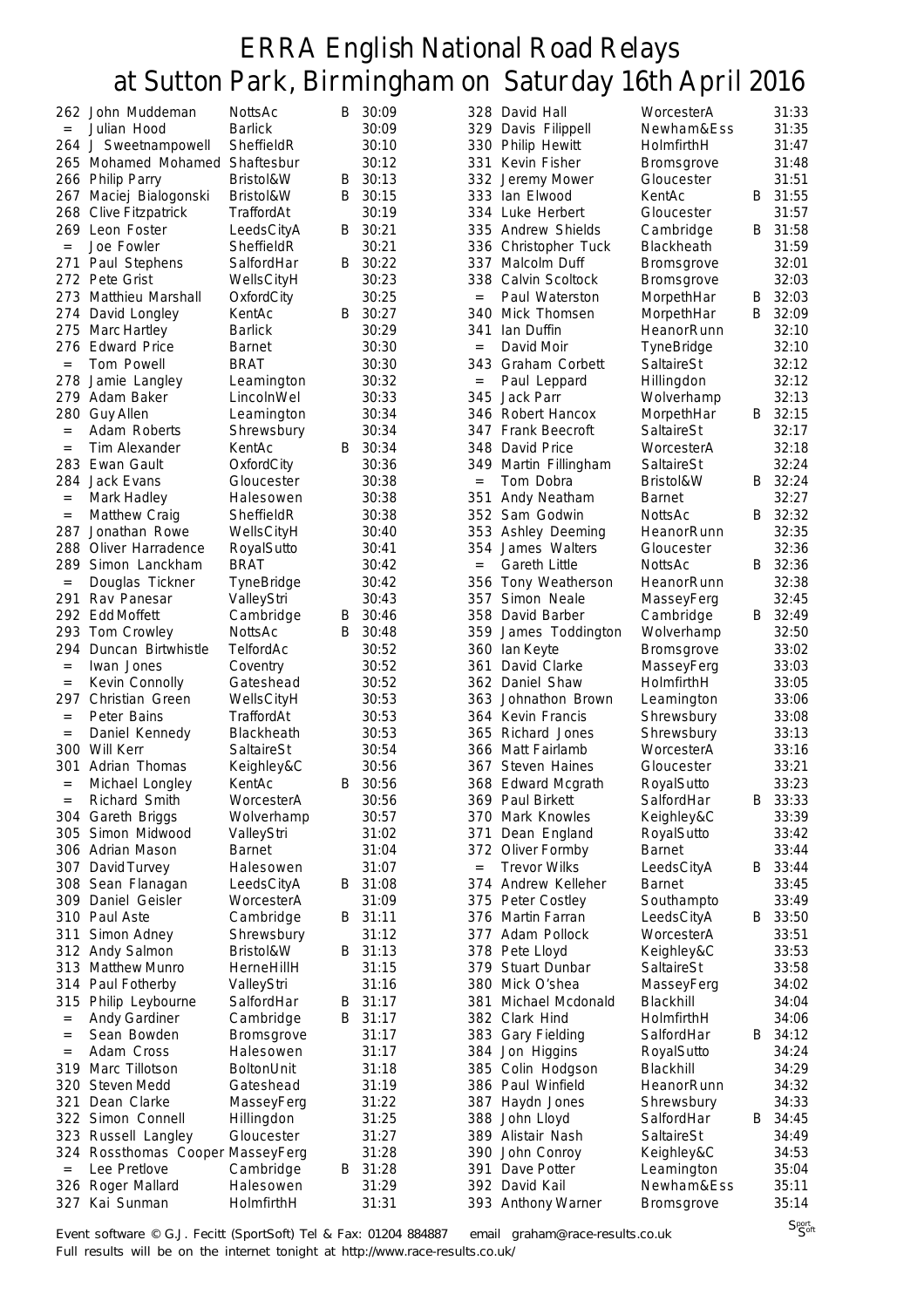|                | 394 Stewy Bell            | Blackhill         |   | 35:16 |
|----------------|---------------------------|-------------------|---|-------|
| 395            | Ian Middlemas             | Blackhill         |   | 35:21 |
| 396            | Russell Simpson           | RoyalSutto        |   | 35:27 |
|                |                           |                   |   |       |
|                | Fastest of all short legs |                   |   |       |
| 1              | Ross Murray               | Gateshead         |   | 15:14 |
| $=$            | Matthew Jackson           | LiverpoolH        |   | 15:14 |
| 3              | Lewis Lloyd               | HerneHillH        |   | 15:18 |
| $\overline{4}$ | Frank Baddick             | Newham&Ess        |   | 15:20 |
| 5              | Philip Sesemann           | Blackheath        |   | 15:22 |
| 6              | Alex Coomber              | Cardiff           |   | 15:26 |
| 7              | Emile Cairess             | LeedsCityA        | А | 15:31 |
| $=$            | Donald Carter             | TonbridgeA        |   | 15:31 |
| 9              | leuan Thomas              | Cardiff           |   | 15:36 |
| 10             | Adam Clarke               | Aldershot         |   | 15:37 |
|                | William Fuller            | Blackheath        |   |       |
| $=$            |                           |                   |   | 15:37 |
| $=$            | <b>Aaron Scott</b>        | NottsAc           | A | 15:37 |
| 13             | <b>Victor Mound</b>       | HighgateHa        |   | 15:40 |
| 14             | Dominic Brown             | TonbridgeA        |   | 15:44 |
| $=$            | Michael Harrison          | Bedford           |   | 15:44 |
| 16             | Connor Bradley            | LiverpoolH        |   | 15:45 |
| 17             | Craig Jardine             | RonHillCam        |   | 15:46 |
| $=$            | Dale Colley               | CentralAc         |   | 15:46 |
| 19             | Matthew Arnold            | Aldershot         |   | 15:47 |
| $=$            | Connor Milnes             | Hallamshir        |   | 15:47 |
| $=$            | Liam Lloyd                | SwanseaHar        |   | 15:47 |
| 22             | Luke Vine                 | TiptonHarr        |   | 15:48 |
| 23             | Jack Gooch                | SwanseaHar        |   | 15:49 |
| $=$            | Tom Straw                 | LincolnWel        |   | 15:49 |
| 25             | Murray Strain             | HighgateHa        |   | 15:51 |
| $=$            | Joe Morwood               | Aldershot         |   | 15:51 |
| $=$            | John Beattie              | Newham&Ess        |   | 15:51 |
| 28             |                           | KentAc            | A |       |
|                | C Greenwood               |                   |   | 15:52 |
| $=$            | James Bowler              | KentAc            | A | 15:52 |
| $=$            | Michael Wilsmore          | Bristol&W         | А | 15:52 |
| 31             | Jamie Crowe               | CentralAc         |   | 15:55 |
| $\quad =$      | Lewis Timmins             | MorpethHar        | A | 15:55 |
| 33             | <b>Benedict Westhenry</b> | Bristol&W         | А | 15:56 |
| 34             | Thomas Cox                | TonbridgeA        |   | 15:58 |
| 35             | Robel Bahelbi             | HighgateHa        |   | 15:59 |
| 36             | Adam Speake               | Bristol&W         | A | 16:01 |
| 37             | Benjamin Noad             | HighgateHa        |   | 16:02 |
| $=$            | Thomas Beasley            | <b>Birchfield</b> |   | 16:02 |
| $=$            | Jonathan Tobin            | SwanseaHar        |   | 16:02 |
| $=$            | Luke Cotter               | RotherhamH        |   | 16:02 |
| 41             | Anthony Whiteman          | Shaftesbur        |   | 16:03 |
| 42             | Oliver Fox                | WellsCityH        |   | 16:04 |
| 43             | Jamie Ashton              | Aldershot         |   | 16:05 |
| $=$            | Peter Hawkings            | HighgateHa        |   | 16:05 |
| 45             | George Gathercole         | Aldershot         |   | 16:06 |
| $=$            | Ben Robinson              | Bristol&W         | A | 16:06 |
| $=$            | Jack Douglas              | <b>Bedford</b>    |   | 16:06 |
| 48             | Ossama Meslek             | LeedsCityA        | Α | 16:07 |
| $=$            | Matthew Edwards           | Cardiff           |   | 16:07 |
|                |                           | <b>NottsAc</b>    |   |       |
| $=$            | Matthew Williams          | Aldershot         | Α | 16:07 |
| 51             | lan Bailey                |                   |   | 16:08 |
| $=$            | Joseph Bailey             | SalfordHar        | Α | 16:08 |
| 53             | Tom Bailey                | NottsAc           | Α | 16:09 |
| 54             | lan Harding               | MorpethHar        | Α | 16:10 |
| $=$            | Luke Evans                | Bristol&W         | A | 16:10 |
| 56             | Martin Reid               | BoltonUnit        |   | 16:12 |
| 57             | Alistair Campbell         | RonHillCam        |   | 16:13 |
| 58             | Harry Halford             | Wolverhamp        |   | 16:15 |
| 59             | James Cripwell            | Gateshead         |   | 16:17 |
| 60             | Luke Humphreys            | Bedford           |   | 16:18 |
| $=$            | Harry Harper              | LiverpoolH        |   | 16:18 |
|                |                           |                   |   |       |

|           |                         | т                 |   |       |
|-----------|-------------------------|-------------------|---|-------|
| 62        | Brahma Pochee           | HighgateHa        |   | 16:19 |
| 63        | lain Davies             | CentralAc         |   | 16:20 |
| 64        | Aidan Thompson          | CentralAc         |   | 16:21 |
| $=$       |                         |                   |   | 16:21 |
|           | James Griggs            | Coventry          |   |       |
| $=$       | Timothy Cobden          | Cambridge         | A | 16:21 |
| 67        | Sam Somerville          | WellsCityH        |   | 16:22 |
| $=$       | <b>Gareth Griffiths</b> | TiptonHarr        |   | 16:22 |
| $=$       | Miles Chandler          | Bristol&W         | А | 16:22 |
| 70        | Marc Elliott            | Gateshead         |   | 16:23 |
| $=$       | Robert Smith            | <b>NottsAc</b>    | A | 16:23 |
| 72        | <b>Timothy Corby</b>    | TonbridgeA        |   | 16:24 |
| $=$       | Kevin Calvert           | MorpethHar        | Α | 16:24 |
| 74        | Simon Bruton            | SalfordHar        | Α | 16:25 |
| 75        | C Busaileh              | HerneHillH        |   | 16:26 |
| $=$       | Aaron Brown             | TiptonHarr        |   | 16:26 |
| 77        | David Awde              | Bristol&W         | В | 16:27 |
| $=$       | James Stockings         | WoodfordGr        |   | 16:27 |
| $=$       | Josh Tighe              | SalfordHar        | Α | 16:27 |
| 80        | Daniel Clarke           | Coventry          |   | 16:28 |
| 81        | Mathew Missen           | <b>Birchfield</b> |   | 16:29 |
| $\equiv$  | Steve Long              | <b>NottsAc</b>    | A | 16:29 |
| 83        | James Craig             | <b>Barlick</b>    |   | 16:30 |
| 84        | Tom Holden              | TiptonHarr        |   | 16:32 |
|           | Richard Webb            |                   |   | 16:33 |
| 85        |                         | Blackheath        |   |       |
| $=$       | Matthew Bray            | <b>Bedford</b>    |   | 16:33 |
| $=$       | Daniel Bradley          | TonbridgeA        |   | 16:33 |
| 88        | Orlando Corea           | <b>Birchfield</b> |   | 16:34 |
| $=$       | James Savage            | KentAc            | A | 16:34 |
| $=$       | Thomas Straughan        | MorpethHar        | A | 16:34 |
| 91        | James Mcnally           | LiverpoolH        |   | 16:35 |
| $=$       | Adam Osborne            | LeedsCityA        | A | 16:35 |
| $=$       | Jonathon Carter         | TiptonHarr        |   | 16:35 |
| 94        | Ricky Challinor         | LiverpoolH        |   | 16:36 |
| 95        | Richard Decamps         | Cheltenham        |   | 16:38 |
| $=$       | <b>Rick Weston</b>      | Serpentine        |   | 16:38 |
| $=$       | Miles Weatherseed       | TonbridgeA        |   | 16:38 |
| $=$       | Eric Adams              | MorpethHar        | A | 16:38 |
| $=$       | Jeremy Barnes           | Coventry          |   | 16:38 |
| 100       | Xavier Gruot            | Serpentine        |   | 16:39 |
| 101       | C Gillespie             | TiptonHarr        |   | 16:40 |
| $=$       | Alex Benfield           | NottsAc           | Α | 16:40 |
| $=$       | Joshua Stone            | LincolnWel        |   | 16:40 |
| $=$       | Angus Holford           | WoodfordGr        |   | 16:40 |
| 105       | Nick Beer               | Cambridge         | Α | 16:42 |
| $=$       | Mark Edwards            | Bristol&W         | В | 16:42 |
| $=$       | Matthew Harvey          | SwanseaHar        |   | 16:42 |
| 108       | Ben Wolfarth            | SalfordHar        | A | 16:43 |
| 109       | Nathan Townsend         | TraffordAt        |   | 16:45 |
| $\quad =$ | Scott Pilkington        | Corstorphi        |   | 16:45 |
| 111       |                         | BoltonUnit        |   |       |
|           | Frazer Jardine          |                   |   | 16:46 |
| 112       | Steve Simms             | RotherhamH        |   | 16:47 |
| 113       | Paul Tobin              | SwanseaHar        |   | 16:48 |
| 114       | Michael Williams        | LeedsCityA        | В | 16:49 |
| 115       | <b>Andrew Vankints</b>  | Cheltenham        |   | 16:50 |
| 116       | Julian Richardson       | OxfordCity        |   | 16:51 |
| $=$       | Adam Gibbs              | MorpethHar        | A | 16:51 |
| 118       | Aidan Johnson           | RotherhamH        |   | 16:52 |
| $=$       | Simon Barrett           | Serpentine        |   | 16:52 |
| 120       | Sullivan Smith          | SwanseaHar        |   | 16:54 |
| 121       | Andrew Penney           | HerculesWi        |   | 16:55 |
| $=$       | Stephen Morris          | Cardiff           |   | 16:55 |
| 123       | Andrea Fraquelli        | Serpentine        |   | 16:56 |
| 124       | Peter Lighting          | KentAc            | Α | 16:57 |
| $=$       | Matthew Sutton          | TraffordAt        |   | 16:57 |
| $=$       | Harry Lane              | Bristol&W         | В | 16:57 |
| 127       | Laurie Luscombe         | LiverpoolH        |   | 16:59 |
|           |                         |                   |   |       |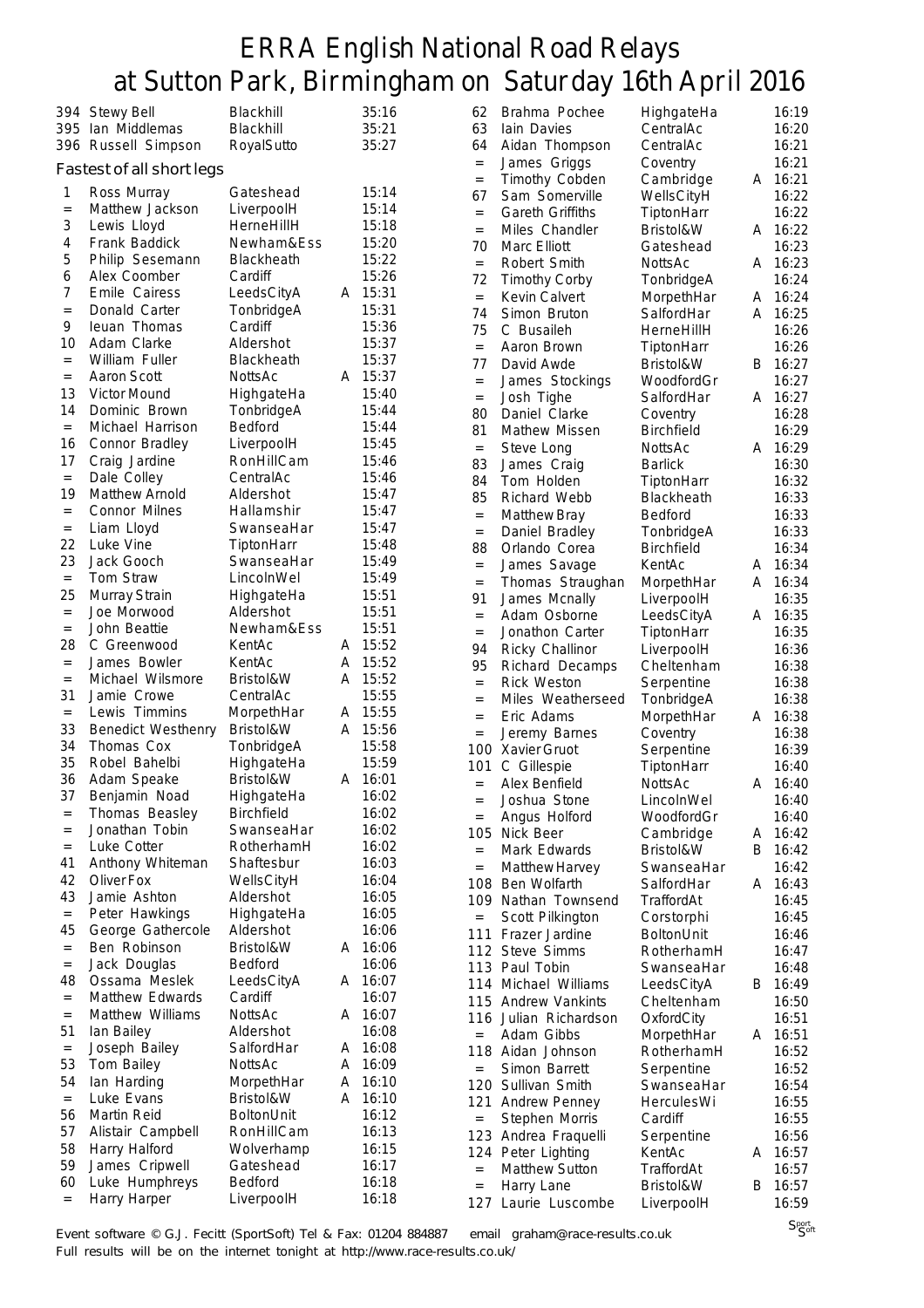|                   |                        |                   |   | O       |                   | J                     | х                 |   |       |
|-------------------|------------------------|-------------------|---|---------|-------------------|-----------------------|-------------------|---|-------|
| 128               | Donatas Tumaitis       | WoodfordGr        |   | 17:00   | $=$               | Joshua Walton         | Hallamshir        |   | 17:39 |
| $=$               | Abdi Mahamed           | Southampto        |   | 17:00   |                   | 195 Elliot Kelly      | MorpethHar        | B | 17:40 |
| $=$               | Mark Hood              | Sunderland        |   | 17:00   | $=$               | Neil Baxter           | Cambridge         | A | 17:40 |
| $=$               | <b>Ben Griffiths</b>   | <b>Birchfield</b> |   | 17:00   | $=$               | Eric Sapac            | HerneHillH        |   | 17:40 |
|                   | 132 Julian Barrable    | Corstorphi        |   | 17:03   | 198               | David Smith           | Wolverhamp        |   | 17:41 |
|                   |                        |                   |   |         |                   |                       |                   |   |       |
| $\qquad \qquad =$ | Euan Mackenzie         | Shaftesbur        |   | 17:03   |                   | 199 Anthony Jackson   | Shaftesbur        |   | 17:42 |
| $\quad =$         | <b>Andrew Watt</b>     | Bristol&W         | В | 17:03   | $=$               | Finn Johnson          | HerculesWi        |   | 17:42 |
| 135               | lan Grime              | SalfordHar        | A | 17:04   | $=$               | Andrew Crickmore      | <b>BoltonUnit</b> |   | 17:42 |
| 136               | Stephen Lisgo          | LeedsCityA        | A | 17:05   |                   | 202 Gordon Smith      | HeanorRunn        |   | 17:43 |
| 137               | Simon Craddock         | Serpentine        |   | 17:06   | $=$               | Jonathan Smyth        | ValleyStri        |   | 17:43 |
| $\quad =$         | Thomas Muddiman        | KentAc            |   | A 17:06 | 204               | Jack Eggington        | Cardiff           |   | 17:44 |
| $=$               | Joe Rainsford          | HeanorRunn        |   | 17:06   | 205               | Jonathan Carpenter    | Corstorphi        |   | 17:45 |
| 140               | Jake Jansen            | Sunderland        |   | 17:07   | $=$               | Daniel Cleary         | Halesowen         |   | 17:45 |
| 141               | Moray Anderson         | Corstorphi        |   | 17:09   | $\quad =$         | <b>Nick Treitl</b>    | <b>Barlick</b>    |   | 17:45 |
| 142               | Jan Rus                | Cambridge         |   | A 17:10 | $=$               | David Swinburne       | MorpethHar        | B | 17:45 |
| $\quad =$         | Matt Coffey            | Southampto        |   | 17:10   | 209               | C Wallace             | Serpentine        |   | 17:46 |
| 144               | Oliver Paulin          | Coventry          |   | 17:11   | $=$               | Alex Collings         | SheffieldR        |   | 17:46 |
| $=$               | Peter Hopson           | SaltaireSt        |   | 17:11   | $\qquad \qquad =$ | Nick Jones            | OxfordCity        |   | 17:46 |
| $=$               | Nicholas Barber        | Hallamshir        |   | 17:11   | $=$               | Deron Fagan           | HerneHillH        |   | 17:46 |
|                   |                        |                   |   |         |                   |                       |                   |   |       |
| 147               | Tony Russell           | WoodfordGr        |   | 17:12   |                   | 213 Alex Black        | TyneBridge        |   | 17:48 |
| 148               | Euan Brownlie          | CentralAc         |   | 17:13   | 214               | Jack Brotchie         | HerneHillH        |   | 17:49 |
| $\quad =$         | Richard Carpenter      | Wolverhamp        |   | 17:13   |                   | 215 Mark Appleton     | Bromsgrove        |   | 17:51 |
| 150               | <b>Felix Rusby</b>     | WellsCityH        |   | 17:14   |                   | 216 Ted Ntibazonkiza  | Shaftesbur        |   | 17:52 |
| $=$               | Darren Jordan          | Cheltenham        |   | 17:14   | $=$               | Mark Tyrrell          | OxfordCity        |   | 17:52 |
| 152               | Chris Adams            | RotherhamH        |   | 17:15   |                   | 218 Andy Prophett     | Cheltenham        |   | 17:53 |
| $=$               | Matthew Hallam         | ValleyStri        |   | 17:15   | $\qquad \qquad =$ | Jack Tallentire       | Sunderland        |   | 17:53 |
| $\equiv$          | Lewis Millar           | CentralAc         |   | 17:15   |                   | 220 Scott Crompton    | <b>BoltonUnit</b> |   | 17:54 |
| 155               | Steven O'brien         | Corstorphi        |   | 17:16   | $=$               | Jon Moss              | TyneBridge        |   | 17:54 |
| $\equiv$          | Dominic Easter         | LeedsCityA        |   | A 17:16 |                   | 222 Ryan Meredith     | OxfordCity        |   | 17:56 |
| 157               | Jacob Pickering        | Cheltenham        |   | 17:17   |                   | 223 Conall Mcnally    | <b>NottsAc</b>    | B | 17:58 |
| $\qquad \qquad =$ | William Gardner        | OxfordCity        |   | 17:17   | $=$               | Marc Turner           | Halesowen         |   | 17:58 |
| 159               |                        |                   |   | A 17:18 |                   |                       |                   |   | 17:58 |
|                   | <b>Philip Sanders</b>  | KentAc            |   |         | $=$               | Ross Stephen          | RonHillCam        |   |       |
| 160               | <b>Martin Matthews</b> | <b>BRAT</b>       |   | 17:19   |                   | 226 Jack Savage       | Leamington        |   | 18:00 |
| 161               | Stephen Headley        | Bedford           |   | 17:20   | 227               | <b>Bill Speake</b>    | NottsAc           | B | 18:02 |
| $\qquad \qquad =$ | Andrew Headley         | Bedford           |   | 17:20   |                   | 228 Michael Moore     | Cambridge         | B | 18:03 |
| 163               | Glyn Billington        | SalfordHar        | A | 17:22   | $\qquad \qquad =$ | Mark Ince             | <b>BRAT</b>       |   | 18:03 |
| 164               | Lee Parrington         | <b>Barlick</b>    |   | 17:23   | 230               | <b>Garrath Schule</b> | Leamington        |   | 18:04 |
| $\qquad \qquad =$ | Ian Ritchie            | Sunderland        |   | 17:23   | $=$               | Dave Aubrey           | Cheltenham        |   | 18:04 |
| $=$               | Mark Smith             | Sunderland        |   | 17:23   |                   | 232 Will Davidson     | Bristol&W         | B | 18:05 |
| 167               | Nathan Warren          | <b>BRAT</b>       |   | 17:25   | $=$               | Jose Ferreira         | LincolnWel        |   | 18:05 |
| $=$               | Martin Whitehouse      | NottsAc           |   | B 17:25 | $=$               | Robin Sanderson       | HerneHillH        |   | 18:05 |
| 169               | Matthew Krelle         | Bristol&W         | B | 17:26   | $=$               | Paul Turnbull         | TyneBridge        |   | 18:05 |
| $=$               | <b>Bertie Powell</b>   | WoodfordGr        |   | 17:26   | $=$               | <b>Elliot Parker</b>  | LeedsCityA        | B | 18:05 |
| 171               | Devon Stead            | RotherhamH        |   | 17:27   | $=$               | Scott Somerville      | RonHillCam        |   | 18:05 |
| $=$               | Eliot Buckner          | Newham&Ess        |   | 17:27   |                   | 238 Richard Clancy    | TraffordAt        |   | 18:06 |
|                   | Sean Crummy            | HerculesWi        |   | 17:27   | $=$               | Lavell Pierre         | HolmfirthH        |   | 18:06 |
| $=$               |                        |                   |   |         |                   | Alan Johnson          |                   |   |       |
| $=$               | Jon Pownall            | ValleyStri        |   | 17:27   | 240               |                       | Gateshead         |   | 18:07 |
| 175               | Louisalbert Clark      | WoodfordGr        |   | 17:28   | $=$               | Aaron Simpson         | OxfordCity        |   | 18:07 |
| 176               | John Doherty           | SheffieldR        |   | 17:29   | $=$               | Daniel Balshaw        | <b>Barlick</b>    |   | 18:07 |
| $\quad =$         | A Rutherford           | <b>Birchfield</b> |   | 17:29   | 243               | Cameron Reed          | LincolnWel        |   | 18:08 |
| 178               | Rhian Hastey           | RotherhamH        |   | 17:30   | $=$               | John Uff              | Cambridge         | Β | 18:08 |
| 179               | Stan Mackenzie         | RonHillCam        |   | 17:31   | $=$               | Matthew Moroney       | KentAc            | В | 18:08 |
| $=$               | Greg Chambers          | Gateshead         |   | 17:31   |                   | 246 Alasdair Blain    | TyneBridge        |   | 18:09 |
| 181               | Ellis Garamslegi       | Wolverhamp        |   | 17:32   |                   | 247 Tom Lucas         | <b>BoltonUnit</b> |   | 18:10 |
| $=$               | David Grima            | HerculesWi        |   | 17:32   | $=$               | Stephen Chew          | <b>Barlick</b>    |   | 18:10 |
| $=$               | Tom Vickery            | Cambridge         | A | 17:32   | $\qquad \qquad =$ | Richard Carr          | RonHillCam        |   | 18:10 |
| 184               | <b>Abinizer Markos</b> | LeedsCityA        | B | 17:33   | $=$               | C O'brien             | Corstorphi        |   | 18:10 |
| 185               | Will Smith             | Keighley&C        |   | 17:35   | $=$               | Ronan Breen           | Shaftesbur        |   | 18:10 |
|                   |                        |                   |   |         |                   | 252 Alex Parker       | <b>Birchfield</b> |   |       |
| $\quad =$         | Shaun Chew             | <b>Barlick</b>    |   | 17:35   |                   |                       |                   |   | 18:11 |
| 187               | Christopher Hilton     | Southampto        |   | 17:36   |                   | 253 George Longworth  | HerculesWi        |   | 18:12 |
| 188               | Richard Park           | Cambridge         | A | 17:37   | $=$               | Michael Sprot         | Hallamshir        |   | 18:12 |
| $\quad =$         | Marc Thorpe            | LincolnWel        |   | 17:37   | $=$               | Andrew Hennessy       | WellsCityH        |   | 18:12 |
| 190               | Tom Charlton           | TyneBridge        |   | 17:38   | $=$               | <b>Ashley Forbes</b>  | Southampto        |   | 18:12 |
| 191               | Michael Edwards        | Sunderland        |   | 17:39   | 257               | Darryl Coulter        | KentAc            | В | 18:15 |
| $\quad =$         | Joseph Mcleod          | Coventry          |   | 17:39   | $=$               | James Porteous        | Gateshead         |   | 18:15 |
| $=$               | Jonathan Jennings      | <b>BRAT</b>       |   | 17:39   | $=$               | Richard Mathie        | KentAc            | Β | 18:15 |